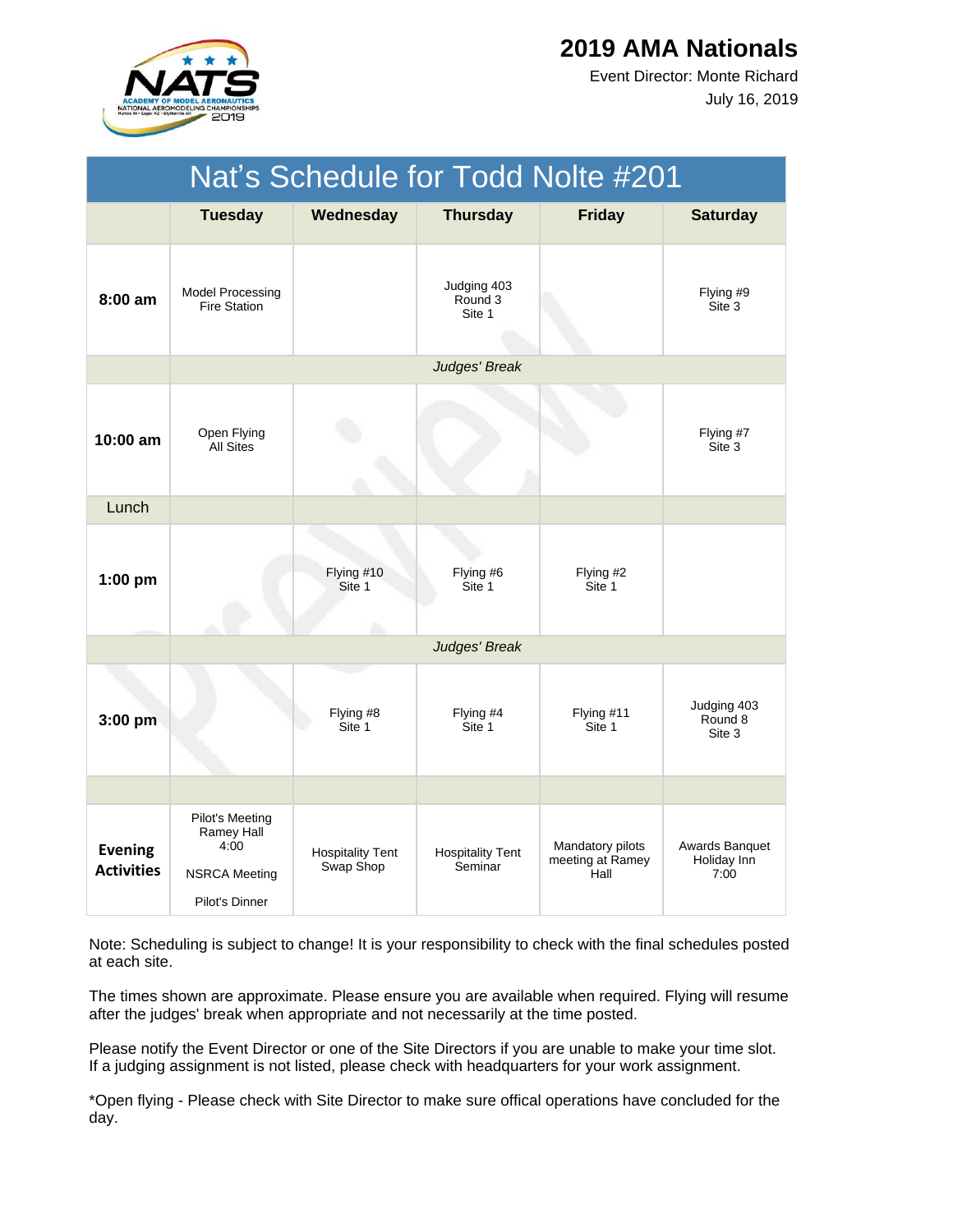

July 16, 2019 Event Director: Monte Richard

| Nat's Schedule for Sheldon Reyher #202 |                                                                                        |                                      |                                    |                                              |                                       |  |
|----------------------------------------|----------------------------------------------------------------------------------------|--------------------------------------|------------------------------------|----------------------------------------------|---------------------------------------|--|
|                                        | <b>Tuesday</b>                                                                         | Wednesday                            | <b>Thursday</b>                    | <b>Friday</b>                                | <b>Saturday</b>                       |  |
| $8:00$ am                              | <b>Model Processing</b><br><b>Fire Station</b>                                         | Judging 403<br>Round 1<br>Site 1     |                                    |                                              | Flying #3<br>Site 3                   |  |
|                                        |                                                                                        |                                      | Judges' Break                      |                                              |                                       |  |
| 10:00 am                               | Open Flying<br><b>All Sites</b>                                                        |                                      |                                    | Judging 403<br>Round 6<br>Site 1             | Flying #1<br>Site 3                   |  |
| Lunch                                  |                                                                                        |                                      |                                    |                                              |                                       |  |
| $1:00$ pm                              |                                                                                        | Flying #4<br>Site 1                  | Flying #11<br>Site 1               | Flying #7<br>Site 1                          |                                       |  |
|                                        |                                                                                        |                                      | Judges' Break                      |                                              |                                       |  |
| $3:00$ pm                              |                                                                                        | Flying #2<br>Site 1                  | Flying #9<br>Site 1                | Flying #5<br>Site 1                          |                                       |  |
|                                        |                                                                                        |                                      |                                    |                                              |                                       |  |
| <b>Evening</b><br><b>Activities</b>    | <b>Pilot's Meeting</b><br>Ramey Hall<br>4:00<br><b>NSRCA Meeting</b><br>Pilot's Dinner | <b>Hospitality Tent</b><br>Swap Shop | <b>Hospitality Tent</b><br>Seminar | Mandatory pilots<br>meeting at Ramey<br>Hall | Awards Banquet<br>Holiday Inn<br>7:00 |  |

Note: Scheduling is subject to change! It is your responsibility to check with the final schedules posted at each site.

The times shown are approximate. Please ensure you are available when required. Flying will resume after the judges' break when appropriate and not necessarily at the time posted.

Please notify the Event Director or one of the Site Directors if you are unable to make your time slot. If a judging assignment is not listed, please check with headquarters for your work assignment.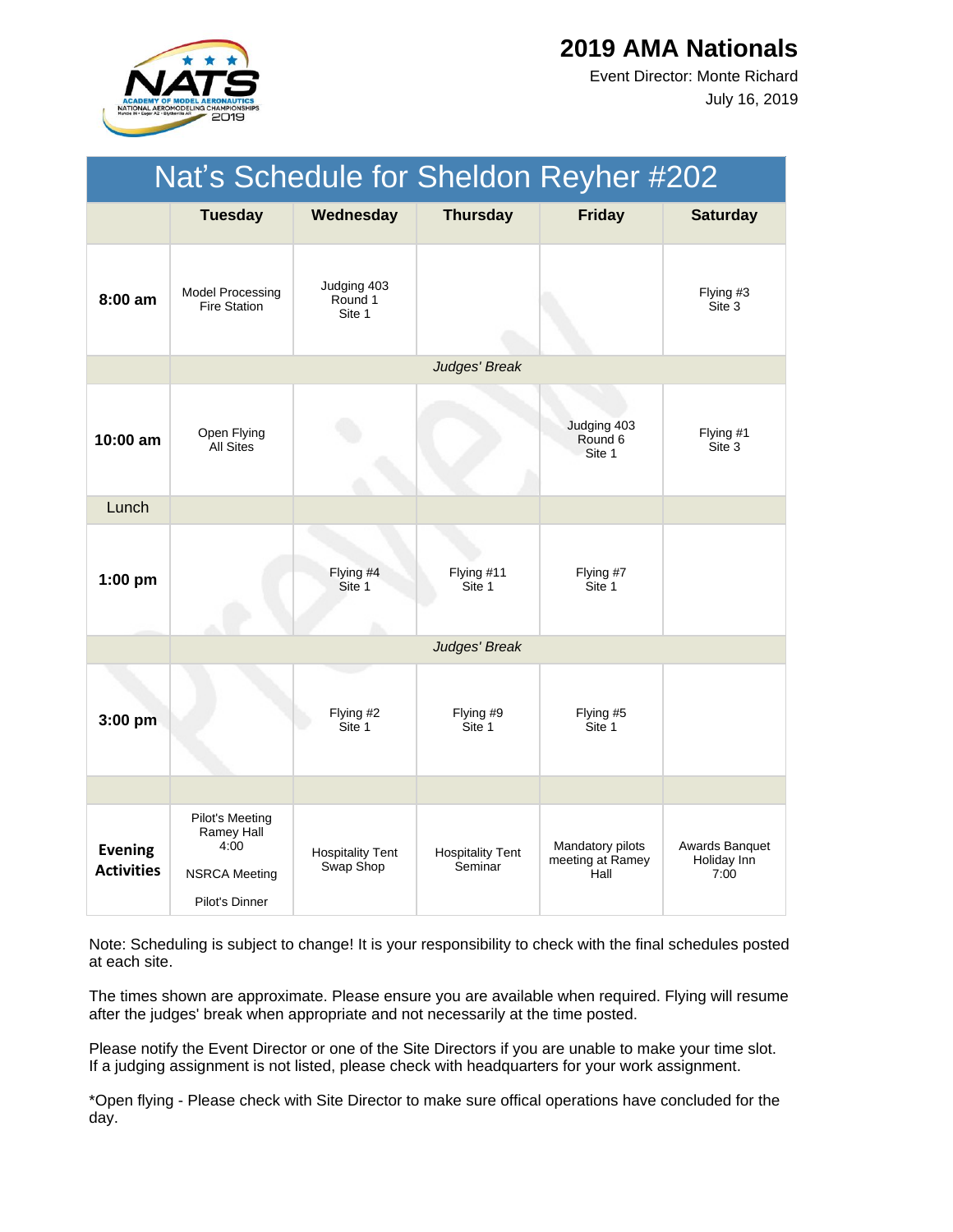

July 16, 2019 Event Director: Monte Richard

| Nat's Schedule for Peter Vogel #203 |                                                                                 |                                      |                                    |                                              |                                       |  |
|-------------------------------------|---------------------------------------------------------------------------------|--------------------------------------|------------------------------------|----------------------------------------------|---------------------------------------|--|
|                                     | <b>Tuesday</b>                                                                  | Wednesday                            | <b>Thursday</b>                    | <b>Friday</b>                                | <b>Saturday</b>                       |  |
| 8:00 am                             | <b>Model Processing</b><br><b>Fire Station</b>                                  |                                      |                                    |                                              | Flying #8<br>Site 3                   |  |
|                                     |                                                                                 |                                      | Judges' Break                      |                                              |                                       |  |
| $10:00$ am                          | Open Flying<br><b>All Sites</b>                                                 |                                      |                                    |                                              | Flying #6<br>Site 3                   |  |
| Lunch                               |                                                                                 |                                      |                                    |                                              |                                       |  |
| $1:00$ pm                           |                                                                                 | Flying #9<br>Site 1                  | Flying #5<br>Site 1                | Flying #1<br>Site 1                          |                                       |  |
|                                     |                                                                                 |                                      | Judges' Break                      |                                              |                                       |  |
| $3:00$ pm                           |                                                                                 | Flying #7<br>Site 1                  | Flying #3<br>Site 1                | Flying #10<br>Site 1                         |                                       |  |
|                                     |                                                                                 |                                      |                                    |                                              |                                       |  |
| <b>Evening</b><br><b>Activities</b> | Pilot's Meeting<br>Ramey Hall<br>4:00<br><b>NSRCA Meeting</b><br>Pilot's Dinner | <b>Hospitality Tent</b><br>Swap Shop | <b>Hospitality Tent</b><br>Seminar | Mandatory pilots<br>meeting at Ramey<br>Hall | Awards Banquet<br>Holiday Inn<br>7:00 |  |

Note: Scheduling is subject to change! It is your responsibility to check with the final schedules posted at each site.

The times shown are approximate. Please ensure you are available when required. Flying will resume after the judges' break when appropriate and not necessarily at the time posted.

Please notify the Event Director or one of the Site Directors if you are unable to make your time slot. If a judging assignment is not listed, please check with headquarters for your work assignment.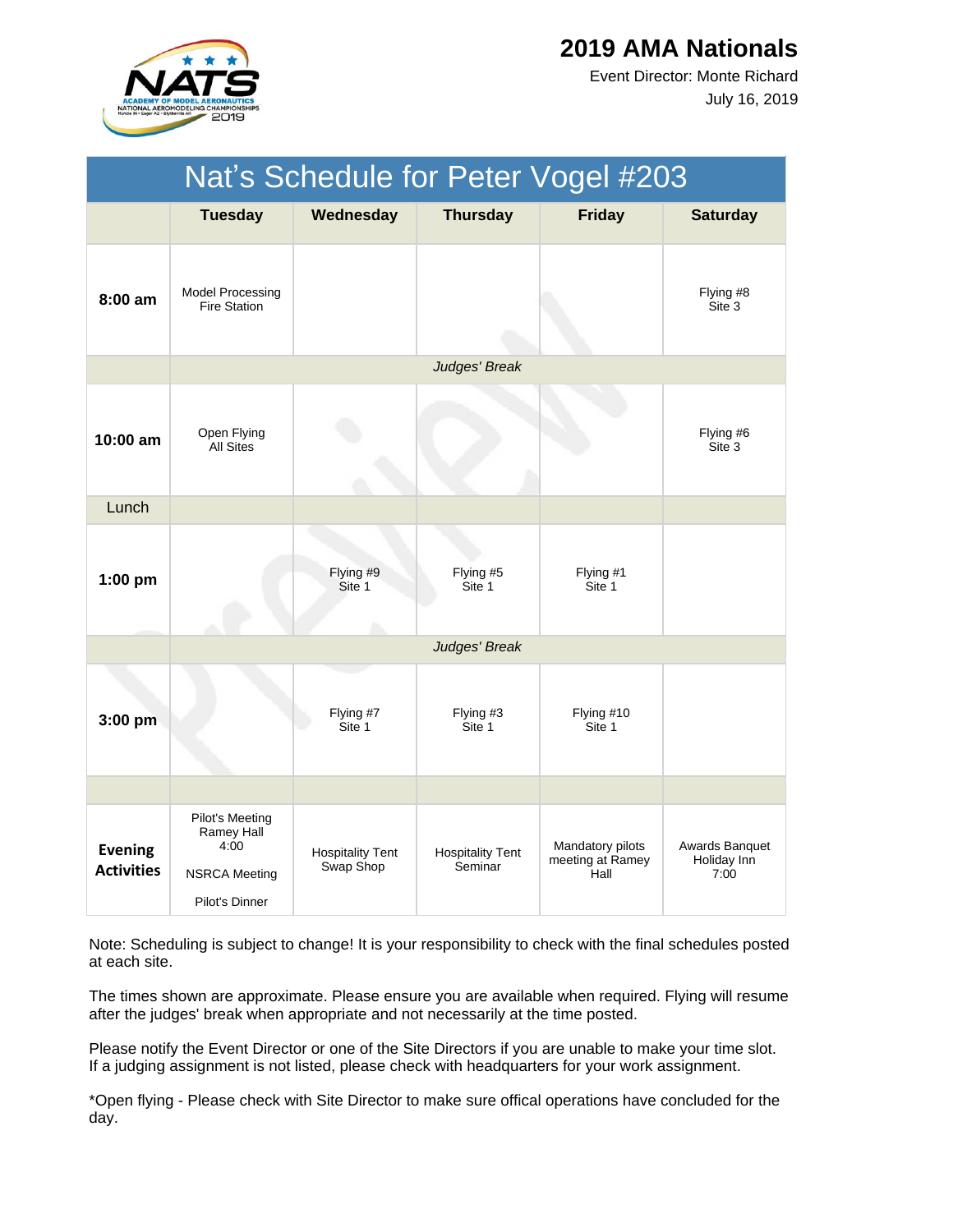

July 16, 2019 Event Director: Monte Richard

| Nat's Schedule for Stephen Franc #204 |                                                                                 |                                      |                                    |                                              |                                       |  |
|---------------------------------------|---------------------------------------------------------------------------------|--------------------------------------|------------------------------------|----------------------------------------------|---------------------------------------|--|
|                                       | <b>Tuesday</b>                                                                  | Wednesday                            | <b>Thursday</b>                    | <b>Friday</b>                                | <b>Saturday</b>                       |  |
| $8:00$ am                             | <b>Model Processing</b><br><b>Fire Station</b>                                  |                                      |                                    |                                              | Flying #5<br>Site 3                   |  |
|                                       |                                                                                 |                                      | Judges' Break                      |                                              |                                       |  |
| $10:00 \text{ am}$                    | Open Flying<br><b>All Sites</b>                                                 |                                      |                                    | Judging 403<br>Round 6<br>Site 1             | Flying #3<br>Site 3                   |  |
| Lunch                                 |                                                                                 |                                      |                                    |                                              |                                       |  |
| $1:00$ pm                             |                                                                                 | Flying #6<br>Site 1                  | Flying #2<br>Site 1                | Flying #9<br>Site 1                          |                                       |  |
|                                       |                                                                                 |                                      | Judges' Break                      |                                              |                                       |  |
| $3:00$ pm                             |                                                                                 | Flying #4<br>Site 1                  | Flying #11<br>Site 1               | Flying #7<br>Site 1                          |                                       |  |
|                                       |                                                                                 |                                      |                                    |                                              |                                       |  |
| <b>Evening</b><br><b>Activities</b>   | Pilot's Meeting<br>Ramey Hall<br>4:00<br><b>NSRCA Meeting</b><br>Pilot's Dinner | <b>Hospitality Tent</b><br>Swap Shop | <b>Hospitality Tent</b><br>Seminar | Mandatory pilots<br>meeting at Ramey<br>Hall | Awards Banquet<br>Holiday Inn<br>7:00 |  |

Note: Scheduling is subject to change! It is your responsibility to check with the final schedules posted at each site.

The times shown are approximate. Please ensure you are available when required. Flying will resume after the judges' break when appropriate and not necessarily at the time posted.

Please notify the Event Director or one of the Site Directors if you are unable to make your time slot. If a judging assignment is not listed, please check with headquarters for your work assignment.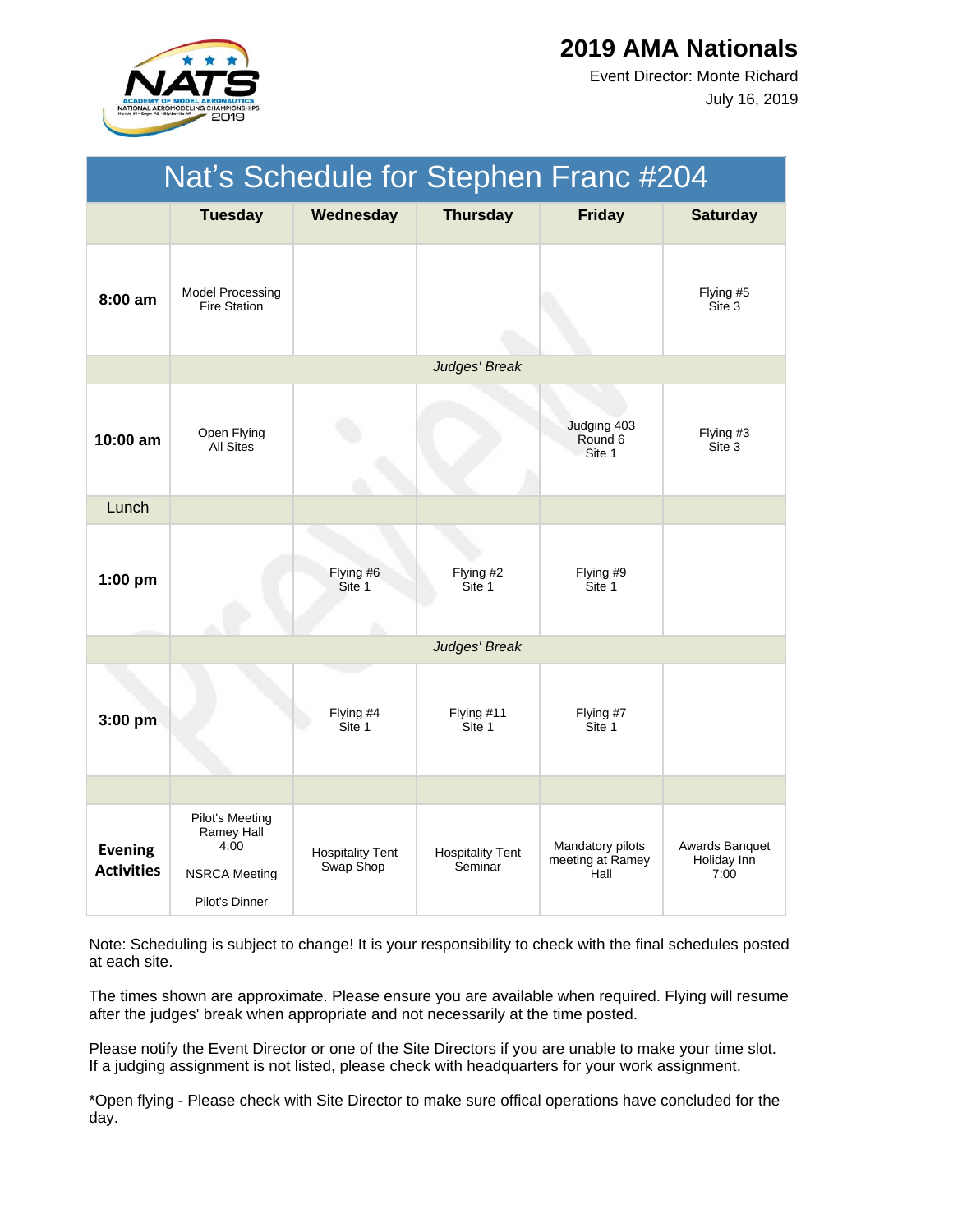

July 16, 2019 Event Director: Monte Richard

| Nat's Schedule for Thomas Stennis #205 |                                                                                 |                                      |                                    |                                              |                                       |  |
|----------------------------------------|---------------------------------------------------------------------------------|--------------------------------------|------------------------------------|----------------------------------------------|---------------------------------------|--|
|                                        | <b>Tuesday</b>                                                                  | Wednesday                            | <b>Thursday</b>                    | <b>Friday</b>                                | <b>Saturday</b>                       |  |
| $8:00$ am                              | Model Processing<br><b>Fire Station</b>                                         |                                      |                                    |                                              | Flying #11<br>Site 3                  |  |
|                                        |                                                                                 |                                      | Judges' Break                      |                                              |                                       |  |
| 10:00 am                               | Open Flying<br><b>All Sites</b>                                                 |                                      | Judging 403<br>Round 4<br>Site 1   |                                              | Flying #9<br>Site 3                   |  |
| Lunch                                  |                                                                                 |                                      |                                    |                                              |                                       |  |
| $1:00$ pm                              |                                                                                 | Flying #1<br>Site 1                  | Flying #8<br>Site 1                | Flying #4<br>Site 1                          | Judging 403<br>Round 7<br>Site 3      |  |
|                                        |                                                                                 |                                      | Judges' Break                      |                                              |                                       |  |
| 3:00 pm                                |                                                                                 | Flying #10<br>Site 1                 | Flying #6<br>Site 1                | Flying #2<br>Site 1                          |                                       |  |
|                                        |                                                                                 |                                      |                                    |                                              |                                       |  |
| <b>Evening</b><br><b>Activities</b>    | Pilot's Meeting<br>Ramey Hall<br>4:00<br><b>NSRCA Meeting</b><br>Pilot's Dinner | <b>Hospitality Tent</b><br>Swap Shop | <b>Hospitality Tent</b><br>Seminar | Mandatory pilots<br>meeting at Ramey<br>Hall | Awards Banquet<br>Holiday Inn<br>7:00 |  |

Note: Scheduling is subject to change! It is your responsibility to check with the final schedules posted at each site.

The times shown are approximate. Please ensure you are available when required. Flying will resume after the judges' break when appropriate and not necessarily at the time posted.

Please notify the Event Director or one of the Site Directors if you are unable to make your time slot. If a judging assignment is not listed, please check with headquarters for your work assignment.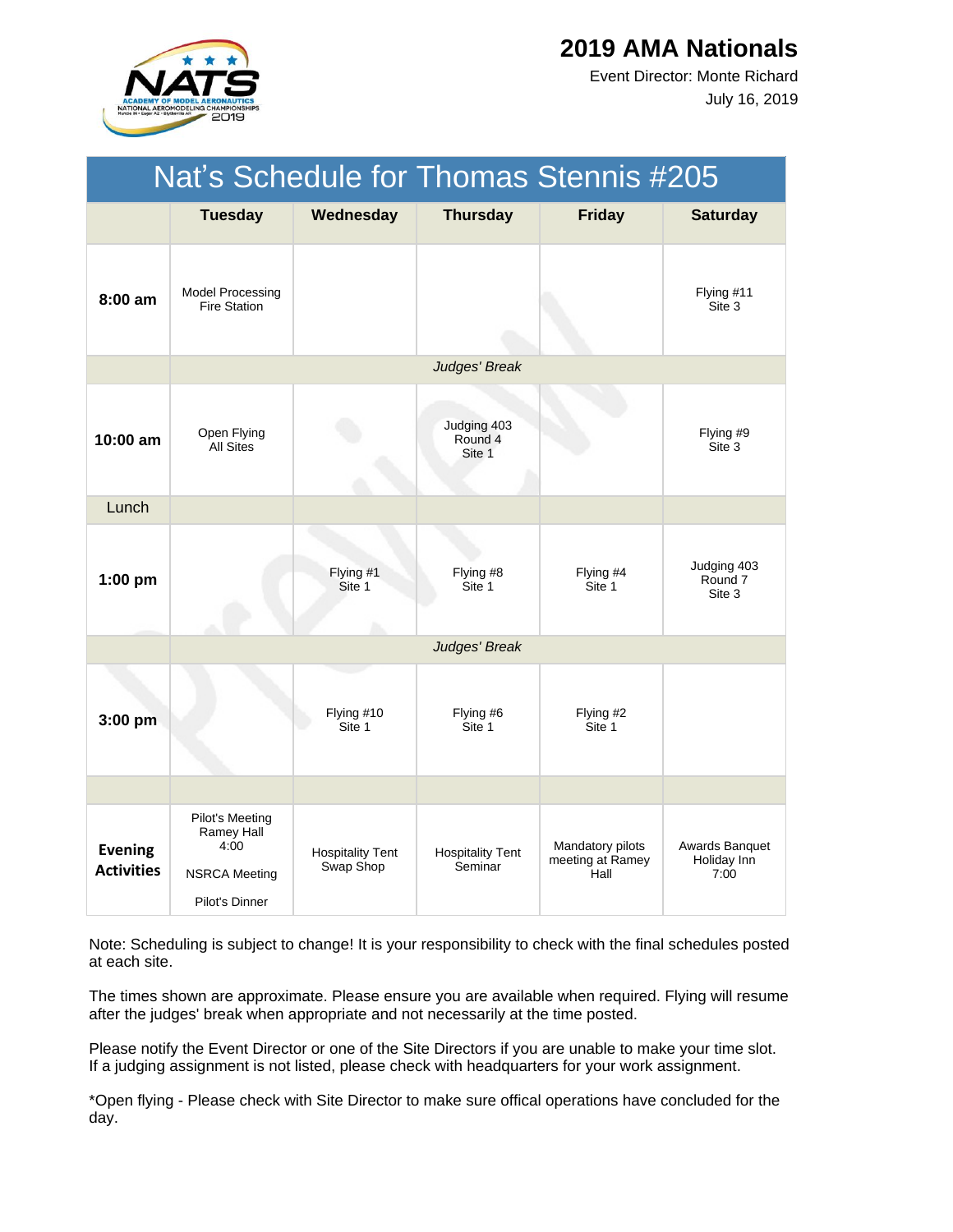

July 16, 2019 Event Director: Monte Richard

| Nat's Schedule for Justin Wells #206 |                                                                                 |                                      |                                    |                                              |                                       |  |  |
|--------------------------------------|---------------------------------------------------------------------------------|--------------------------------------|------------------------------------|----------------------------------------------|---------------------------------------|--|--|
|                                      | <b>Tuesday</b>                                                                  | Wednesday                            | <b>Thursday</b>                    | <b>Friday</b>                                | <b>Saturday</b>                       |  |  |
| $8:00$ am                            | <b>Model Processing</b><br><b>Fire Station</b>                                  |                                      |                                    |                                              | Flying #7<br>Site 3                   |  |  |
|                                      |                                                                                 |                                      | Judges' Break                      |                                              |                                       |  |  |
| $10:00$ am                           | Open Flying<br><b>All Sites</b>                                                 | Judging 403<br>Round 2<br>Site 1     |                                    |                                              | Flying #5<br>Site 3                   |  |  |
| Lunch                                |                                                                                 |                                      |                                    |                                              |                                       |  |  |
| $1:00$ pm                            |                                                                                 | Flying #8<br>Site 1                  | Flying #4<br>Site 1                | Flying #11<br>Site 1                         |                                       |  |  |
|                                      |                                                                                 |                                      | Judges' Break                      |                                              |                                       |  |  |
| $3:00$ pm                            |                                                                                 | Flying #6<br>Site 1                  | Flying #2<br>Site 1                | Flying #9<br>Site 1                          | Judging 403<br>Round 8<br>Site 3      |  |  |
|                                      |                                                                                 |                                      |                                    |                                              |                                       |  |  |
| <b>Evening</b><br><b>Activities</b>  | Pilot's Meeting<br>Ramey Hall<br>4:00<br><b>NSRCA Meeting</b><br>Pilot's Dinner | <b>Hospitality Tent</b><br>Swap Shop | <b>Hospitality Tent</b><br>Seminar | Mandatory pilots<br>meeting at Ramey<br>Hall | Awards Banquet<br>Holiday Inn<br>7:00 |  |  |

Note: Scheduling is subject to change! It is your responsibility to check with the final schedules posted at each site.

The times shown are approximate. Please ensure you are available when required. Flying will resume after the judges' break when appropriate and not necessarily at the time posted.

Please notify the Event Director or one of the Site Directors if you are unable to make your time slot. If a judging assignment is not listed, please check with headquarters for your work assignment.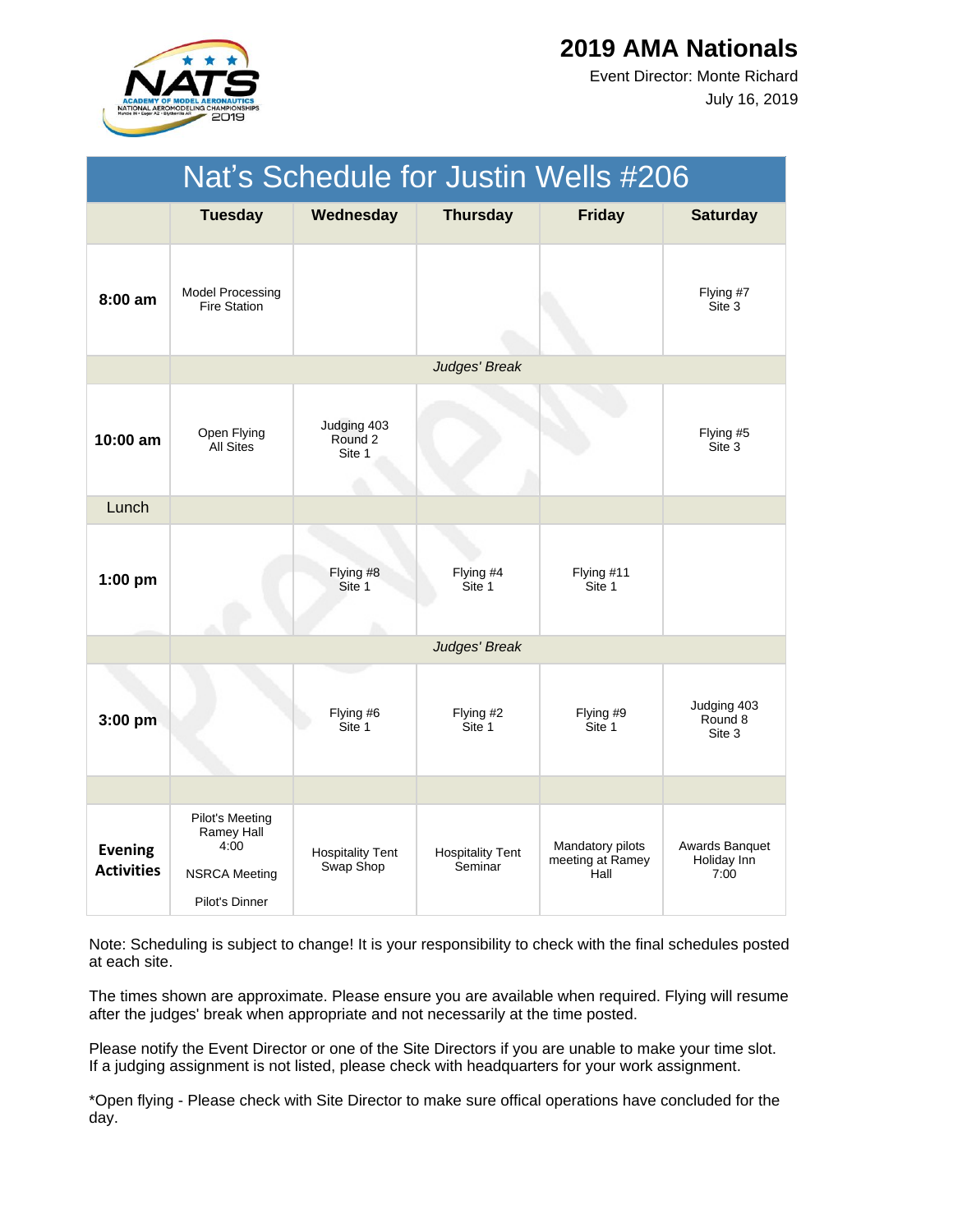

July 16, 2019 Event Director: Monte Richard

| Nat's Schedule for Kenneth Dunlap #207 |                                                                                 |                                      |                                    |                                              |                                       |  |
|----------------------------------------|---------------------------------------------------------------------------------|--------------------------------------|------------------------------------|----------------------------------------------|---------------------------------------|--|
|                                        | <b>Tuesday</b>                                                                  | Wednesday                            | <b>Thursday</b>                    | <b>Friday</b>                                | <b>Saturday</b>                       |  |
| $8:00$ am                              | <b>Model Processing</b><br><b>Fire Station</b>                                  |                                      |                                    | Judging 403<br>Round 5<br>Site 1             | Flying #4<br>Site 3                   |  |
|                                        |                                                                                 |                                      | Judges' Break                      |                                              |                                       |  |
| 10:00 am                               | Open Flying<br><b>All Sites</b>                                                 |                                      |                                    |                                              | Flying #2<br>Site 3                   |  |
| Lunch                                  |                                                                                 |                                      |                                    |                                              |                                       |  |
| $1:00$ pm                              |                                                                                 | Flying #5<br>Site 1                  | Flying #1<br>Site 1                | Flying #8<br>Site 1                          |                                       |  |
|                                        |                                                                                 |                                      | Judges' Break                      |                                              |                                       |  |
| 3:00 pm                                |                                                                                 | Flying #3<br>Site 1                  | Flying #10<br>Site 1               | Flying #6<br>Site 1                          |                                       |  |
|                                        |                                                                                 |                                      |                                    |                                              |                                       |  |
| <b>Evening</b><br><b>Activities</b>    | Pilot's Meeting<br>Ramey Hall<br>4:00<br><b>NSRCA Meeting</b><br>Pilot's Dinner | <b>Hospitality Tent</b><br>Swap Shop | <b>Hospitality Tent</b><br>Seminar | Mandatory pilots<br>meeting at Ramey<br>Hall | Awards Banquet<br>Holiday Inn<br>7:00 |  |

Note: Scheduling is subject to change! It is your responsibility to check with the final schedules posted at each site.

The times shown are approximate. Please ensure you are available when required. Flying will resume after the judges' break when appropriate and not necessarily at the time posted.

Please notify the Event Director or one of the Site Directors if you are unable to make your time slot. If a judging assignment is not listed, please check with headquarters for your work assignment.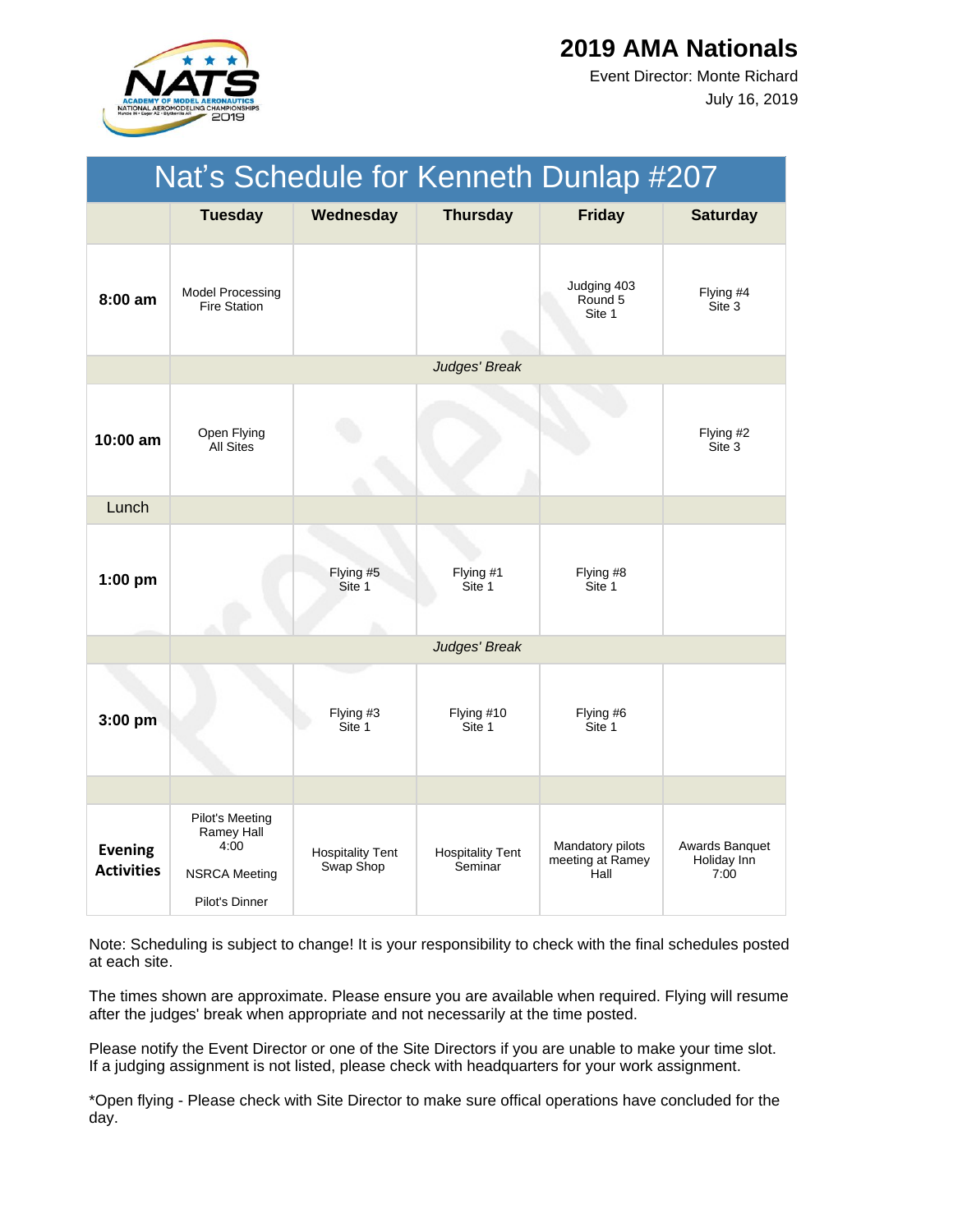

July 16, 2019 Event Director: Monte Richard

| Nat's Schedule for Kenneth Knotts #208 |                                                                                 |                                      |                                    |                                              |                                       |  |
|----------------------------------------|---------------------------------------------------------------------------------|--------------------------------------|------------------------------------|----------------------------------------------|---------------------------------------|--|
|                                        | <b>Tuesday</b>                                                                  | Wednesday                            | <b>Thursday</b>                    | <b>Friday</b>                                | <b>Saturday</b>                       |  |
| 8:00 am                                | Model Processing<br><b>Fire Station</b>                                         |                                      | Judging 403<br>Round 3<br>Site 1   |                                              | Flying #2<br>Site 3                   |  |
|                                        |                                                                                 |                                      | Judges' Break                      |                                              |                                       |  |
| $10:00$ am                             | Open Flying<br><b>All Sites</b>                                                 |                                      |                                    |                                              | Flying #11<br>Site 3                  |  |
| Lunch                                  |                                                                                 |                                      |                                    |                                              |                                       |  |
| $1:00$ pm                              |                                                                                 | Flying #3<br>Site 1                  | Flying #10<br>Site 1               | Flying #6<br>Site 1                          |                                       |  |
|                                        |                                                                                 |                                      | Judges' Break                      |                                              |                                       |  |
| 3:00 pm                                |                                                                                 | Flying #1<br>Site 1                  | Flying #8<br>Site 1                | Flying #4<br>Site 1                          |                                       |  |
|                                        |                                                                                 |                                      |                                    |                                              |                                       |  |
| <b>Evening</b><br><b>Activities</b>    | Pilot's Meeting<br>Ramey Hall<br>4:00<br><b>NSRCA Meeting</b><br>Pilot's Dinner | <b>Hospitality Tent</b><br>Swap Shop | <b>Hospitality Tent</b><br>Seminar | Mandatory pilots<br>meeting at Ramey<br>Hall | Awards Banquet<br>Holiday Inn<br>7:00 |  |

Note: Scheduling is subject to change! It is your responsibility to check with the final schedules posted at each site.

The times shown are approximate. Please ensure you are available when required. Flying will resume after the judges' break when appropriate and not necessarily at the time posted.

Please notify the Event Director or one of the Site Directors if you are unable to make your time slot. If a judging assignment is not listed, please check with headquarters for your work assignment.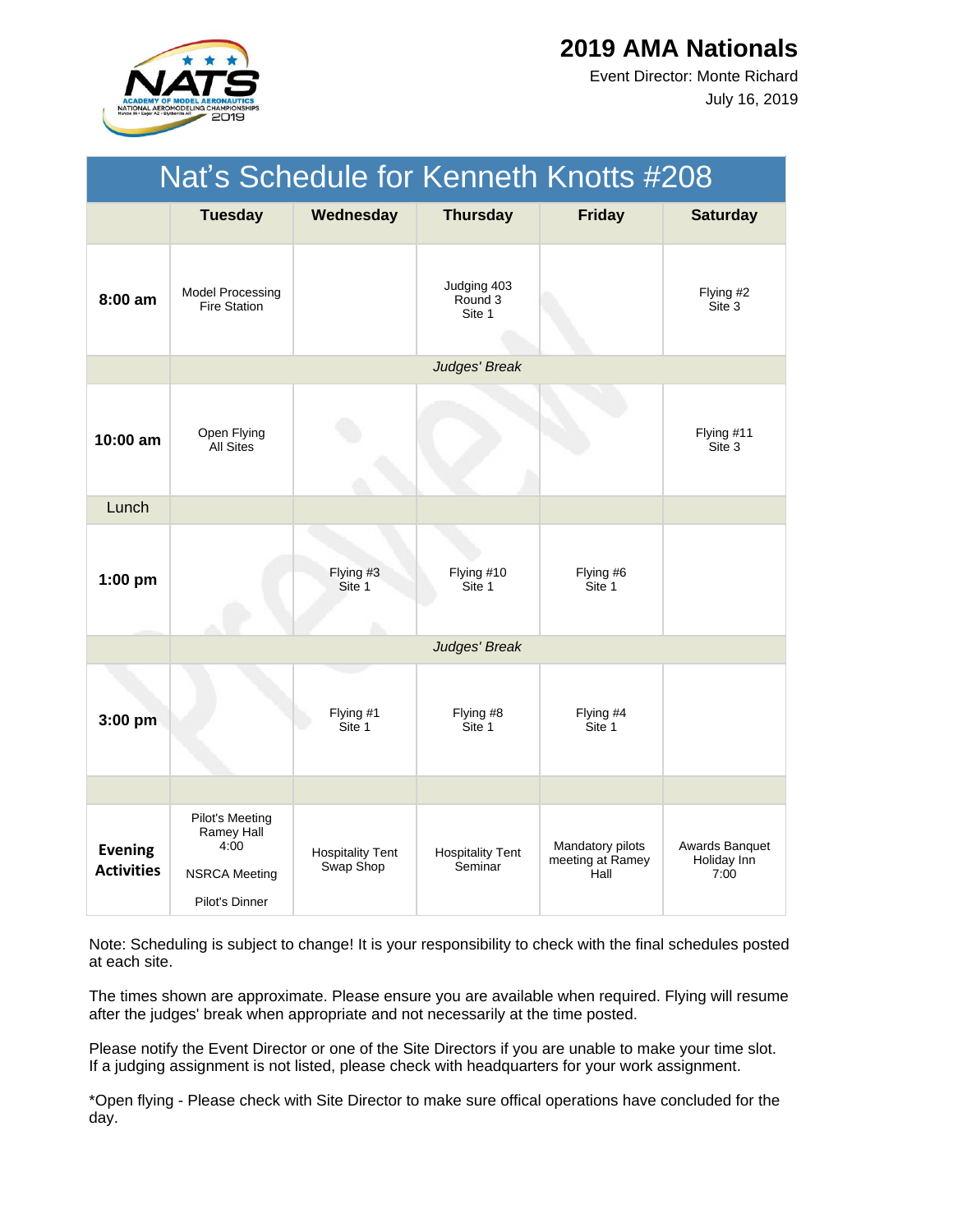

July 16, 2019 Event Director: Monte Richard

| Nat's Schedule for Jon Dieringer #209 |                                                                                 |                                      |                                    |                                              |                                       |  |  |
|---------------------------------------|---------------------------------------------------------------------------------|--------------------------------------|------------------------------------|----------------------------------------------|---------------------------------------|--|--|
|                                       | <b>Tuesday</b>                                                                  | Wednesday                            | <b>Thursday</b>                    | <b>Friday</b>                                | <b>Saturday</b>                       |  |  |
| 8:00 am                               | <b>Model Processing</b><br><b>Fire Station</b>                                  | Judging 403<br>Round 1<br>Site 1     |                                    |                                              | Flying #10<br>Site 3                  |  |  |
|                                       |                                                                                 |                                      | Judges' Break                      |                                              |                                       |  |  |
| $10:00$ am                            | Open Flying<br><b>All Sites</b>                                                 |                                      |                                    |                                              | Flying #8<br>Site 3                   |  |  |
| Lunch                                 |                                                                                 |                                      |                                    |                                              |                                       |  |  |
| $1:00$ pm                             |                                                                                 | Flying #11<br>Site 1                 | Flying #7<br>Site 1                | Flying #3<br>Site 1                          | Judging 403<br>Round 7<br>Site 3      |  |  |
|                                       |                                                                                 |                                      | Judges' Break                      |                                              |                                       |  |  |
| $3:00$ pm                             |                                                                                 | Flying #9<br>Site 1                  | Flying #5<br>Site 1                | Flying #1<br>Site 1                          |                                       |  |  |
|                                       |                                                                                 |                                      |                                    |                                              |                                       |  |  |
| <b>Evening</b><br><b>Activities</b>   | Pilot's Meeting<br>Ramey Hall<br>4:00<br><b>NSRCA Meeting</b><br>Pilot's Dinner | <b>Hospitality Tent</b><br>Swap Shop | <b>Hospitality Tent</b><br>Seminar | Mandatory pilots<br>meeting at Ramey<br>Hall | Awards Banquet<br>Holiday Inn<br>7:00 |  |  |

Note: Scheduling is subject to change! It is your responsibility to check with the final schedules posted at each site.

The times shown are approximate. Please ensure you are available when required. Flying will resume after the judges' break when appropriate and not necessarily at the time posted.

Please notify the Event Director or one of the Site Directors if you are unable to make your time slot. If a judging assignment is not listed, please check with headquarters for your work assignment.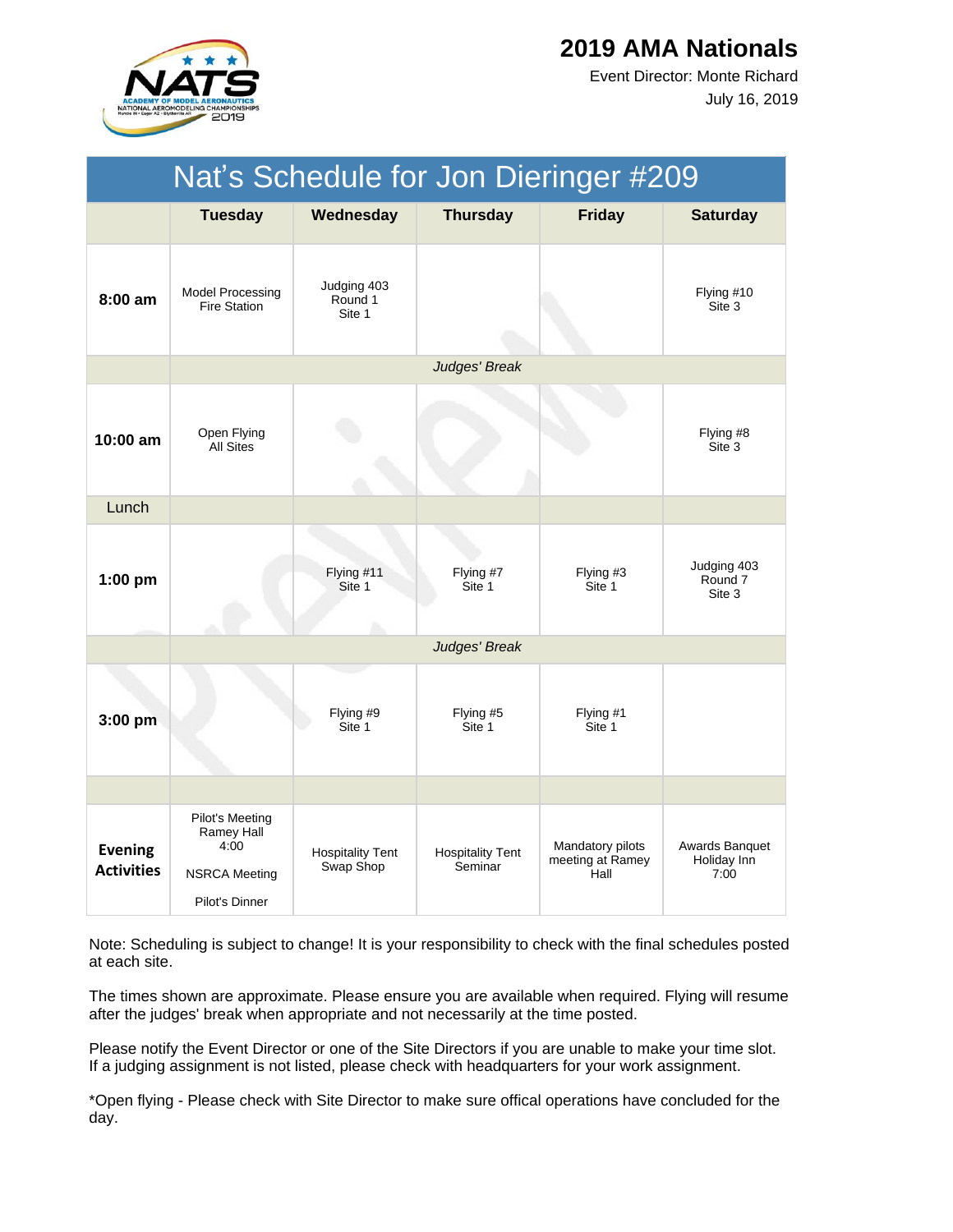

July 16, 2019 Event Director: Monte Richard

|                                     | Nat's Schedule for Chris Berardi #210                                           |                                      |                                    |                                              |                                       |  |  |
|-------------------------------------|---------------------------------------------------------------------------------|--------------------------------------|------------------------------------|----------------------------------------------|---------------------------------------|--|--|
|                                     | <b>Tuesday</b>                                                                  | Wednesday                            | <b>Thursday</b>                    | <b>Friday</b>                                | <b>Saturday</b>                       |  |  |
| 8:00 am                             | <b>Model Processing</b><br><b>Fire Station</b>                                  |                                      |                                    |                                              | Flying #1<br>Site 3                   |  |  |
|                                     |                                                                                 |                                      | Judges' Break                      |                                              |                                       |  |  |
| $10:00$ am                          | Open Flying<br><b>All Sites</b>                                                 |                                      | Judging 403<br>Round 4<br>Site 1   |                                              | Flying #10<br>Site 3                  |  |  |
| Lunch                               |                                                                                 |                                      |                                    |                                              |                                       |  |  |
| $1:00$ pm                           |                                                                                 | Flying #2<br>Site 1                  | Flying #9<br>Site 1                | Flying #5<br>Site 1                          |                                       |  |  |
|                                     |                                                                                 |                                      | Judges' Break                      |                                              |                                       |  |  |
| 3:00 pm                             |                                                                                 | Flying #11<br>Site 1                 | Flying #7<br>Site 1                | Flying #3<br>Site 1                          |                                       |  |  |
|                                     |                                                                                 |                                      |                                    |                                              |                                       |  |  |
| <b>Evening</b><br><b>Activities</b> | Pilot's Meeting<br>Ramey Hall<br>4:00<br><b>NSRCA Meeting</b><br>Pilot's Dinner | <b>Hospitality Tent</b><br>Swap Shop | <b>Hospitality Tent</b><br>Seminar | Mandatory pilots<br>meeting at Ramey<br>Hall | Awards Banquet<br>Holiday Inn<br>7:00 |  |  |

Note: Scheduling is subject to change! It is your responsibility to check with the final schedules posted at each site.

The times shown are approximate. Please ensure you are available when required. Flying will resume after the judges' break when appropriate and not necessarily at the time posted.

Please notify the Event Director or one of the Site Directors if you are unable to make your time slot. If a judging assignment is not listed, please check with headquarters for your work assignment.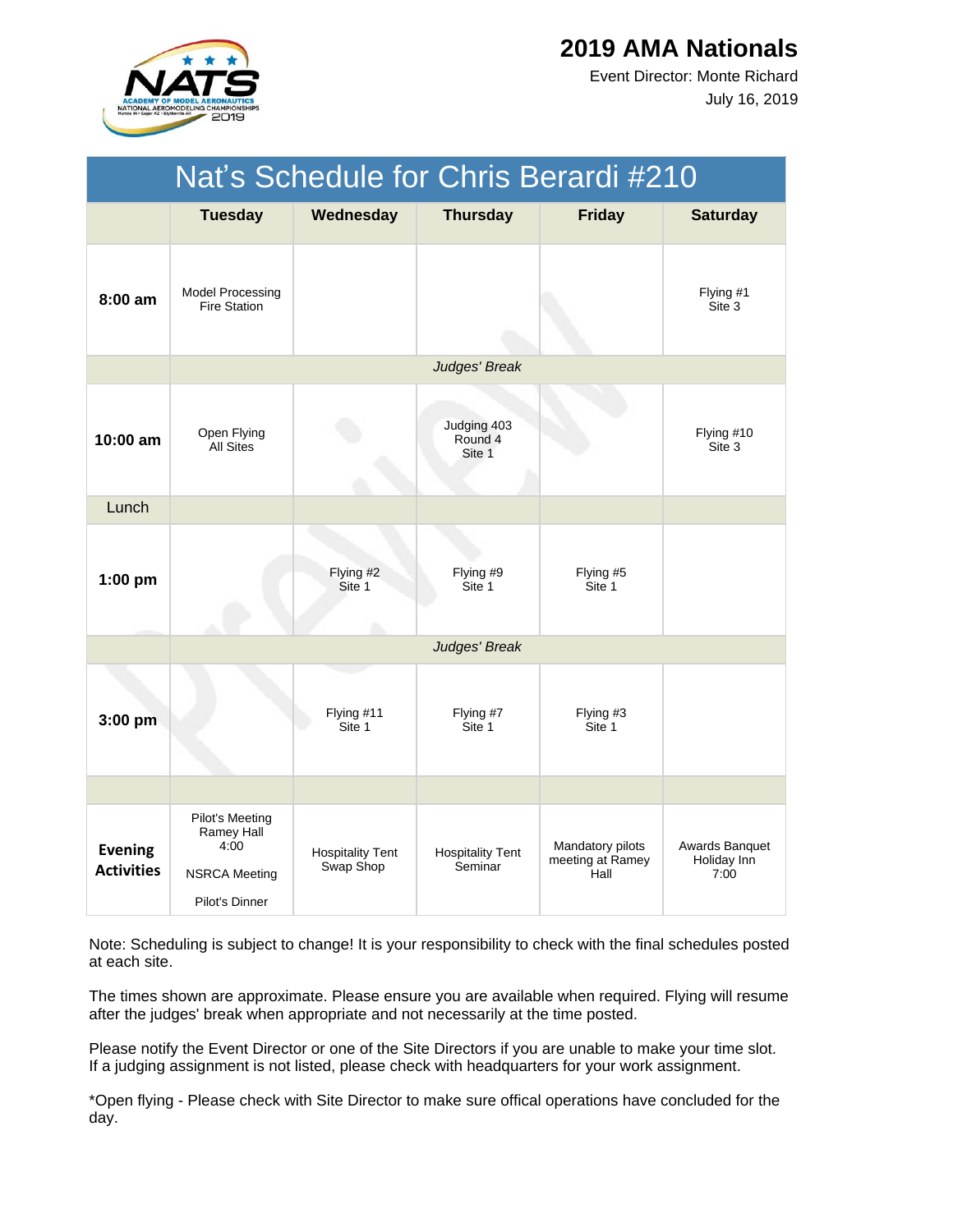

July 16, 2019 Event Director: Monte Richard

| Nat's Schedule for Joel Garza #211  |                                                                                        |                                      |                                    |                                              |                                       |  |  |
|-------------------------------------|----------------------------------------------------------------------------------------|--------------------------------------|------------------------------------|----------------------------------------------|---------------------------------------|--|--|
|                                     | <b>Tuesday</b>                                                                         | Wednesday                            | <b>Thursday</b>                    | <b>Friday</b>                                | <b>Saturday</b>                       |  |  |
| 8:00 am                             | Model Processing<br><b>Fire Station</b>                                                |                                      |                                    | Judging 403<br>Round 5<br>Site 1             | Flying #6<br>Site 3                   |  |  |
|                                     |                                                                                        |                                      | Judges' Break                      |                                              |                                       |  |  |
| $10:00$ am                          | Open Flying<br><b>All Sites</b>                                                        | Judging 403<br>Round 2<br>Site 1     |                                    |                                              | Flying #4<br>Site 3                   |  |  |
| Lunch                               |                                                                                        |                                      |                                    |                                              |                                       |  |  |
| $1:00$ pm                           |                                                                                        | Flying #7<br>Site 1                  | Flying #3<br>Site 1                | Flying #10<br>Site 1                         |                                       |  |  |
|                                     |                                                                                        |                                      | Judges' Break                      |                                              |                                       |  |  |
| 3:00 pm                             |                                                                                        | Flying #5<br>Site 1                  | Flying #1<br>Site 1                | Flying #8<br>Site 1                          |                                       |  |  |
|                                     |                                                                                        |                                      |                                    |                                              |                                       |  |  |
| <b>Evening</b><br><b>Activities</b> | <b>Pilot's Meeting</b><br>Ramey Hall<br>4:00<br><b>NSRCA Meeting</b><br>Pilot's Dinner | <b>Hospitality Tent</b><br>Swap Shop | <b>Hospitality Tent</b><br>Seminar | Mandatory pilots<br>meeting at Ramey<br>Hall | Awards Banquet<br>Holiday Inn<br>7:00 |  |  |

Note: Scheduling is subject to change! It is your responsibility to check with the final schedules posted at each site.

The times shown are approximate. Please ensure you are available when required. Flying will resume after the judges' break when appropriate and not necessarily at the time posted.

Please notify the Event Director or one of the Site Directors if you are unable to make your time slot. If a judging assignment is not listed, please check with headquarters for your work assignment.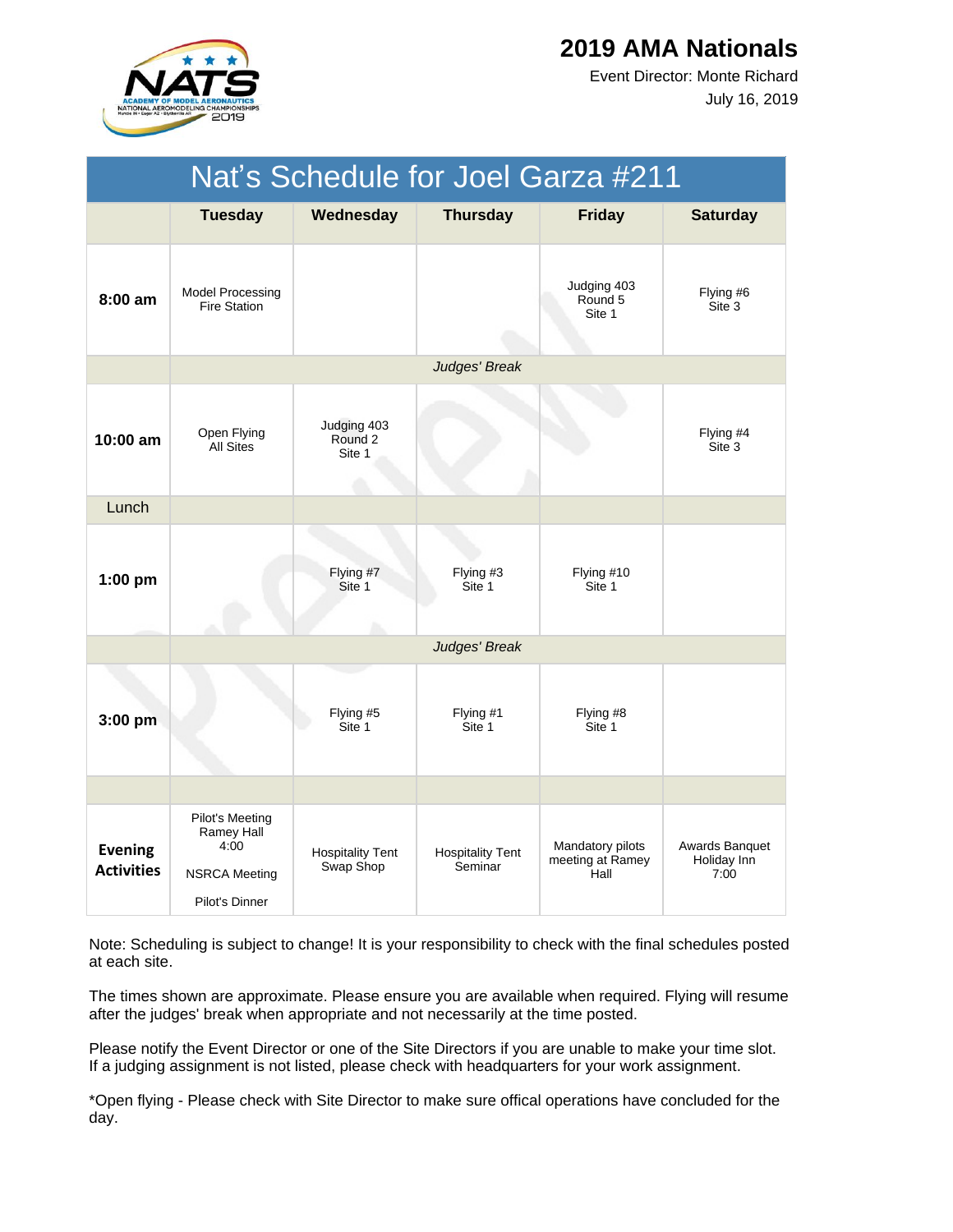

July 16, 2019 Event Director: Monte Richard

|                                     | Nat's Schedule for Mike Gaishin #301                                            |                                      |                                    |                                              |                                       |  |
|-------------------------------------|---------------------------------------------------------------------------------|--------------------------------------|------------------------------------|----------------------------------------------|---------------------------------------|--|
|                                     | <b>Tuesday</b>                                                                  | Wednesday                            | <b>Thursday</b>                    | <b>Friday</b>                                | <b>Saturday</b>                       |  |
| $8:00 \text{ am}$                   | <b>Model Processing</b><br><b>Fire Station</b>                                  | Flying #13<br>Site 1                 | Flying #7<br>Site 1                | Flying #1<br>Site 1                          |                                       |  |
|                                     |                                                                                 |                                      | Judges' Break                      |                                              |                                       |  |
| 10:00 am                            | Open Flying<br><b>All Sites</b>                                                 | Flying #10<br>Site 1                 | Flying #4<br>Site 1                | Flying #12<br>Site 1                         |                                       |  |
| Lunch                               |                                                                                 |                                      |                                    |                                              |                                       |  |
| $1:00$ pm                           |                                                                                 |                                      |                                    | Judging 402<br>Round 5<br>Site 1             | Flying #9<br>Site 3                   |  |
|                                     |                                                                                 |                                      | Judges' Break                      |                                              |                                       |  |
| $3:00$ pm                           |                                                                                 | Judging 402<br>Round 2<br>Site 1     |                                    |                                              | Flying #6<br>Site 3                   |  |
|                                     |                                                                                 |                                      |                                    |                                              |                                       |  |
| <b>Evening</b><br><b>Activities</b> | Pilot's Meeting<br>Ramey Hall<br>4:00<br><b>NSRCA Meeting</b><br>Pilot's Dinner | <b>Hospitality Tent</b><br>Swap Shop | <b>Hospitality Tent</b><br>Seminar | Mandatory pilots<br>meeting at Ramey<br>Hall | Awards Banquet<br>Holiday Inn<br>7:00 |  |

Note: Scheduling is subject to change! It is your responsibility to check with the final schedules posted at each site.

The times shown are approximate. Please ensure you are available when required. Flying will resume after the judges' break when appropriate and not necessarily at the time posted.

Please notify the Event Director or one of the Site Directors if you are unable to make your time slot. If a judging assignment is not listed, please check with headquarters for your work assignment.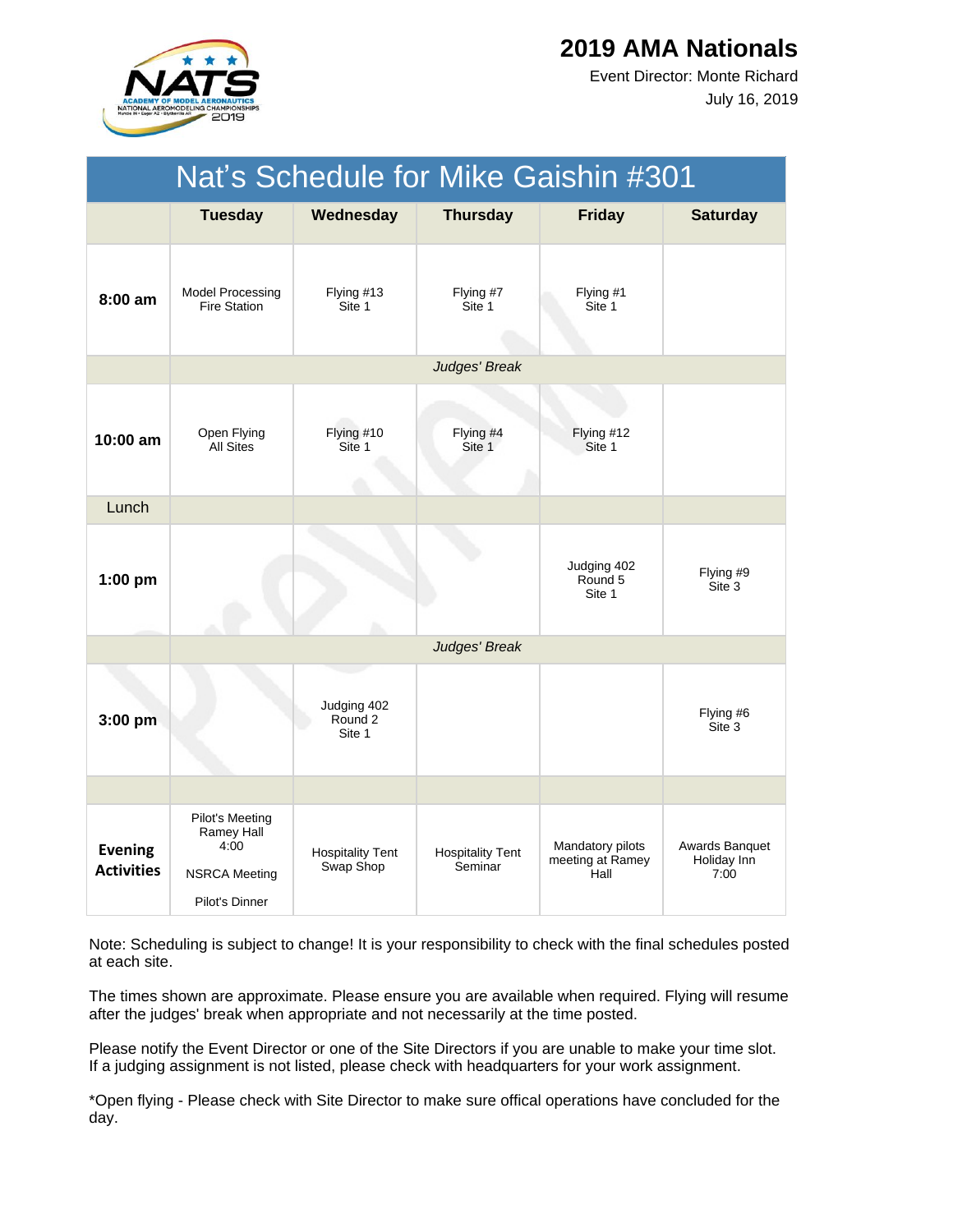

July 16, 2019 Event Director: Monte Richard

| Nat's Schedule for Jarvis Johnson #302 |                                                                                        |                                      |                                    |                                              |                                       |  |
|----------------------------------------|----------------------------------------------------------------------------------------|--------------------------------------|------------------------------------|----------------------------------------------|---------------------------------------|--|
|                                        | <b>Tuesday</b>                                                                         | Wednesday                            | <b>Thursday</b>                    | <b>Friday</b>                                | <b>Saturday</b>                       |  |
| 8:00 am                                | Model Processing<br><b>Fire Station</b>                                                | Flying #1<br>Site 1                  | Flying #9<br>Site 1                | Flying #3<br>Site 1                          | Judging 402<br>Round 7<br>Site 3      |  |
|                                        |                                                                                        |                                      | Judges' Break                      |                                              |                                       |  |
| 10:00 am                               | Open Flying<br><b>All Sites</b>                                                        | Flying #12<br>Site 1                 | Flying #6<br>Site 1                | Flying #14<br>Site 1                         |                                       |  |
| Lunch                                  |                                                                                        |                                      |                                    |                                              |                                       |  |
| $1:00$ pm                              |                                                                                        |                                      |                                    |                                              | Flying #11<br>Site 3                  |  |
|                                        |                                                                                        |                                      | Judges' Break                      |                                              |                                       |  |
| 3:00 pm                                |                                                                                        |                                      | Judging 402<br>Round 4<br>Site 1   |                                              | Flying #8<br>Site 3                   |  |
|                                        |                                                                                        |                                      |                                    |                                              |                                       |  |
| <b>Evening</b><br><b>Activities</b>    | <b>Pilot's Meeting</b><br>Ramey Hall<br>4:00<br><b>NSRCA Meeting</b><br>Pilot's Dinner | <b>Hospitality Tent</b><br>Swap Shop | <b>Hospitality Tent</b><br>Seminar | Mandatory pilots<br>meeting at Ramey<br>Hall | Awards Banquet<br>Holiday Inn<br>7:00 |  |

Note: Scheduling is subject to change! It is your responsibility to check with the final schedules posted at each site.

The times shown are approximate. Please ensure you are available when required. Flying will resume after the judges' break when appropriate and not necessarily at the time posted.

Please notify the Event Director or one of the Site Directors if you are unable to make your time slot. If a judging assignment is not listed, please check with headquarters for your work assignment.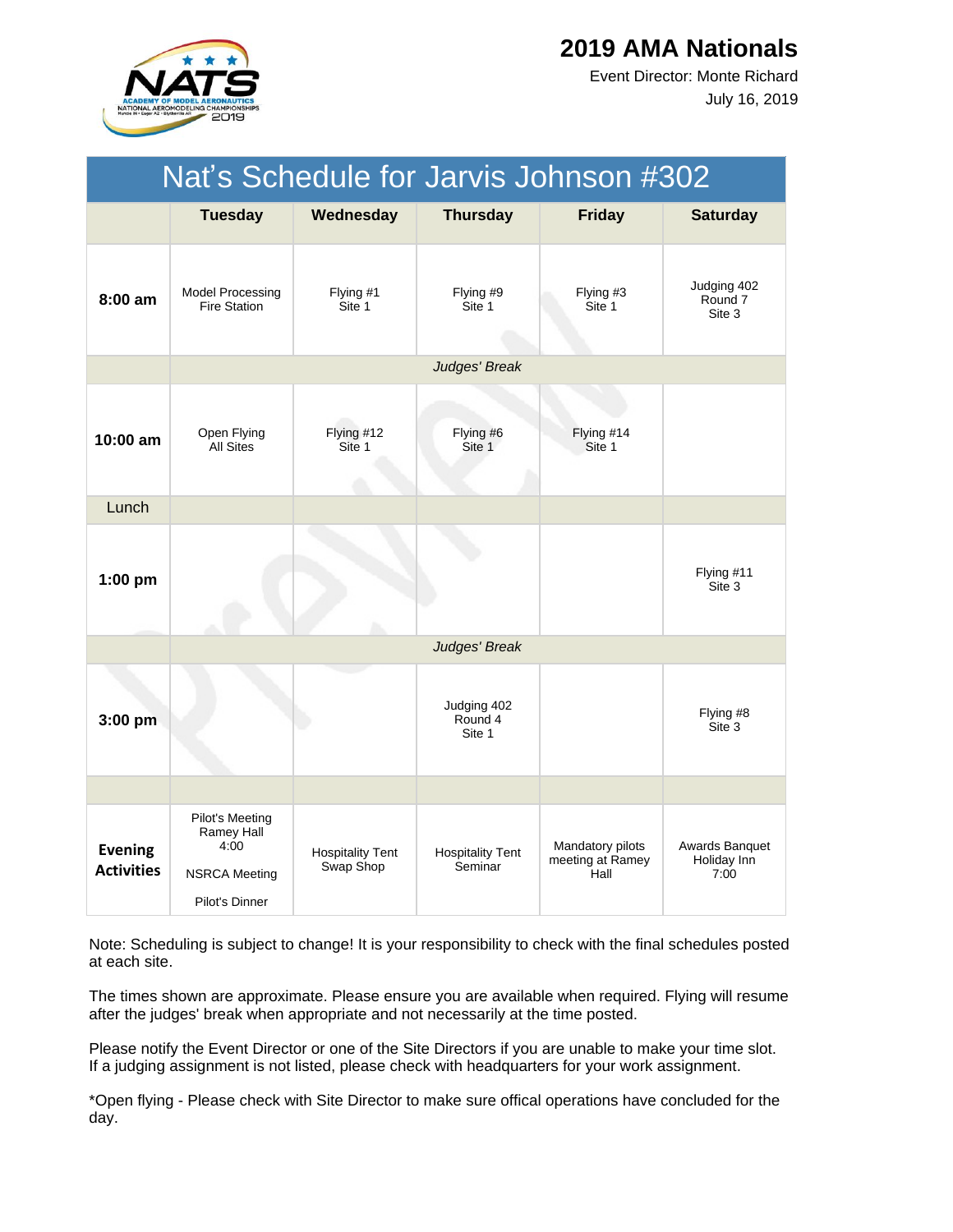

July 16, 2019 Event Director: Monte Richard

|                                     | Nat's Schedule for Barney Miller #303                                           |                                      |                                    |                                              |                                       |  |  |
|-------------------------------------|---------------------------------------------------------------------------------|--------------------------------------|------------------------------------|----------------------------------------------|---------------------------------------|--|--|
|                                     | <b>Tuesday</b>                                                                  | Wednesday                            | <b>Thursday</b>                    | <b>Friday</b>                                | <b>Saturday</b>                       |  |  |
| $8:00$ am                           | <b>Model Processing</b><br><b>Fire Station</b>                                  | Flying #14<br>Site 1                 | Flying #8<br>Site 1                | Flying #2<br>Site 1                          |                                       |  |  |
|                                     |                                                                                 |                                      | Judges' Break                      |                                              |                                       |  |  |
| 10:00 am                            | Open Flying<br><b>All Sites</b>                                                 | Flying #11<br>Site 1                 | Flying #5<br>Site 1                | Flying #13<br>Site 1                         | Judging 402<br>Round 8<br>Site 3      |  |  |
| Lunch                               |                                                                                 |                                      |                                    |                                              |                                       |  |  |
| $1:00$ pm                           |                                                                                 |                                      | Judging 402<br>Round 3<br>Site 1   |                                              | Flying #10<br>Site 3                  |  |  |
|                                     |                                                                                 |                                      | Judges' Break                      |                                              |                                       |  |  |
| 3:00 pm                             |                                                                                 |                                      |                                    |                                              | Flying #7<br>Site 3                   |  |  |
|                                     |                                                                                 |                                      |                                    |                                              |                                       |  |  |
| <b>Evening</b><br><b>Activities</b> | Pilot's Meeting<br>Ramey Hall<br>4:00<br><b>NSRCA Meeting</b><br>Pilot's Dinner | <b>Hospitality Tent</b><br>Swap Shop | <b>Hospitality Tent</b><br>Seminar | Mandatory pilots<br>meeting at Ramey<br>Hall | Awards Banquet<br>Holiday Inn<br>7:00 |  |  |

Note: Scheduling is subject to change! It is your responsibility to check with the final schedules posted at each site.

The times shown are approximate. Please ensure you are available when required. Flying will resume after the judges' break when appropriate and not necessarily at the time posted.

Please notify the Event Director or one of the Site Directors if you are unable to make your time slot. If a judging assignment is not listed, please check with headquarters for your work assignment.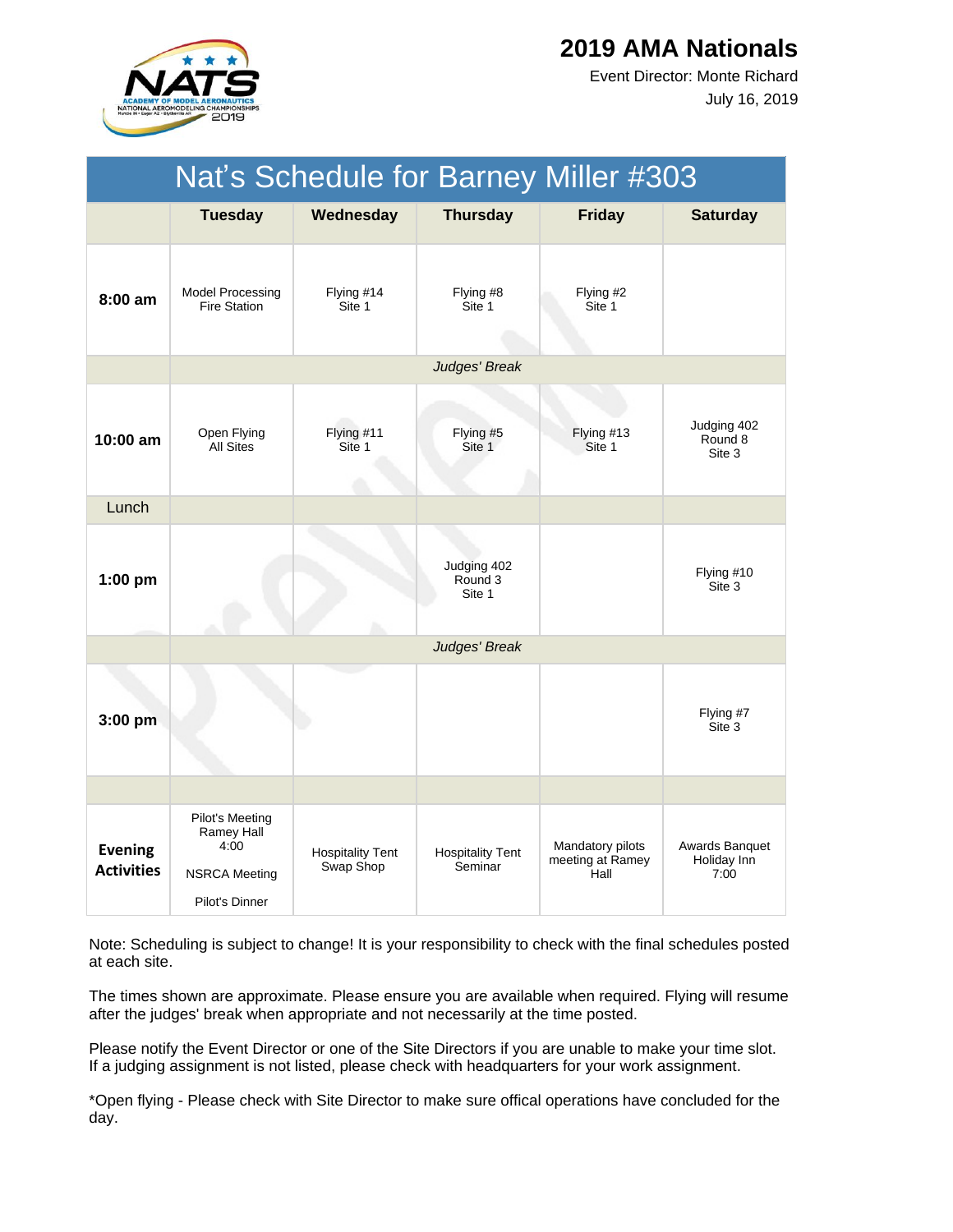

July 16, 2019 Event Director: Monte Richard

| Nat's Schedule for Timothy Pritchett #304 |                                                                                 |                                      |                                    |                                              |                                       |
|-------------------------------------------|---------------------------------------------------------------------------------|--------------------------------------|------------------------------------|----------------------------------------------|---------------------------------------|
|                                           | <b>Tuesday</b>                                                                  | Wednesday                            | <b>Thursday</b>                    | <b>Friday</b>                                | <b>Saturday</b>                       |
| 8:00 am                                   | Model Processing<br><b>Fire Station</b>                                         | Flying #5<br>Site 1                  | Flying #13<br>Site 1               | Flying #7<br>Site 1                          |                                       |
|                                           |                                                                                 |                                      | Judges' Break                      |                                              |                                       |
| 10:00 am                                  | Open Flying<br><b>All Sites</b>                                                 | Flying #2<br>Site 1                  | Flying #10<br>Site 1               | Flying #4<br>Site 1                          | Judging 402<br>Round 8<br>Site 3      |
| Lunch                                     |                                                                                 |                                      |                                    |                                              |                                       |
| $1:00$ pm                                 |                                                                                 |                                      | Judging 402<br>Round 3<br>Site 1   |                                              | Flying #1<br>Site 3                   |
|                                           |                                                                                 |                                      | Judges' Break                      |                                              |                                       |
| $3:00$ pm                                 |                                                                                 |                                      |                                    |                                              | Flying #12<br>Site 3                  |
|                                           |                                                                                 |                                      |                                    |                                              |                                       |
| <b>Evening</b><br><b>Activities</b>       | Pilot's Meeting<br>Ramey Hall<br>4:00<br><b>NSRCA Meeting</b><br>Pilot's Dinner | <b>Hospitality Tent</b><br>Swap Shop | <b>Hospitality Tent</b><br>Seminar | Mandatory pilots<br>meeting at Ramey<br>Hall | Awards Banquet<br>Holiday Inn<br>7:00 |

Note: Scheduling is subject to change! It is your responsibility to check with the final schedules posted at each site.

The times shown are approximate. Please ensure you are available when required. Flying will resume after the judges' break when appropriate and not necessarily at the time posted.

Please notify the Event Director or one of the Site Directors if you are unable to make your time slot. If a judging assignment is not listed, please check with headquarters for your work assignment.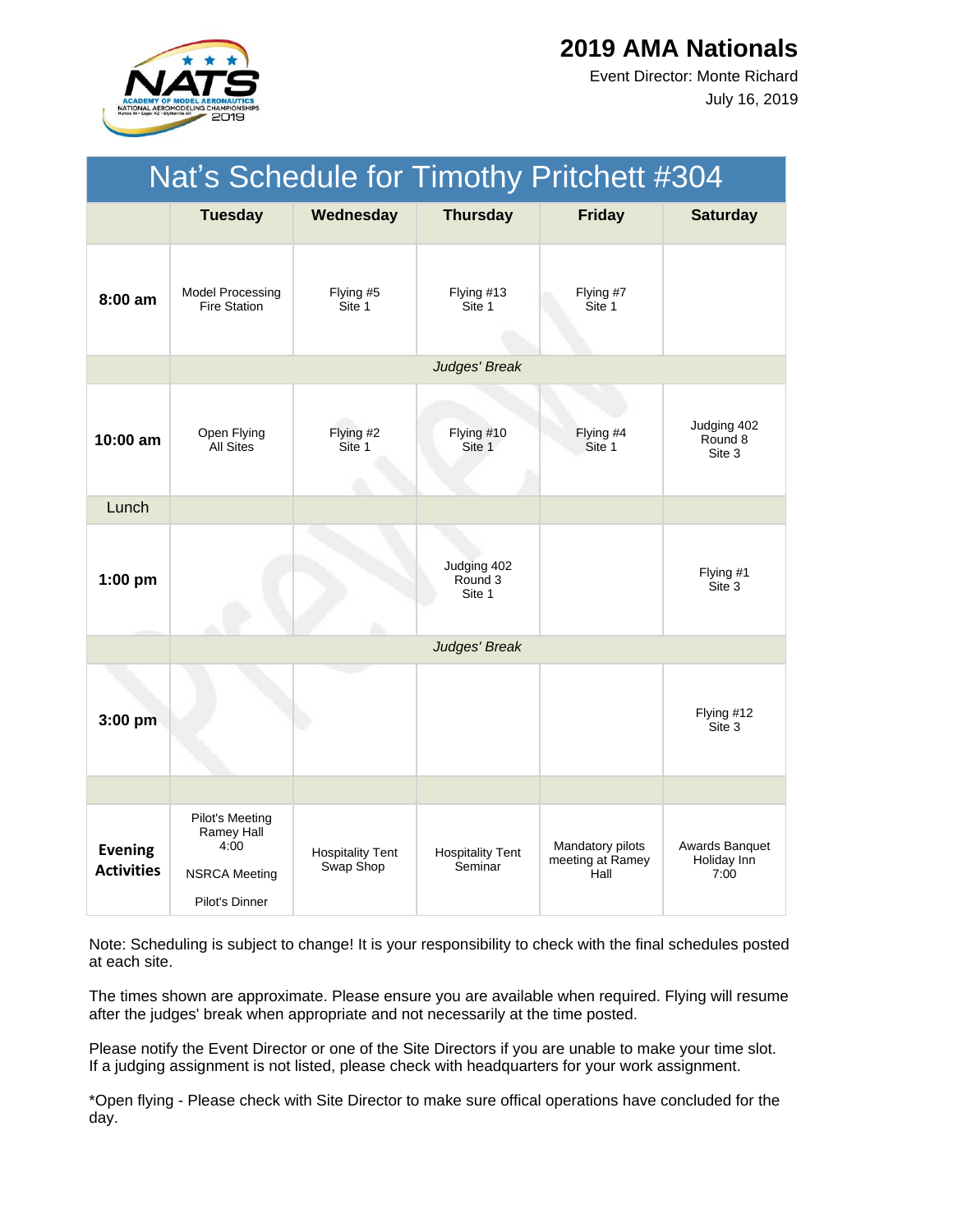

July 16, 2019 Event Director: Monte Richard

| Nat's Schedule for Monroe Michaelis #305 |                                                                                 |                                      |                                    |                                              |                                       |  |
|------------------------------------------|---------------------------------------------------------------------------------|--------------------------------------|------------------------------------|----------------------------------------------|---------------------------------------|--|
|                                          | <b>Tuesday</b>                                                                  | Wednesday                            | <b>Thursday</b>                    | <b>Friday</b>                                | <b>Saturday</b>                       |  |
| $8:00$ am                                | <b>Model Processing</b><br><b>Fire Station</b>                                  | Flying #12<br>Site 1                 | Flying #6<br>Site 1                | Flying #14<br>Site 1                         |                                       |  |
|                                          |                                                                                 |                                      | Judges' Break                      |                                              |                                       |  |
| $10:00$ am                               | Open Flying<br><b>All Sites</b>                                                 | Flying #9<br>Site 1                  | Flying #3<br>Site 1                | Flying #11<br>Site 1                         |                                       |  |
| Lunch                                    |                                                                                 |                                      |                                    |                                              |                                       |  |
| $1:00$ pm                                |                                                                                 | Judging 402<br>Round 1<br>Site 1     |                                    |                                              | Flying #8<br>Site 3                   |  |
|                                          |                                                                                 |                                      | Judges' Break                      |                                              |                                       |  |
| $3:00$ pm                                |                                                                                 |                                      |                                    | Judging 402<br>Round 6<br>Site 1             | Flying #5<br>Site 3                   |  |
|                                          |                                                                                 |                                      |                                    |                                              |                                       |  |
| <b>Evening</b><br><b>Activities</b>      | Pilot's Meeting<br>Ramey Hall<br>4:00<br><b>NSRCA Meeting</b><br>Pilot's Dinner | <b>Hospitality Tent</b><br>Swap Shop | <b>Hospitality Tent</b><br>Seminar | Mandatory pilots<br>meeting at Ramey<br>Hall | Awards Banquet<br>Holiday Inn<br>7:00 |  |

Note: Scheduling is subject to change! It is your responsibility to check with the final schedules posted at each site.

The times shown are approximate. Please ensure you are available when required. Flying will resume after the judges' break when appropriate and not necessarily at the time posted.

Please notify the Event Director or one of the Site Directors if you are unable to make your time slot. If a judging assignment is not listed, please check with headquarters for your work assignment.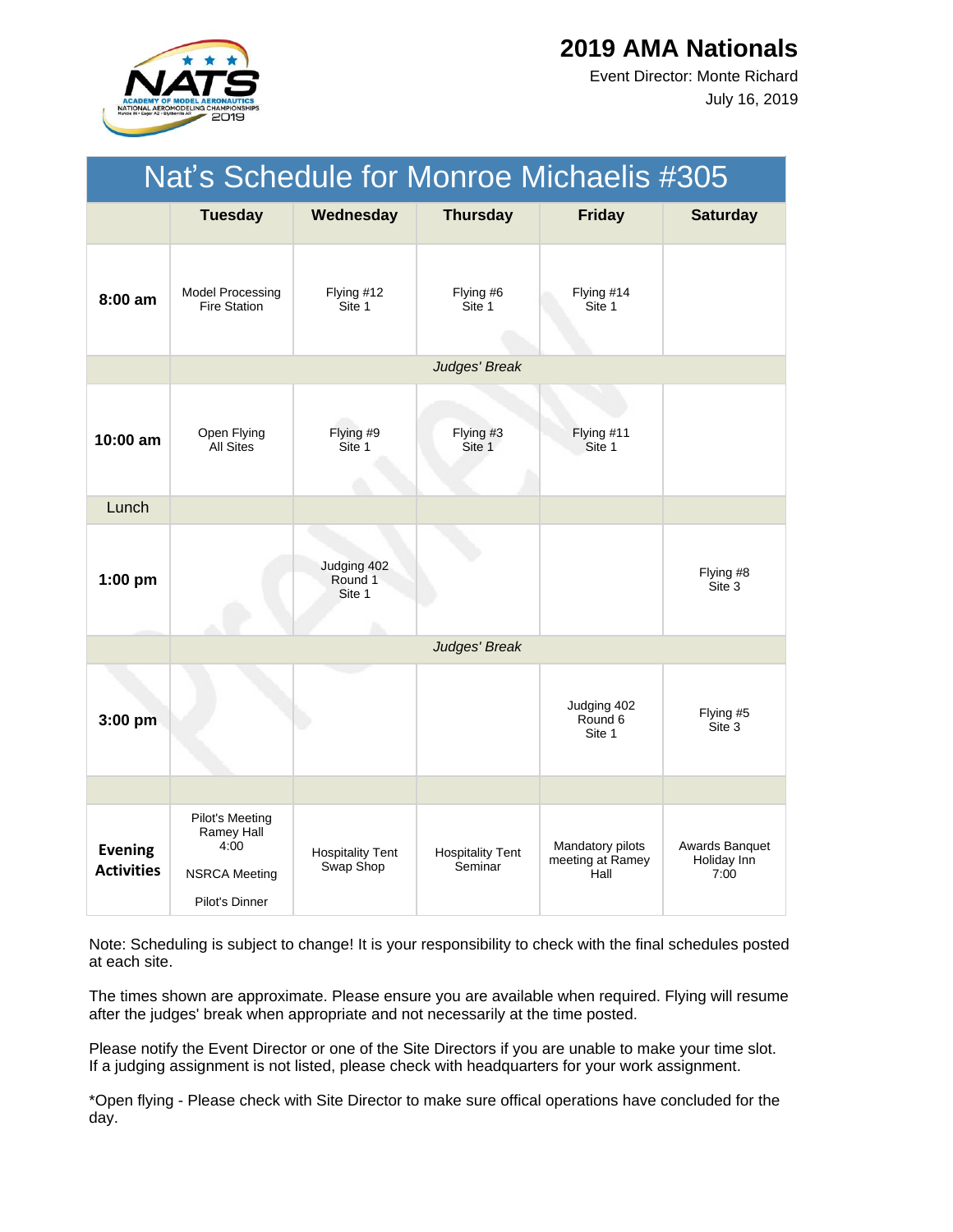

July 16, 2019 Event Director: Monte Richard

|                                     | Nat's Schedule for Matt Griffitt #306                                           |                                      |                                    |                                              |                                       |  |  |  |
|-------------------------------------|---------------------------------------------------------------------------------|--------------------------------------|------------------------------------|----------------------------------------------|---------------------------------------|--|--|--|
|                                     | <b>Tuesday</b>                                                                  | Wednesday                            | <b>Thursday</b>                    | <b>Friday</b>                                | <b>Saturday</b>                       |  |  |  |
| $8:00$ am                           | <b>Model Processing</b><br><b>Fire Station</b>                                  | Flying #9<br>Site 1                  | Flying #3<br>Site 1                | Flying #11<br>Site 1                         |                                       |  |  |  |
|                                     |                                                                                 |                                      | Judges' Break                      |                                              |                                       |  |  |  |
| 10:00 am                            | Open Flying<br><b>All Sites</b>                                                 | Flying #6<br>Site 1                  | Flying #14<br>Site 1               | Flying #8<br>Site 1                          |                                       |  |  |  |
| Lunch                               |                                                                                 |                                      |                                    |                                              |                                       |  |  |  |
| $1:00$ pm                           |                                                                                 |                                      | Judging 404<br>Round 4<br>Site 2   |                                              | Flying #5<br>Site 3                   |  |  |  |
|                                     |                                                                                 |                                      | Judges' Break                      |                                              |                                       |  |  |  |
| 3:00 pm                             |                                                                                 |                                      | Judging 404<br>Round 4<br>Site 3   |                                              | Flying #2<br>Site 3                   |  |  |  |
|                                     |                                                                                 |                                      |                                    |                                              |                                       |  |  |  |
| <b>Evening</b><br><b>Activities</b> | Pilot's Meeting<br>Ramey Hall<br>4:00<br><b>NSRCA Meeting</b><br>Pilot's Dinner | <b>Hospitality Tent</b><br>Swap Shop | <b>Hospitality Tent</b><br>Seminar | Mandatory pilots<br>meeting at Ramey<br>Hall | Awards Banquet<br>Holiday Inn<br>7:00 |  |  |  |

Note: Scheduling is subject to change! It is your responsibility to check with the final schedules posted at each site.

The times shown are approximate. Please ensure you are available when required. Flying will resume after the judges' break when appropriate and not necessarily at the time posted.

Please notify the Event Director or one of the Site Directors if you are unable to make your time slot. If a judging assignment is not listed, please check with headquarters for your work assignment.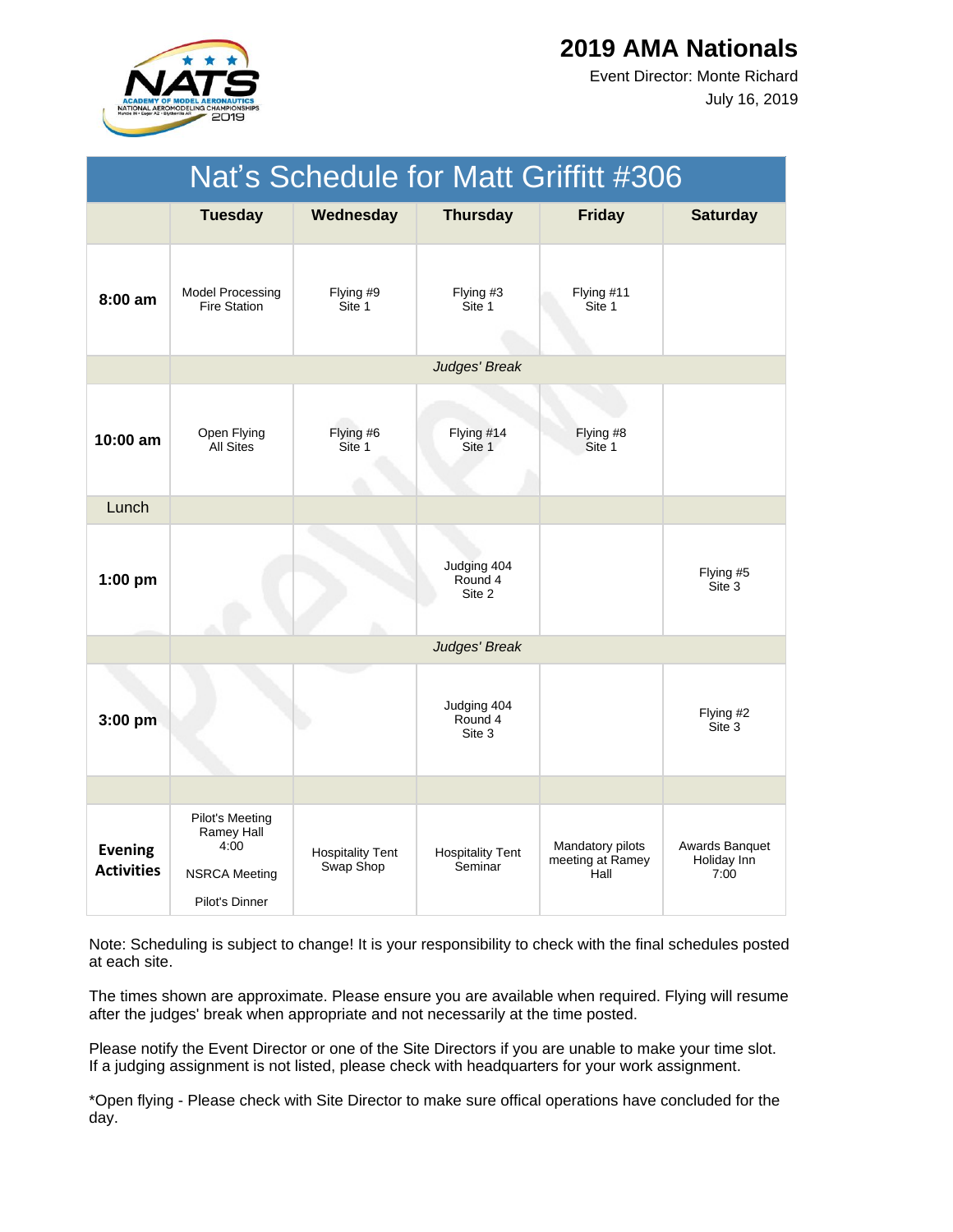

July 16, 2019 Event Director: Monte Richard

|                                     | Nat's Schedule for John Wolfe #307                                              |                                        |                                    |                                              |                                       |  |  |
|-------------------------------------|---------------------------------------------------------------------------------|----------------------------------------|------------------------------------|----------------------------------------------|---------------------------------------|--|--|
|                                     | <b>Tuesday</b>                                                                  | Wednesday                              | <b>Thursday</b>                    | <b>Friday</b>                                | <b>Saturday</b>                       |  |  |
| $8:00$ am                           | Model Processing<br><b>Fire Station</b>                                         | Flying #11<br>Site 1                   | Flying #5<br>Site 1                | Flying #13<br>Site 1                         |                                       |  |  |
|                                     |                                                                                 |                                        | Judges' Break                      |                                              |                                       |  |  |
| 10:00 am                            | Open Flying<br>All Sites                                                        | Flying #8<br>Site 1                    | Flying #2<br>Site 1                | Flying #10<br>Site 1                         |                                       |  |  |
| Lunch                               |                                                                                 |                                        |                                    |                                              |                                       |  |  |
| $1:00$ pm                           |                                                                                 | Judging 402<br>Round 1<br>Site 1<br>h. |                                    |                                              | Flying #7<br>Site 3                   |  |  |
|                                     |                                                                                 |                                        | Judges' Break                      |                                              |                                       |  |  |
| $3:00$ pm                           |                                                                                 |                                        |                                    | Judging 402<br>Round 6<br>Site 1             | Flying #4<br>Site 3                   |  |  |
|                                     |                                                                                 |                                        |                                    |                                              |                                       |  |  |
| <b>Evening</b><br><b>Activities</b> | Pilot's Meeting<br>Ramey Hall<br>4:00<br><b>NSRCA Meeting</b><br>Pilot's Dinner | <b>Hospitality Tent</b><br>Swap Shop   | <b>Hospitality Tent</b><br>Seminar | Mandatory pilots<br>meeting at Ramey<br>Hall | Awards Banquet<br>Holiday Inn<br>7:00 |  |  |

Note: Scheduling is subject to change! It is your responsibility to check with the final schedules posted at each site.

The times shown are approximate. Please ensure you are available when required. Flying will resume after the judges' break when appropriate and not necessarily at the time posted.

Please notify the Event Director or one of the Site Directors if you are unable to make your time slot. If a judging assignment is not listed, please check with headquarters for your work assignment.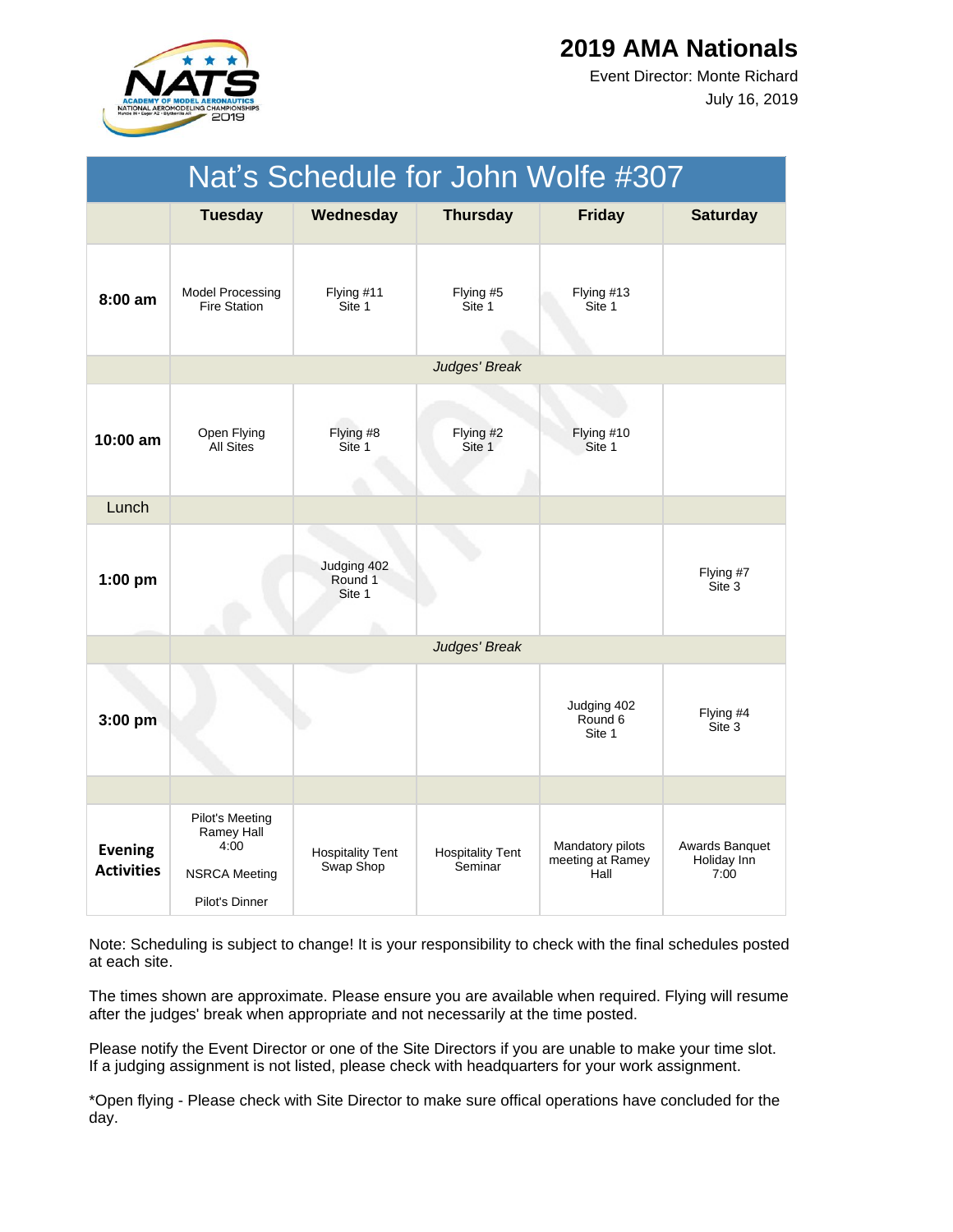

July 16, 2019 Event Director: Monte Richard

|                                     | Nat's Schedule for David Hayes #308                                             |                                      |                                    |                                              |                                       |  |  |
|-------------------------------------|---------------------------------------------------------------------------------|--------------------------------------|------------------------------------|----------------------------------------------|---------------------------------------|--|--|
|                                     | <b>Tuesday</b>                                                                  | Wednesday                            | <b>Thursday</b>                    | <b>Friday</b>                                | <b>Saturday</b>                       |  |  |
| 8:00 am                             | <b>Model Processing</b><br><b>Fire Station</b>                                  | Flying #6<br>Site 1                  | Flying #14<br>Site 1               | Flying #8<br>Site 1                          | Judging 402<br>Round 7<br>Site 3      |  |  |
|                                     |                                                                                 |                                      | Judges' Break                      |                                              |                                       |  |  |
| 10:00 am                            | Open Flying<br><b>All Sites</b>                                                 | Flying #3<br>Site 1                  | Flying #11<br>Site 1               | Flying #5<br>Site 1                          |                                       |  |  |
| Lunch                               |                                                                                 |                                      |                                    |                                              |                                       |  |  |
| $1:00$ pm                           |                                                                                 |                                      | Judging 404<br>Round 3<br>Site 3   |                                              | Flying #2<br>Site 3                   |  |  |
|                                     |                                                                                 |                                      | Judges' Break                      |                                              |                                       |  |  |
| $3:00$ pm                           |                                                                                 |                                      | Judging 404<br>Round 3<br>Site 2   |                                              | Flying #13<br>Site 3                  |  |  |
|                                     |                                                                                 |                                      |                                    |                                              |                                       |  |  |
| <b>Evening</b><br><b>Activities</b> | Pilot's Meeting<br>Ramey Hall<br>4:00<br><b>NSRCA Meeting</b><br>Pilot's Dinner | <b>Hospitality Tent</b><br>Swap Shop | <b>Hospitality Tent</b><br>Seminar | Mandatory pilots<br>meeting at Ramey<br>Hall | Awards Banquet<br>Holiday Inn<br>7:00 |  |  |

Note: Scheduling is subject to change! It is your responsibility to check with the final schedules posted at each site.

The times shown are approximate. Please ensure you are available when required. Flying will resume after the judges' break when appropriate and not necessarily at the time posted.

Please notify the Event Director or one of the Site Directors if you are unable to make your time slot. If a judging assignment is not listed, please check with headquarters for your work assignment.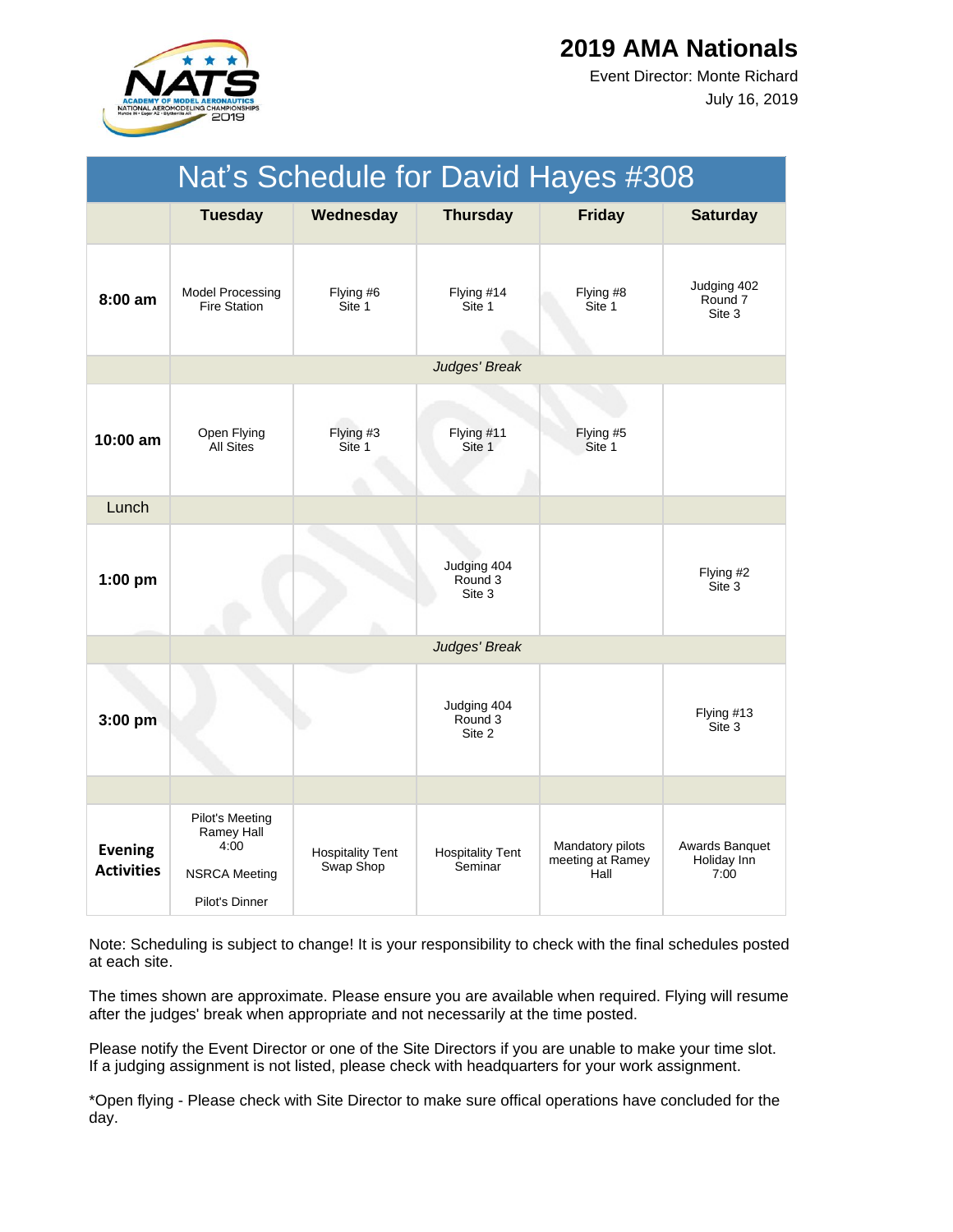

July 16, 2019 Event Director: Monte Richard

|                                     | Nat's Schedule for Gary Kropat #309                                             |                                      |                                    |                                              |                                       |  |  |
|-------------------------------------|---------------------------------------------------------------------------------|--------------------------------------|------------------------------------|----------------------------------------------|---------------------------------------|--|--|
|                                     | <b>Tuesday</b>                                                                  | Wednesday                            | <b>Thursday</b>                    | <b>Friday</b>                                | <b>Saturday</b>                       |  |  |
| $8:00$ am                           | <b>Model Processing</b><br><b>Fire Station</b>                                  | Flying #4<br>Site 1                  | Flying #12<br>Site 1               | Flying #6<br>Site 1                          | Judging 402<br>Round 7<br>Site 3      |  |  |
|                                     |                                                                                 |                                      | Judges' Break                      |                                              |                                       |  |  |
| 10:00 am                            | Open Flying<br><b>All Sites</b>                                                 | Flying #1<br>Site 1                  | Flying #9<br>Site 1                | Flying #3<br>Site 1                          |                                       |  |  |
| Lunch                               |                                                                                 |                                      |                                    |                                              |                                       |  |  |
| $1:00$ pm                           |                                                                                 |                                      | Judging 402<br>Round 3<br>Site 1   |                                              | Flying #14<br>Site 3                  |  |  |
|                                     |                                                                                 |                                      | Judges' Break                      |                                              |                                       |  |  |
| $3:00$ pm                           |                                                                                 |                                      |                                    |                                              | Flying #11<br>Site 3                  |  |  |
|                                     |                                                                                 |                                      |                                    |                                              |                                       |  |  |
| <b>Evening</b><br><b>Activities</b> | Pilot's Meeting<br>Ramey Hall<br>4:00<br><b>NSRCA Meeting</b><br>Pilot's Dinner | <b>Hospitality Tent</b><br>Swap Shop | <b>Hospitality Tent</b><br>Seminar | Mandatory pilots<br>meeting at Ramey<br>Hall | Awards Banquet<br>Holiday Inn<br>7:00 |  |  |

Note: Scheduling is subject to change! It is your responsibility to check with the final schedules posted at each site.

The times shown are approximate. Please ensure you are available when required. Flying will resume after the judges' break when appropriate and not necessarily at the time posted.

Please notify the Event Director or one of the Site Directors if you are unable to make your time slot. If a judging assignment is not listed, please check with headquarters for your work assignment.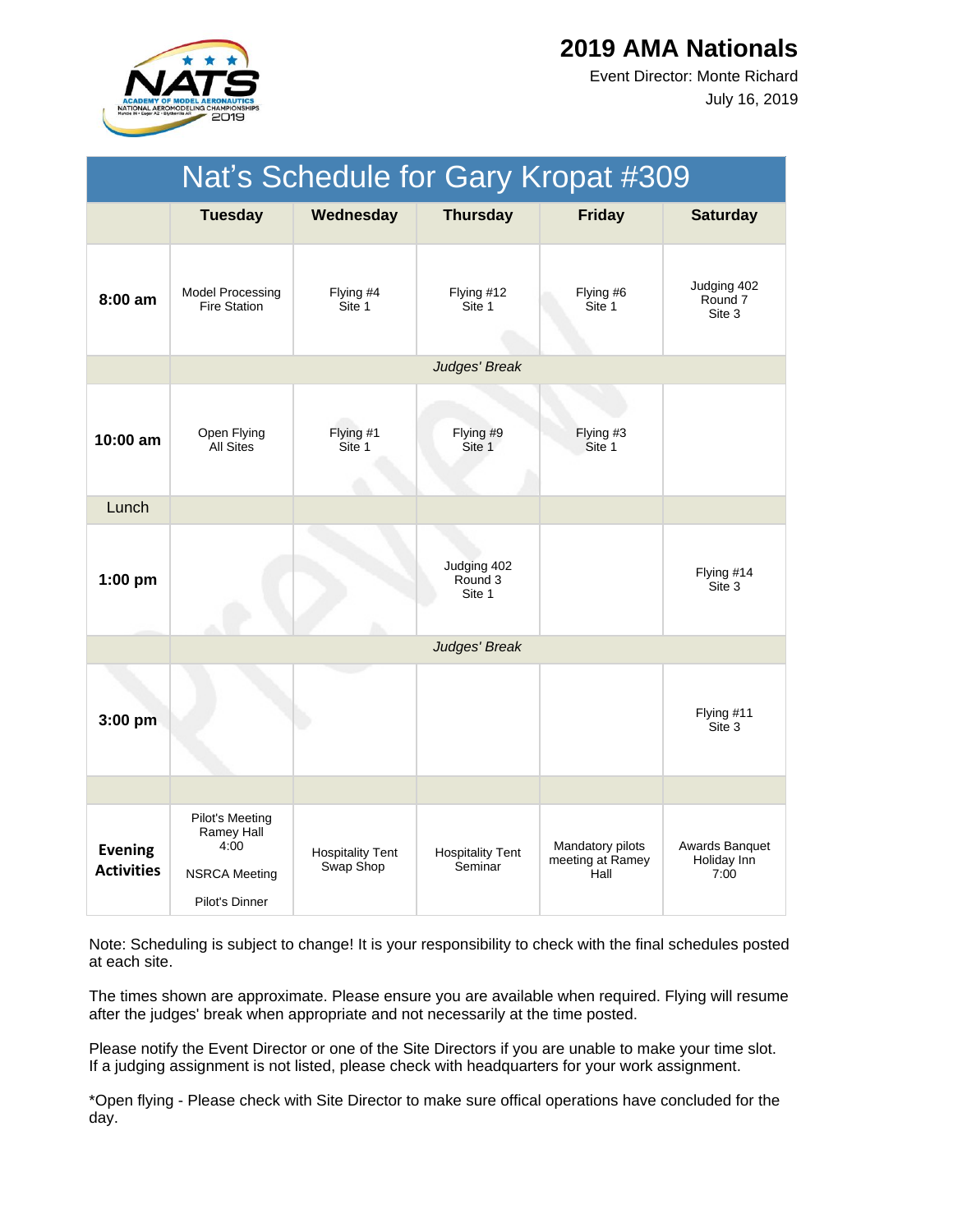

July 16, 2019 Event Director: Monte Richard

| Nat's Schedule for Robert Finnigan #310 |                                                                                 |                                             |                                    |                                              |                                       |  |
|-----------------------------------------|---------------------------------------------------------------------------------|---------------------------------------------|------------------------------------|----------------------------------------------|---------------------------------------|--|
|                                         | <b>Tuesday</b>                                                                  | Wednesday                                   | <b>Thursday</b>                    | <b>Friday</b>                                | <b>Saturday</b>                       |  |
| $8:00$ am                               | Model Processing<br><b>Fire Station</b>                                         | Flying #7<br>Site 1                         | Flying #1<br>Site 1                | Flying #9<br>Site 1                          |                                       |  |
|                                         |                                                                                 |                                             | Judges' Break                      |                                              |                                       |  |
| $10:00$ am                              | Open Flying<br>All Sites                                                        | Flying #4<br>Site 1                         | Flying #12<br>Site 1               | Flying #6<br>Site 1                          |                                       |  |
| Lunch                                   |                                                                                 |                                             |                                    |                                              |                                       |  |
| $1:00$ pm                               |                                                                                 |                                             |                                    | Judging 402<br>Round 5<br>Site 1             | Flying #3<br>Site 3                   |  |
|                                         |                                                                                 |                                             | Judges' Break                      |                                              |                                       |  |
| 3:00 pm                                 |                                                                                 | Judging 402<br>Round <sub>2</sub><br>Site 1 |                                    |                                              | Flying #14<br>Site 3                  |  |
|                                         |                                                                                 |                                             |                                    |                                              |                                       |  |
| <b>Evening</b><br><b>Activities</b>     | Pilot's Meeting<br>Ramey Hall<br>4:00<br><b>NSRCA Meeting</b><br>Pilot's Dinner | <b>Hospitality Tent</b><br>Swap Shop        | <b>Hospitality Tent</b><br>Seminar | Mandatory pilots<br>meeting at Ramey<br>Hall | Awards Banquet<br>Holiday Inn<br>7:00 |  |

Note: Scheduling is subject to change! It is your responsibility to check with the final schedules posted at each site.

The times shown are approximate. Please ensure you are available when required. Flying will resume after the judges' break when appropriate and not necessarily at the time posted.

Please notify the Event Director or one of the Site Directors if you are unable to make your time slot. If a judging assignment is not listed, please check with headquarters for your work assignment.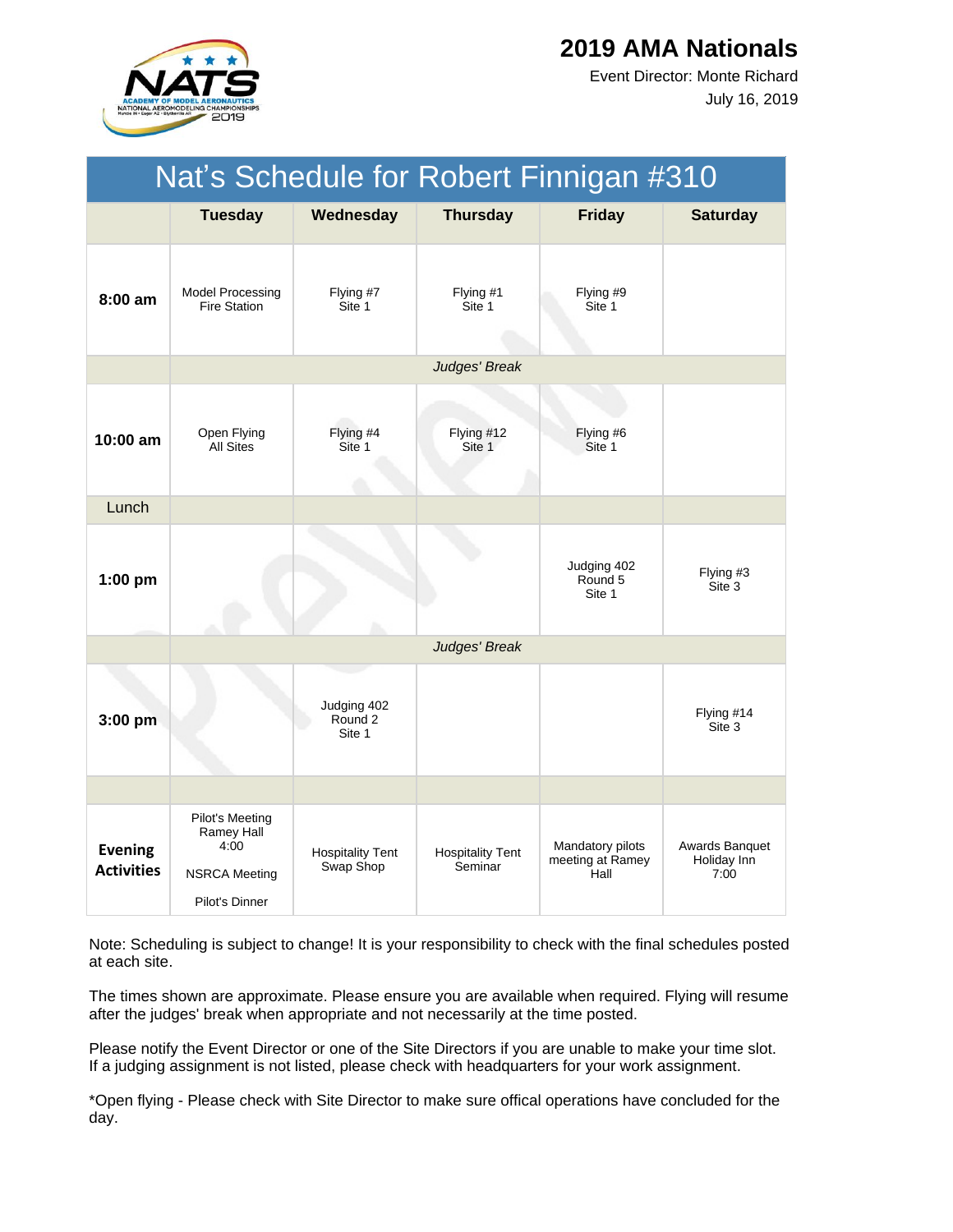

July 16, 2019 Event Director: Monte Richard

|                                     | Nat's Schedule for Heedo Yun #311                                               |                                      |                                    |                                              |                                       |  |  |
|-------------------------------------|---------------------------------------------------------------------------------|--------------------------------------|------------------------------------|----------------------------------------------|---------------------------------------|--|--|
|                                     | <b>Tuesday</b>                                                                  | Wednesday                            | <b>Thursday</b>                    | <b>Friday</b>                                | <b>Saturday</b>                       |  |  |
| $8:00$ am                           | <b>Model Processing</b><br><b>Fire Station</b>                                  | Flying #2<br>Site 1                  | Flying #10<br>Site 1               | Flying #4<br>Site 1                          |                                       |  |  |
|                                     |                                                                                 |                                      | Judges' Break                      |                                              |                                       |  |  |
| $10:00$ am                          | Open Flying<br><b>All Sites</b>                                                 | Flying #13<br>Site 1                 | Flying #7<br>Site 1                | Flying #1<br>Site 1                          |                                       |  |  |
| Lunch                               |                                                                                 |                                      |                                    |                                              |                                       |  |  |
| $1:00$ pm                           |                                                                                 |                                      |                                    | Judging 402<br>Round 5<br>Site 1             | Flying #12<br>Site 3                  |  |  |
|                                     |                                                                                 |                                      | Judges' Break                      |                                              |                                       |  |  |
| $3:00$ pm                           |                                                                                 |                                      | Judging 402<br>Round 4<br>Site 1   |                                              | Flying #9<br>Site 3                   |  |  |
|                                     |                                                                                 |                                      |                                    |                                              |                                       |  |  |
| <b>Evening</b><br><b>Activities</b> | Pilot's Meeting<br>Ramey Hall<br>4:00<br><b>NSRCA Meeting</b><br>Pilot's Dinner | <b>Hospitality Tent</b><br>Swap Shop | <b>Hospitality Tent</b><br>Seminar | Mandatory pilots<br>meeting at Ramey<br>Hall | Awards Banquet<br>Holiday Inn<br>7:00 |  |  |

Note: Scheduling is subject to change! It is your responsibility to check with the final schedules posted at each site.

The times shown are approximate. Please ensure you are available when required. Flying will resume after the judges' break when appropriate and not necessarily at the time posted.

Please notify the Event Director or one of the Site Directors if you are unable to make your time slot. If a judging assignment is not listed, please check with headquarters for your work assignment.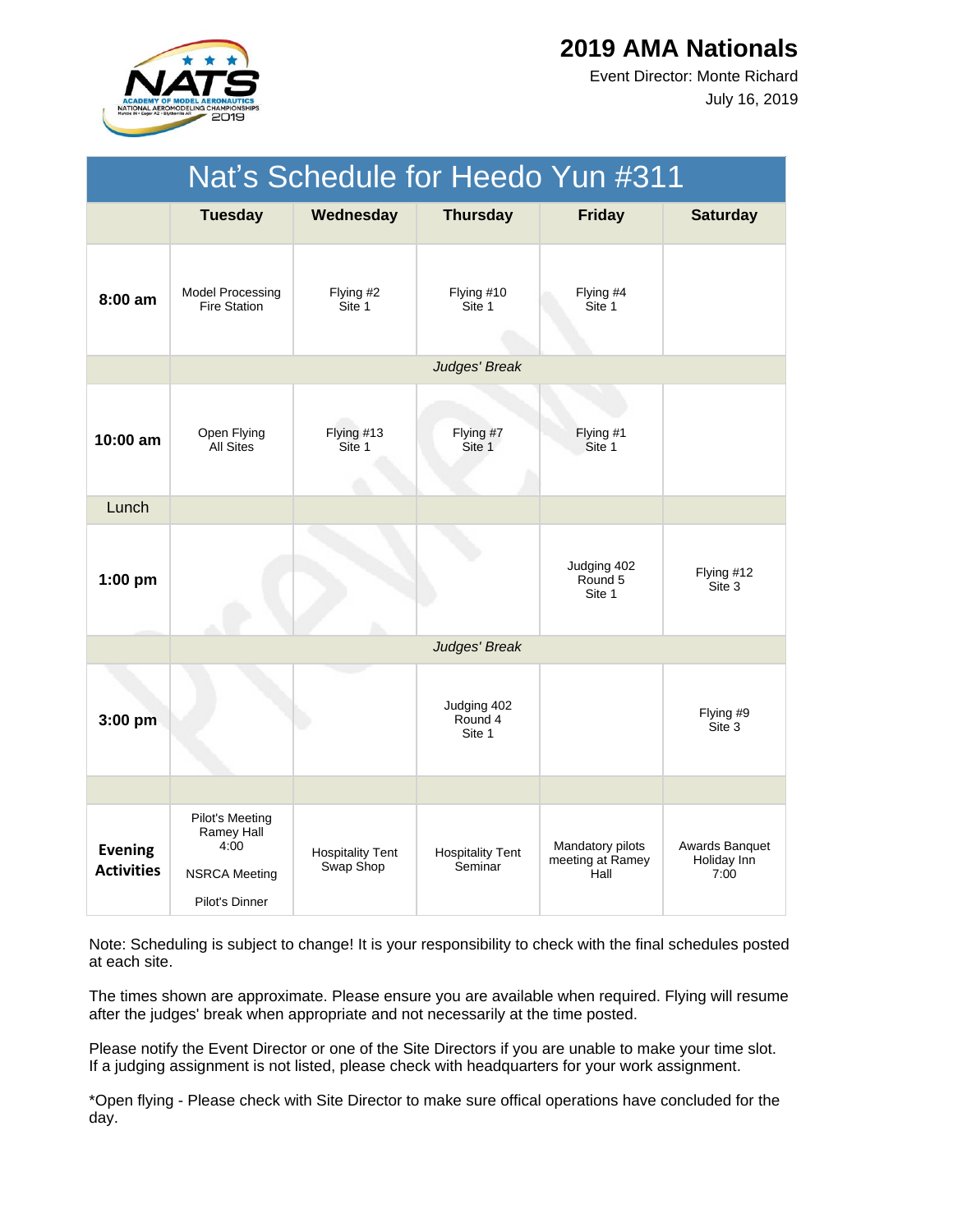

July 16, 2019 Event Director: Monte Richard

|                                     | Nat's Schedule for Gerald Hood #312                                             |                                      |                                    |                                              |                                       |  |
|-------------------------------------|---------------------------------------------------------------------------------|--------------------------------------|------------------------------------|----------------------------------------------|---------------------------------------|--|
|                                     | <b>Tuesday</b>                                                                  | Wednesday                            | <b>Thursday</b>                    | <b>Friday</b>                                | <b>Saturday</b>                       |  |
| $8:00$ am                           | <b>Model Processing</b><br><b>Fire Station</b>                                  | Flying #3<br>Site 1                  | Flying #11<br>Site 1               | Flying #5<br>Site 1                          |                                       |  |
|                                     |                                                                                 |                                      | Judges' Break                      |                                              |                                       |  |
| $10:00$ am                          | Open Flying<br><b>All Sites</b>                                                 | Flying #14<br>Site 1                 | Flying #8<br>Site 1                | Flying #2<br>Site 1                          | Judging 402<br>Round 8<br>Site 3      |  |
| Lunch                               |                                                                                 |                                      |                                    |                                              |                                       |  |
| $1:00$ pm                           |                                                                                 |                                      |                                    |                                              | Flying #13<br>Site 3                  |  |
|                                     |                                                                                 |                                      | Judges' Break                      |                                              |                                       |  |
| $3:00$ pm                           |                                                                                 |                                      | Judging 402<br>Round 4<br>Site 1   |                                              | Flying #10<br>Site 3                  |  |
|                                     |                                                                                 |                                      |                                    |                                              |                                       |  |
| <b>Evening</b><br><b>Activities</b> | Pilot's Meeting<br>Ramey Hall<br>4:00<br><b>NSRCA Meeting</b><br>Pilot's Dinner | <b>Hospitality Tent</b><br>Swap Shop | <b>Hospitality Tent</b><br>Seminar | Mandatory pilots<br>meeting at Ramey<br>Hall | Awards Banquet<br>Holiday Inn<br>7:00 |  |

Note: Scheduling is subject to change! It is your responsibility to check with the final schedules posted at each site.

The times shown are approximate. Please ensure you are available when required. Flying will resume after the judges' break when appropriate and not necessarily at the time posted.

Please notify the Event Director or one of the Site Directors if you are unable to make your time slot. If a judging assignment is not listed, please check with headquarters for your work assignment.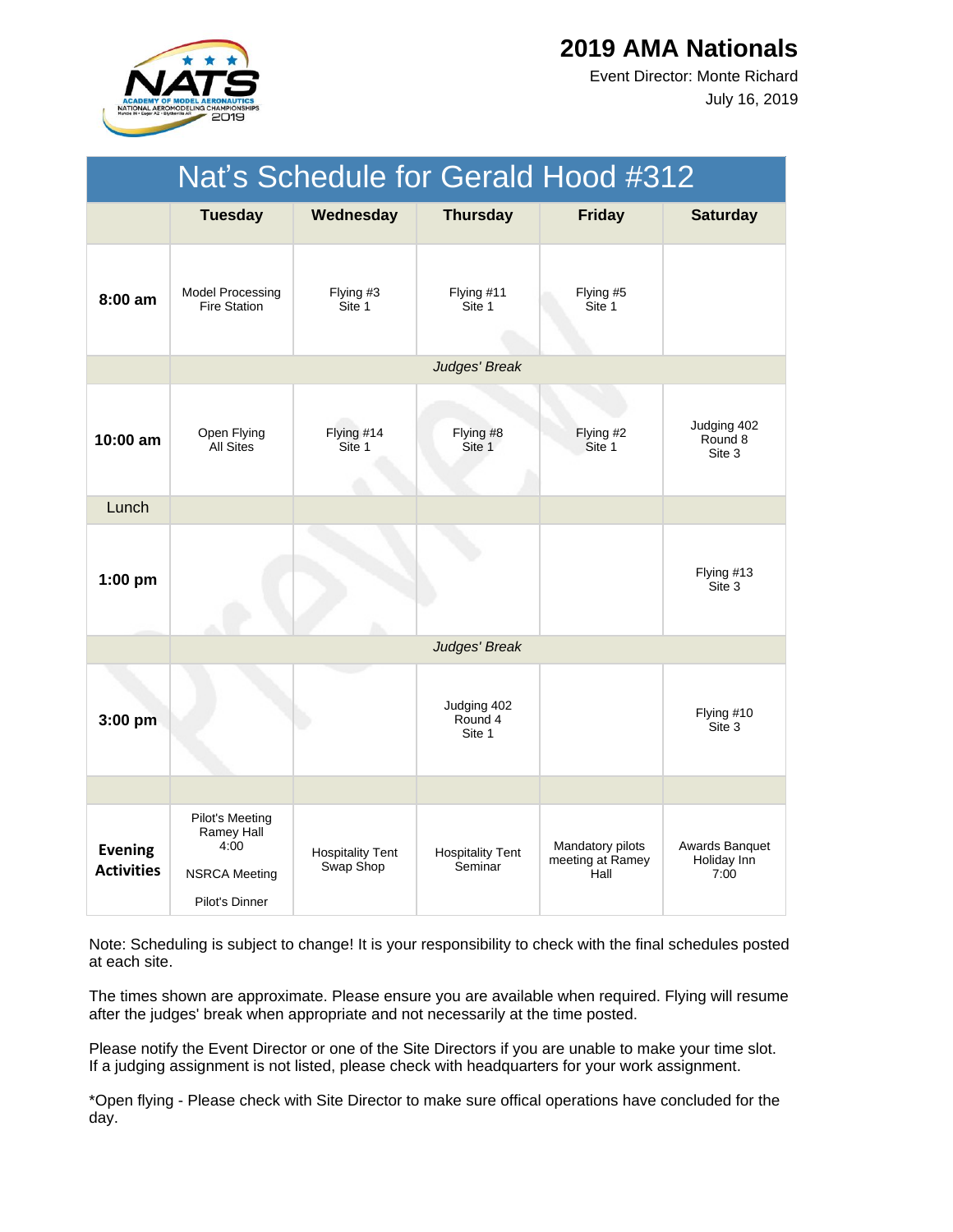

July 16, 2019 Event Director: Monte Richard

|                                     | Nat's Schedule for Paul Verger #313                                             |                                      |                                    |                                              |                                       |  |  |
|-------------------------------------|---------------------------------------------------------------------------------|--------------------------------------|------------------------------------|----------------------------------------------|---------------------------------------|--|--|
|                                     | <b>Tuesday</b>                                                                  | Wednesday                            | <b>Thursday</b>                    | <b>Friday</b>                                | <b>Saturday</b>                       |  |  |
| 8:00 am                             | Model Processing<br><b>Fire Station</b>                                         | Flying #10<br>Site 1                 | Flying #4<br>Site 1                | Flying #12<br>Site 1                         |                                       |  |  |
|                                     |                                                                                 |                                      | Judges' Break                      |                                              |                                       |  |  |
| $10:00$ am                          | Open Flying<br><b>All Sites</b>                                                 | Flying #7<br>Site 1                  | Flying #1<br>Site 1                | Flying #9<br>Site 1                          |                                       |  |  |
| Lunch                               |                                                                                 |                                      |                                    |                                              |                                       |  |  |
| $1:00$ pm                           |                                                                                 |                                      |                                    |                                              | Flying #6<br>Site 3                   |  |  |
|                                     |                                                                                 |                                      | Judges' Break                      |                                              |                                       |  |  |
| 3:00 pm                             |                                                                                 |                                      |                                    |                                              | Flying #3<br>Site 3                   |  |  |
|                                     |                                                                                 |                                      |                                    |                                              |                                       |  |  |
| <b>Evening</b><br><b>Activities</b> | Pilot's Meeting<br>Ramey Hall<br>4:00<br><b>NSRCA Meeting</b><br>Pilot's Dinner | <b>Hospitality Tent</b><br>Swap Shop | <b>Hospitality Tent</b><br>Seminar | Mandatory pilots<br>meeting at Ramey<br>Hall | Awards Banquet<br>Holiday Inn<br>7:00 |  |  |

Note: Scheduling is subject to change! It is your responsibility to check with the final schedules posted at each site.

The times shown are approximate. Please ensure you are available when required. Flying will resume after the judges' break when appropriate and not necessarily at the time posted.

Please notify the Event Director or one of the Site Directors if you are unable to make your time slot. If a judging assignment is not listed, please check with headquarters for your work assignment.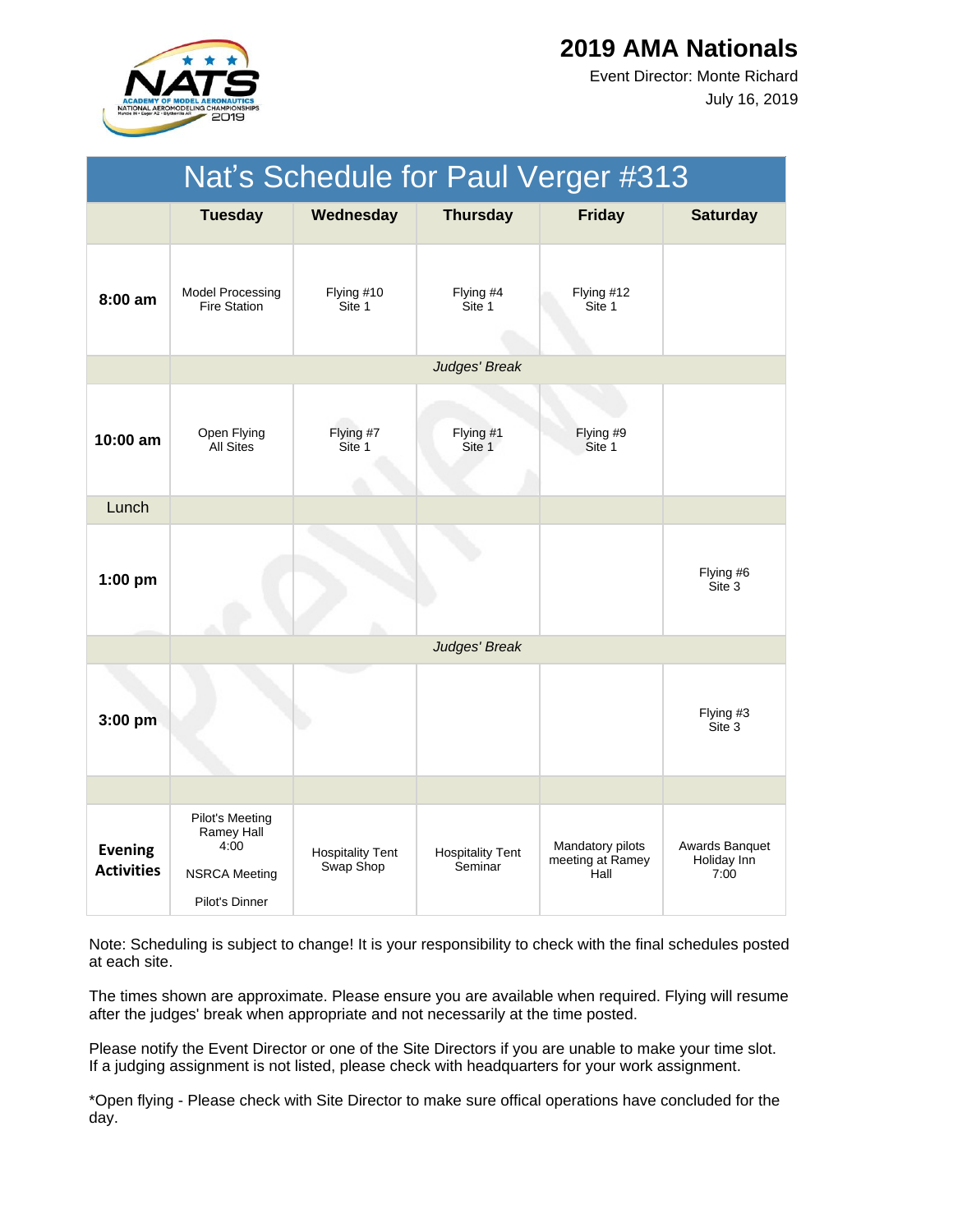

July 16, 2019 Event Director: Monte Richard

| Nat's Schedule for John Decker #314 |                                                                                 |                                      |                                    |                                              |                                       |  |  |
|-------------------------------------|---------------------------------------------------------------------------------|--------------------------------------|------------------------------------|----------------------------------------------|---------------------------------------|--|--|
|                                     | <b>Tuesday</b>                                                                  | Wednesday                            | <b>Thursday</b>                    | <b>Friday</b>                                | <b>Saturday</b>                       |  |  |
| 8:00 am                             | <b>Model Processing</b><br><b>Fire Station</b>                                  | Flying #8<br>Site 1                  | Flying #2<br>Site 1                | Flying #10<br>Site 1                         |                                       |  |  |
|                                     |                                                                                 |                                      | Judges' Break                      |                                              |                                       |  |  |
| 10:00 am                            | Open Flying<br><b>All Sites</b>                                                 | Flying #5<br>Site 1                  | Flying #13<br>Site 1               | Flying #7<br>Site 1                          |                                       |  |  |
| Lunch                               |                                                                                 |                                      |                                    |                                              |                                       |  |  |
| $1:00$ pm                           |                                                                                 |                                      |                                    |                                              | Flying #4<br>Site 3                   |  |  |
|                                     |                                                                                 |                                      | Judges' Break                      |                                              |                                       |  |  |
| 3:00 pm                             |                                                                                 | Judging 402<br>Round 2<br>Site 1     |                                    | Judging 402<br>Round 6<br>Site 1             | Flying #1<br>Site 3                   |  |  |
|                                     |                                                                                 |                                      |                                    |                                              |                                       |  |  |
| <b>Evening</b><br><b>Activities</b> | Pilot's Meeting<br>Ramey Hall<br>4:00<br><b>NSRCA Meeting</b><br>Pilot's Dinner | <b>Hospitality Tent</b><br>Swap Shop | <b>Hospitality Tent</b><br>Seminar | Mandatory pilots<br>meeting at Ramey<br>Hall | Awards Banquet<br>Holiday Inn<br>7:00 |  |  |

Note: Scheduling is subject to change! It is your responsibility to check with the final schedules posted at each site.

The times shown are approximate. Please ensure you are available when required. Flying will resume after the judges' break when appropriate and not necessarily at the time posted.

Please notify the Event Director or one of the Site Directors if you are unable to make your time slot. If a judging assignment is not listed, please check with headquarters for your work assignment.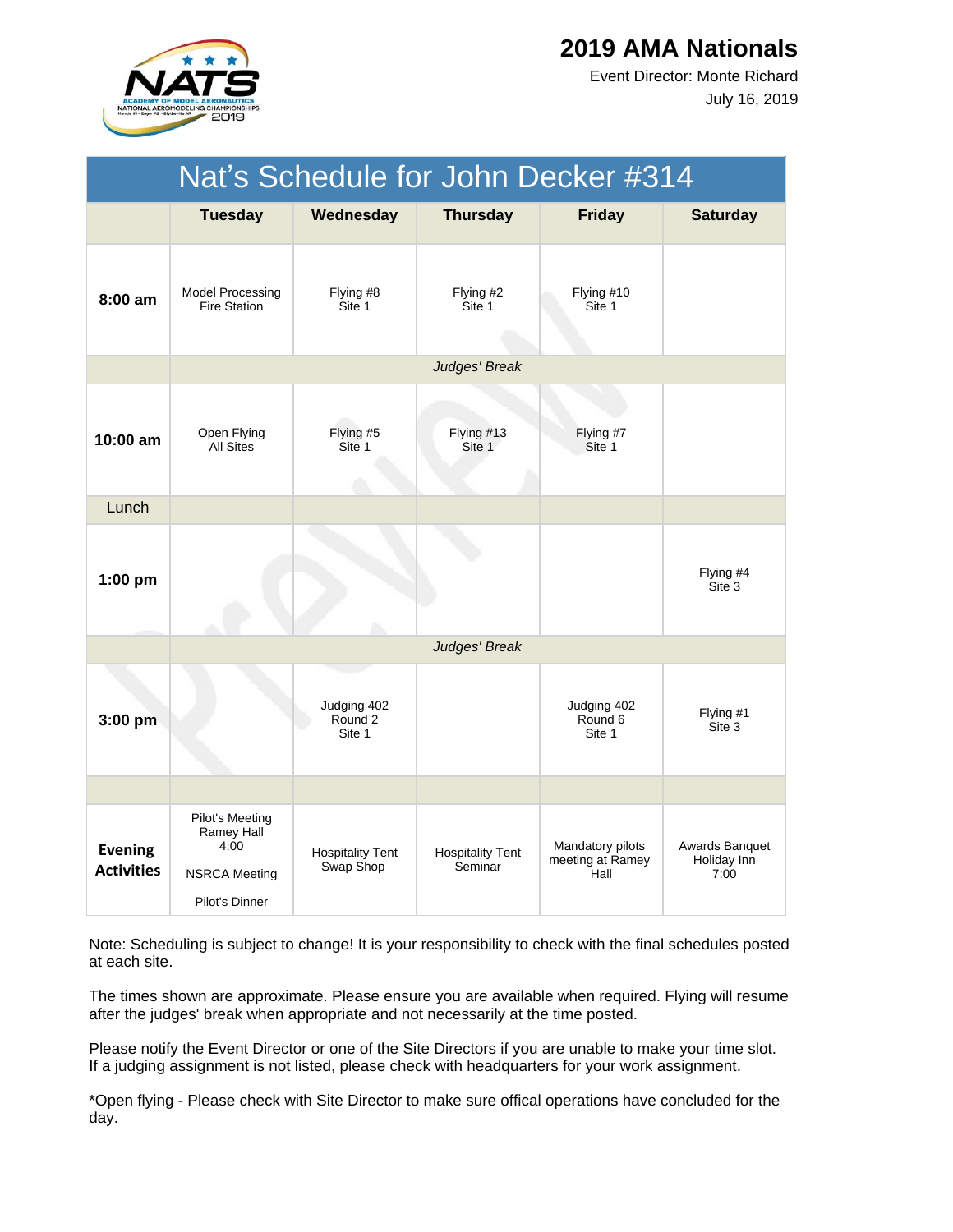

July 16, 2019 Event Director: Monte Richard

| Nat's Schedule for Jerry Budd #401  |                                                                                 |                                      |                                    |                                              |                                       |  |
|-------------------------------------|---------------------------------------------------------------------------------|--------------------------------------|------------------------------------|----------------------------------------------|---------------------------------------|--|
|                                     | <b>Tuesday</b>                                                                  | Wednesday                            | <b>Thursday</b>                    | <b>Friday</b>                                | <b>Saturday</b>                       |  |
| $8:00 \text{ am}$                   | Model Processing<br><b>Fire Station</b>                                         |                                      | Judging 406<br>Round 4<br>Site 2   |                                              | <b>Masters Finals</b><br>Site 1       |  |
|                                     |                                                                                 |                                      | Judges' Break                      |                                              |                                       |  |
| 10:00 am                            | Open Flying<br><b>All Sites</b>                                                 |                                      | Judging 406<br>Round 4<br>Site 3   |                                              | <b>Masters Finals</b><br>Site 1       |  |
| Lunch                               |                                                                                 |                                      |                                    |                                              |                                       |  |
| $1:00$ pm                           |                                                                                 | Flying #8<br>Site 3                  | Flying #4<br>Site 2                | Flying #12<br>Site 3                         |                                       |  |
|                                     |                                                                                 |                                      | Judges' Break                      |                                              |                                       |  |
| 3:00 pm                             |                                                                                 | Flying #6<br>Site 3                  | Flying #2<br>Site 2                | Flying #10<br>Site 3                         |                                       |  |
|                                     |                                                                                 |                                      |                                    |                                              |                                       |  |
| <b>Evening</b><br><b>Activities</b> | Pilot's Meeting<br>Ramey Hall<br>4:00<br><b>NSRCA Meeting</b><br>Pilot's Dinner | <b>Hospitality Tent</b><br>Swap Shop | <b>Hospitality Tent</b><br>Seminar | Mandatory pilots<br>meeting at Ramey<br>Hall | Awards Banquet<br>Holiday Inn<br>7:00 |  |

Note: Scheduling is subject to change! It is your responsibility to check with the final schedules posted at each site.

The times shown are approximate. Please ensure you are available when required. Flying will resume after the judges' break when appropriate and not necessarily at the time posted.

Please notify the Event Director or one of the Site Directors if you are unable to make your time slot. If a judging assignment is not listed, please check with headquarters for your work assignment.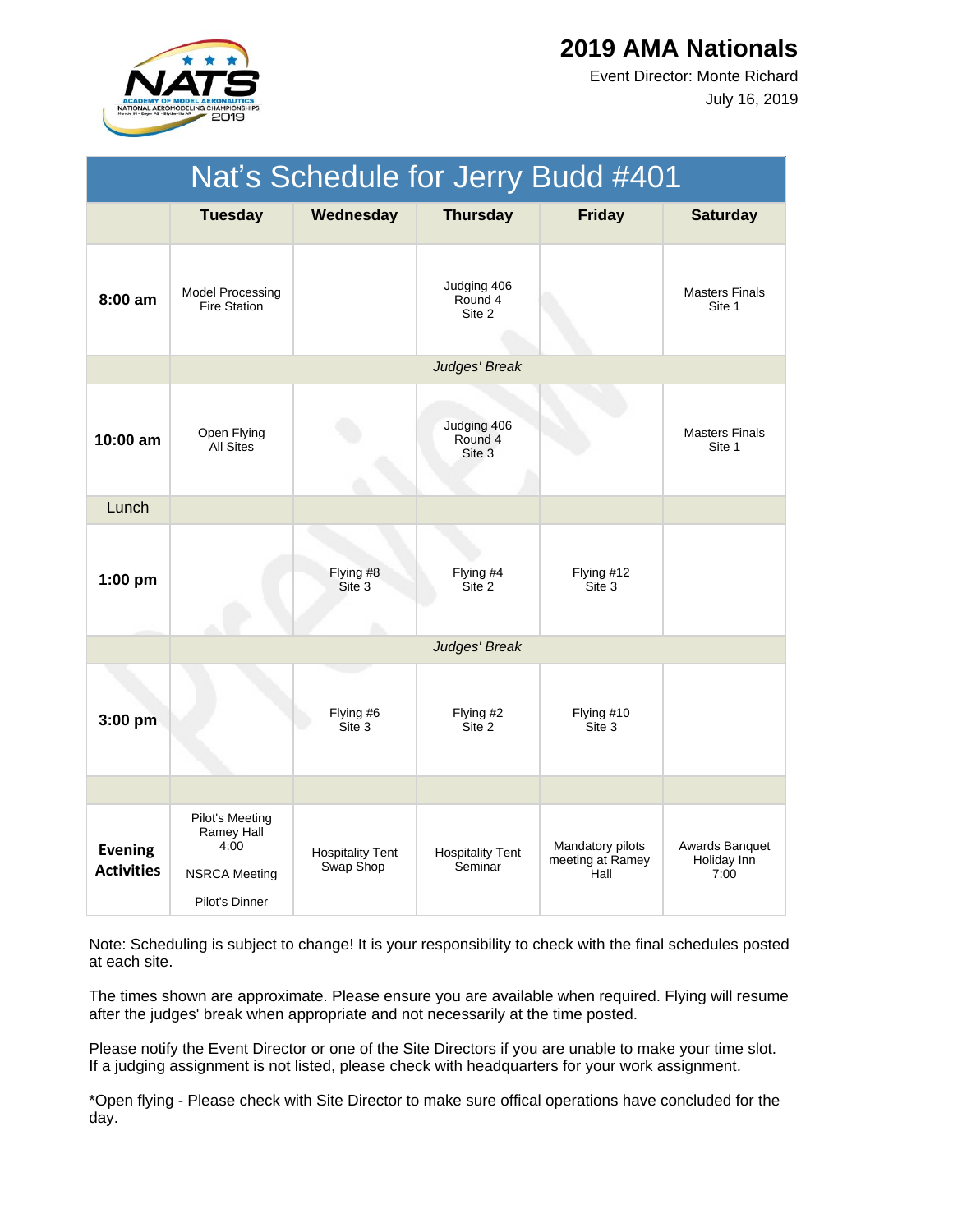

July 16, 2019 Event Director: Monte Richard

|                                     | Nat's Schedule for Evan Krause #402                                             |                                      |                                    |                                              |                                       |  |  |
|-------------------------------------|---------------------------------------------------------------------------------|--------------------------------------|------------------------------------|----------------------------------------------|---------------------------------------|--|--|
|                                     | <b>Tuesday</b>                                                                  | Wednesday                            | <b>Thursday</b>                    | <b>Friday</b>                                | <b>Saturday</b>                       |  |  |
| $8:00$ am                           | <b>Model Processing</b><br><b>Fire Station</b>                                  | Judging 406<br>Round 2<br>Site 3     |                                    | Judging 406<br>Round 5<br>Site 2             | <b>Masters Finals</b><br>Site 1       |  |  |
|                                     |                                                                                 |                                      | Judges' Break                      |                                              |                                       |  |  |
| 10:00 am                            | Open Flying<br><b>All Sites</b>                                                 | Judging 406<br>Round 2<br>Site 2     |                                    | Judging 406<br>Round 5<br>Site 3             | <b>Masters Finals</b><br>Site 1       |  |  |
| Lunch                               |                                                                                 |                                      |                                    |                                              |                                       |  |  |
| $1:00$ pm                           |                                                                                 | Flying #11<br>Site 2                 | Flying #7<br>Site 3                | Flying #3<br>Site 2                          |                                       |  |  |
|                                     |                                                                                 |                                      | Judges' Break                      |                                              |                                       |  |  |
| 3:00 pm                             |                                                                                 | Flying #9<br>Site 2                  | Flying #5<br>Site 3                | Flying #1<br>Site 2                          |                                       |  |  |
|                                     |                                                                                 |                                      |                                    |                                              |                                       |  |  |
| <b>Evening</b><br><b>Activities</b> | Pilot's Meeting<br>Ramey Hall<br>4:00<br><b>NSRCA Meeting</b><br>Pilot's Dinner | <b>Hospitality Tent</b><br>Swap Shop | <b>Hospitality Tent</b><br>Seminar | Mandatory pilots<br>meeting at Ramey<br>Hall | Awards Banquet<br>Holiday Inn<br>7:00 |  |  |

Note: Scheduling is subject to change! It is your responsibility to check with the final schedules posted at each site.

The times shown are approximate. Please ensure you are available when required. Flying will resume after the judges' break when appropriate and not necessarily at the time posted.

Please notify the Event Director or one of the Site Directors if you are unable to make your time slot. If a judging assignment is not listed, please check with headquarters for your work assignment.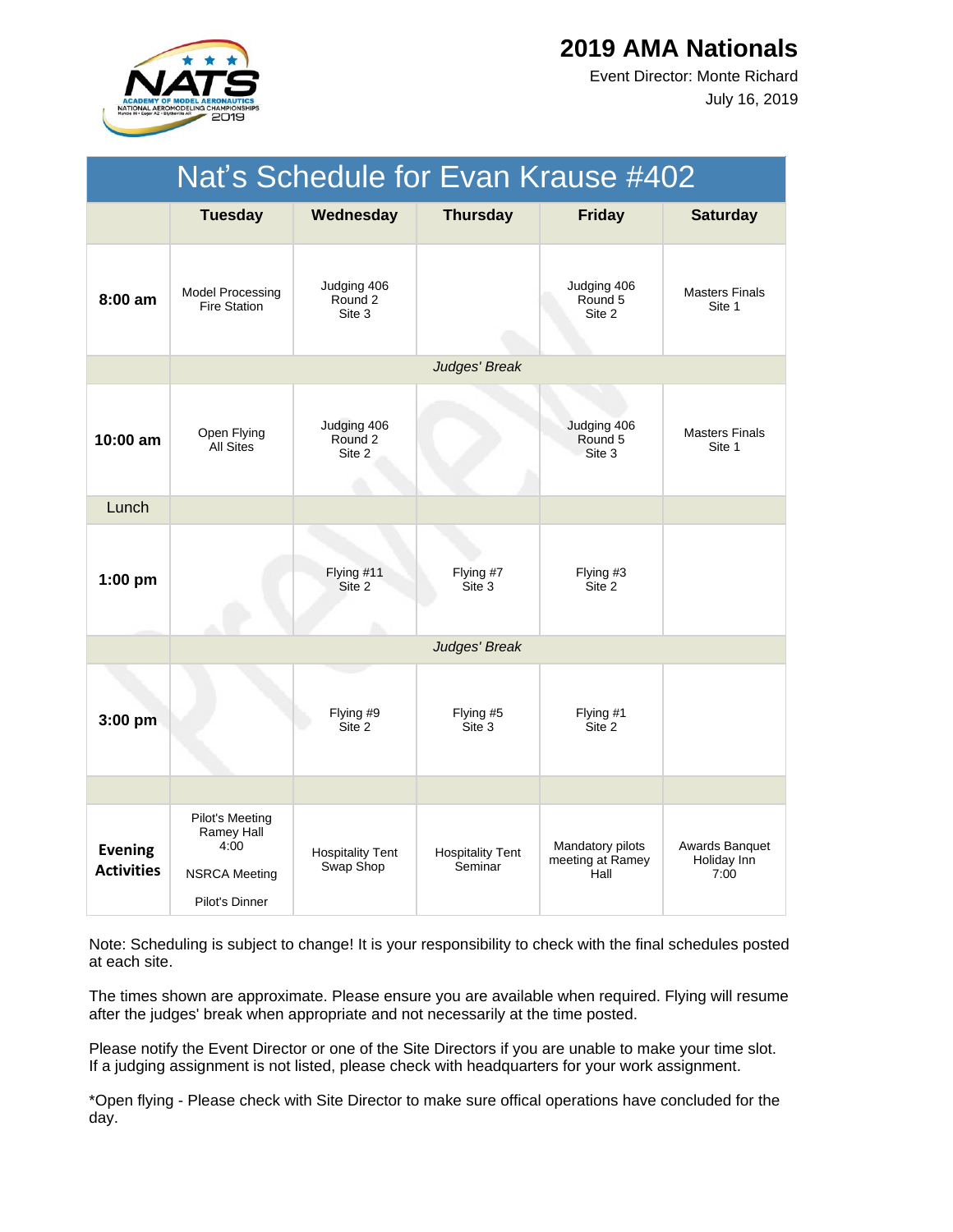

July 16, 2019 Event Director: Monte Richard

|                                     | Nat's Schedule for Ronald Barr #403                                             |                                      |                                    |                                              |                                       |  |  |
|-------------------------------------|---------------------------------------------------------------------------------|--------------------------------------|------------------------------------|----------------------------------------------|---------------------------------------|--|--|
|                                     | <b>Tuesday</b>                                                                  | Wednesday                            | <b>Thursday</b>                    | <b>Friday</b>                                | <b>Saturday</b>                       |  |  |
| 8:00 am                             | <b>Model Processing</b><br><b>Fire Station</b>                                  |                                      | Judging 406<br>Round 4<br>Site 2   |                                              | <b>Masters Finals</b><br>Site 1       |  |  |
|                                     |                                                                                 |                                      | Judges' Break                      |                                              |                                       |  |  |
| 10:00 am                            | Open Flying<br><b>All Sites</b>                                                 |                                      | Judging 406<br>Round 4<br>Site 3   |                                              | <b>Masters Finals</b><br>Site 1       |  |  |
| Lunch                               |                                                                                 |                                      |                                    |                                              |                                       |  |  |
| $1:00$ pm                           |                                                                                 | Flying #2<br>Site 3                  | Flying #10<br>Site 2               | Flying #6<br>Site 3                          |                                       |  |  |
|                                     |                                                                                 |                                      | Judges' Break                      |                                              |                                       |  |  |
| 3:00 pm                             |                                                                                 | Flying #12<br>Site 3                 | Flying #8<br>Site 2                | Flying #4<br>Site 3                          |                                       |  |  |
|                                     |                                                                                 |                                      |                                    |                                              |                                       |  |  |
| <b>Evening</b><br><b>Activities</b> | Pilot's Meeting<br>Ramey Hall<br>4:00<br><b>NSRCA Meeting</b><br>Pilot's Dinner | <b>Hospitality Tent</b><br>Swap Shop | <b>Hospitality Tent</b><br>Seminar | Mandatory pilots<br>meeting at Ramey<br>Hall | Awards Banquet<br>Holiday Inn<br>7:00 |  |  |

Note: Scheduling is subject to change! It is your responsibility to check with the final schedules posted at each site.

The times shown are approximate. Please ensure you are available when required. Flying will resume after the judges' break when appropriate and not necessarily at the time posted.

Please notify the Event Director or one of the Site Directors if you are unable to make your time slot. If a judging assignment is not listed, please check with headquarters for your work assignment.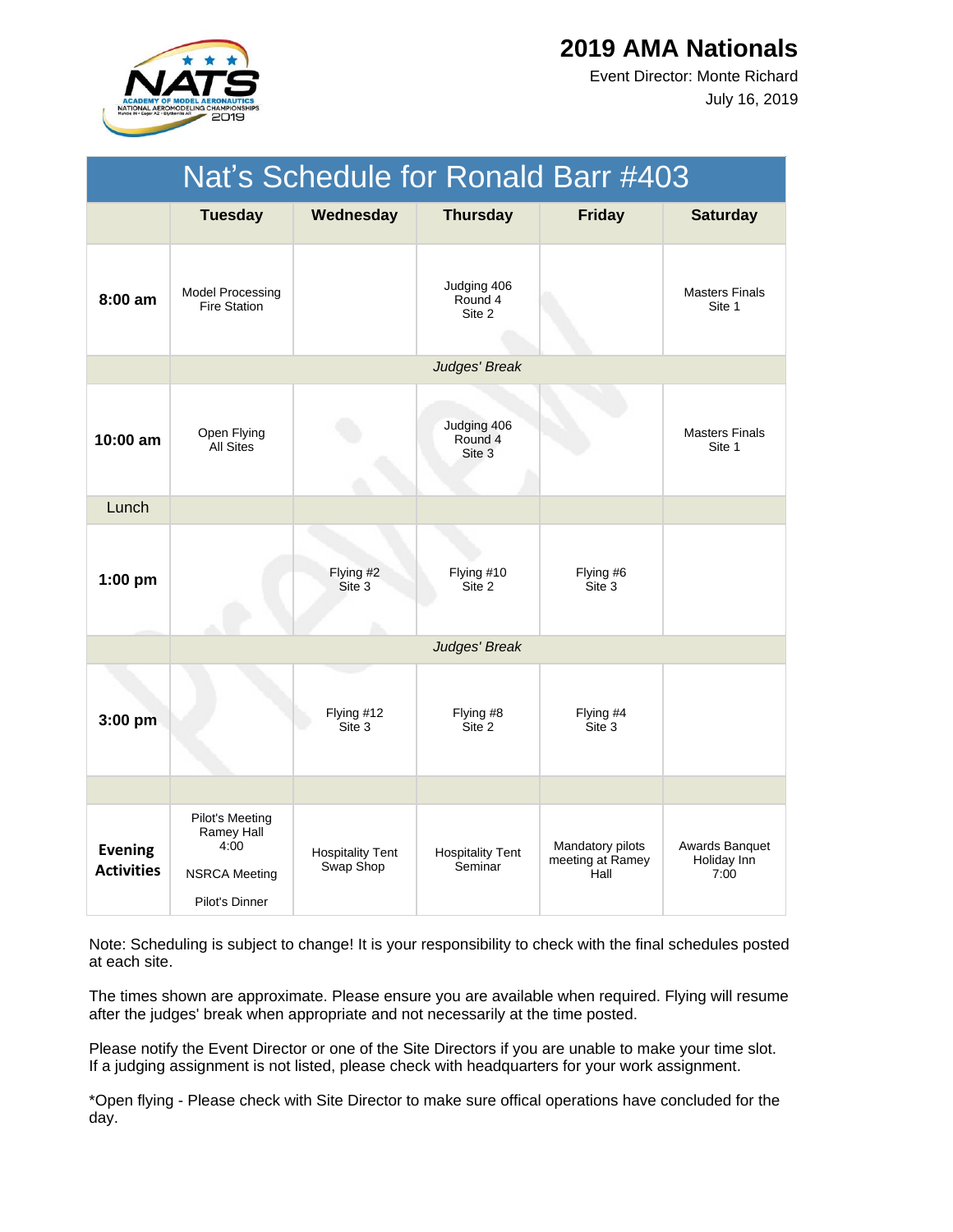

July 16, 2019 Event Director: Monte Richard

| Nat's Schedule for Vincente Bortone #404 |                                                                                 |                                      |                                    |                                              |                                       |  |
|------------------------------------------|---------------------------------------------------------------------------------|--------------------------------------|------------------------------------|----------------------------------------------|---------------------------------------|--|
|                                          | <b>Tuesday</b>                                                                  | Wednesday                            | <b>Thursday</b>                    | <b>Friday</b>                                | <b>Saturday</b>                       |  |
| $8:00$ am                                | Model Processing<br><b>Fire Station</b>                                         |                                      |                                    | Judging 406<br>Round 5<br>Site 2             | <b>Masters Finals</b><br>Site 1       |  |
|                                          |                                                                                 |                                      | Judges' Break                      |                                              |                                       |  |
| $10:00 \text{ am}$                       | Open Flying<br><b>All Sites</b>                                                 |                                      |                                    | Judging 406<br>Round 5<br>Site 3             | <b>Masters Finals</b><br>Site 1       |  |
| Lunch                                    |                                                                                 |                                      |                                    |                                              |                                       |  |
| $1:00$ pm                                |                                                                                 | Flying #8<br>Site 2                  | Flying #4<br>Site 3                | Flying #12<br>Site 2                         |                                       |  |
|                                          |                                                                                 |                                      | Judges' Break                      |                                              |                                       |  |
| 3:00 pm                                  |                                                                                 | Flying #6<br>Site 2                  | Flying #2<br>Site 3                | Flying #10<br>Site 2                         |                                       |  |
|                                          |                                                                                 |                                      |                                    |                                              |                                       |  |
| <b>Evening</b><br><b>Activities</b>      | Pilot's Meeting<br>Ramey Hall<br>4:00<br><b>NSRCA Meeting</b><br>Pilot's Dinner | <b>Hospitality Tent</b><br>Swap Shop | <b>Hospitality Tent</b><br>Seminar | Mandatory pilots<br>meeting at Ramey<br>Hall | Awards Banquet<br>Holiday Inn<br>7:00 |  |

Note: Scheduling is subject to change! It is your responsibility to check with the final schedules posted at each site.

The times shown are approximate. Please ensure you are available when required. Flying will resume after the judges' break when appropriate and not necessarily at the time posted.

Please notify the Event Director or one of the Site Directors if you are unable to make your time slot. If a judging assignment is not listed, please check with headquarters for your work assignment.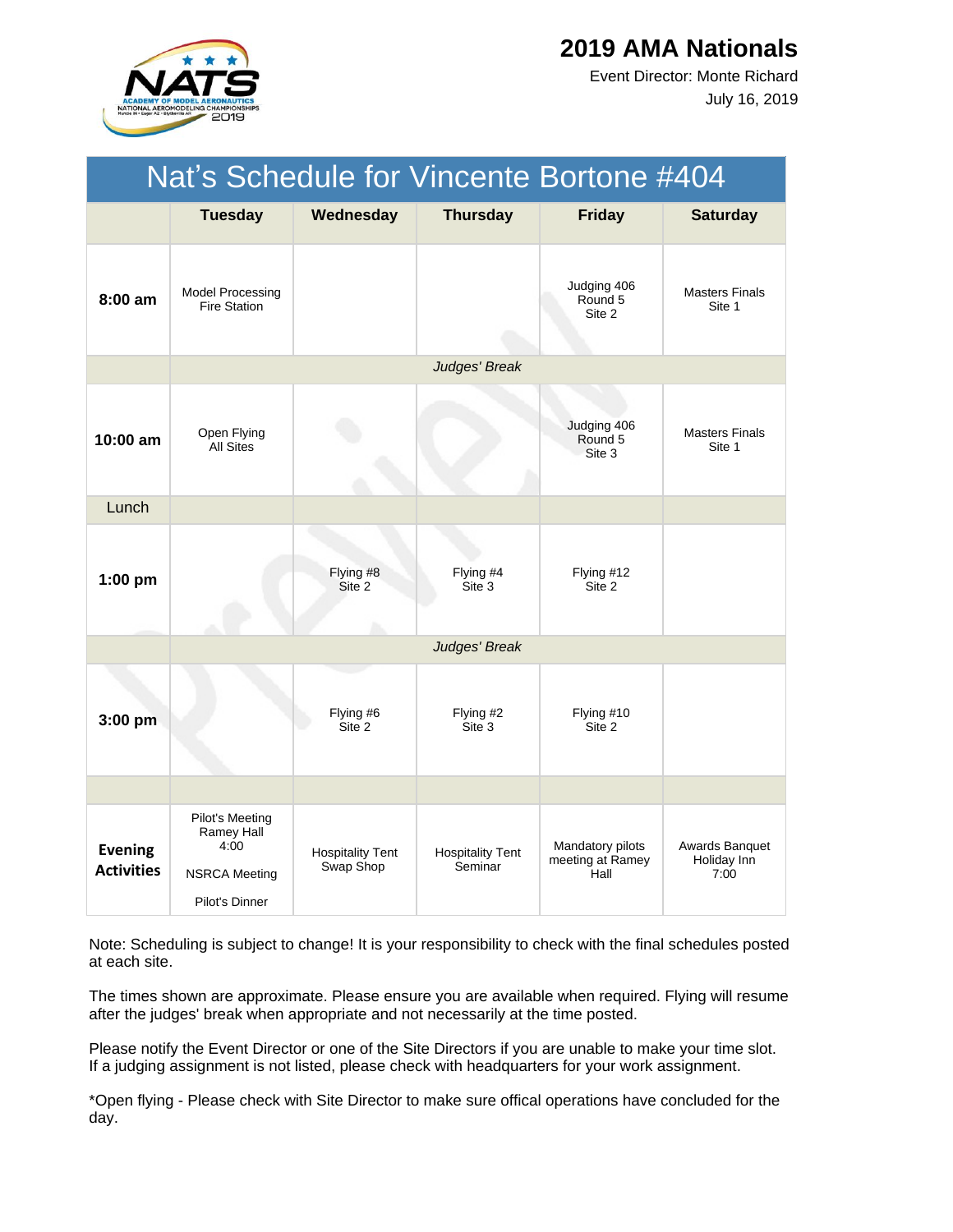

July 16, 2019 Event Director: Monte Richard

| Nat's Schedule for Mike Mueller #405 |                                                                                 |                                      |                                    |                                              |                                       |  |
|--------------------------------------|---------------------------------------------------------------------------------|--------------------------------------|------------------------------------|----------------------------------------------|---------------------------------------|--|
|                                      | <b>Tuesday</b>                                                                  | Wednesday                            | <b>Thursday</b>                    | <b>Friday</b>                                | <b>Saturday</b>                       |  |
| $8:00$ am                            | <b>Model Processing</b><br><b>Fire Station</b>                                  | Judging 406<br>Round 2<br>Site 3     |                                    | Judging 406<br>Round 6<br>Site 3             | <b>Masters Finals</b><br>Site 1       |  |
|                                      |                                                                                 |                                      | Judges' Break                      |                                              |                                       |  |
| $10:00$ am                           | Open Flying<br><b>All Sites</b>                                                 | Judging 406<br>Round 2<br>Site 2     |                                    | Judging 406<br>Round 6<br>Site 2             | <b>Masters Finals</b><br>Site 1       |  |
| Lunch                                |                                                                                 |                                      |                                    |                                              |                                       |  |
| $1:00$ pm                            |                                                                                 | Flying #7<br>Site 3                  | Flying #3<br>Site 2                | Flying #11<br>Site 3                         |                                       |  |
|                                      |                                                                                 |                                      | Judges' Break                      |                                              |                                       |  |
| 3:00 pm                              |                                                                                 | Flying #5<br>Site 3                  | Flying #1<br>Site 2                | Flying #9<br>Site 3                          |                                       |  |
|                                      |                                                                                 |                                      |                                    |                                              |                                       |  |
| <b>Evening</b><br><b>Activities</b>  | Pilot's Meeting<br>Ramey Hall<br>4:00<br><b>NSRCA Meeting</b><br>Pilot's Dinner | <b>Hospitality Tent</b><br>Swap Shop | <b>Hospitality Tent</b><br>Seminar | Mandatory pilots<br>meeting at Ramey<br>Hall | Awards Banquet<br>Holiday Inn<br>7:00 |  |

Note: Scheduling is subject to change! It is your responsibility to check with the final schedules posted at each site.

The times shown are approximate. Please ensure you are available when required. Flying will resume after the judges' break when appropriate and not necessarily at the time posted.

Please notify the Event Director or one of the Site Directors if you are unable to make your time slot. If a judging assignment is not listed, please check with headquarters for your work assignment.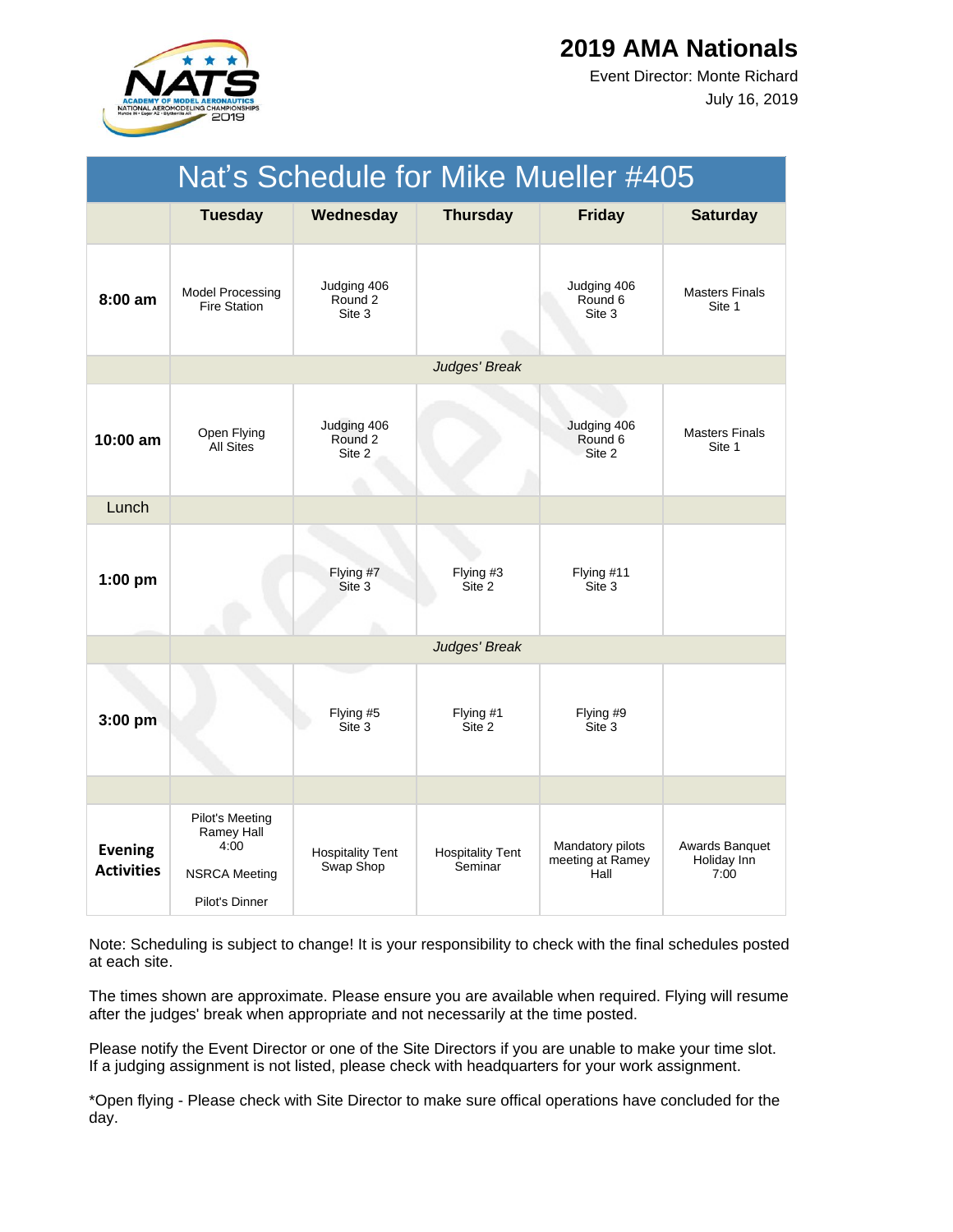

July 16, 2019 Event Director: Monte Richard

| Nat's Schedule for Lynn Burks #406  |                                                                                 |                                      |                                    |                                              |                                       |  |  |
|-------------------------------------|---------------------------------------------------------------------------------|--------------------------------------|------------------------------------|----------------------------------------------|---------------------------------------|--|--|
|                                     | <b>Tuesday</b>                                                                  | Wednesday                            | <b>Thursday</b>                    | <b>Friday</b>                                | <b>Saturday</b>                       |  |  |
| $8:00$ am                           | <b>Model Processing</b><br><b>Fire Station</b>                                  |                                      |                                    |                                              | <b>Masters Finals</b><br>Site 1       |  |  |
|                                     |                                                                                 |                                      | Judges' Break                      |                                              |                                       |  |  |
| $10:00 \text{ am}$                  | Open Flying<br><b>All Sites</b>                                                 | Judging 403<br>Round 2<br>Site 1     |                                    |                                              | <b>Masters Finals</b><br>Site 1       |  |  |
| Lunch                               |                                                                                 |                                      |                                    |                                              |                                       |  |  |
| $1:00$ pm                           |                                                                                 | Flying #7<br>Site 2                  | Flying #3<br>Site 3                | Flying #11<br>Site 2                         |                                       |  |  |
|                                     |                                                                                 |                                      | Judges' Break                      |                                              |                                       |  |  |
| 3:00 pm                             |                                                                                 | Flying #5<br>Site 2                  | Flying #1<br>Site 3                | Flying #9<br>Site 2                          |                                       |  |  |
|                                     |                                                                                 |                                      |                                    |                                              |                                       |  |  |
| <b>Evening</b><br><b>Activities</b> | Pilot's Meeting<br>Ramey Hall<br>4:00<br><b>NSRCA Meeting</b><br>Pilot's Dinner | <b>Hospitality Tent</b><br>Swap Shop | <b>Hospitality Tent</b><br>Seminar | Mandatory pilots<br>meeting at Ramey<br>Hall | Awards Banquet<br>Holiday Inn<br>7:00 |  |  |

Note: Scheduling is subject to change! It is your responsibility to check with the final schedules posted at each site.

The times shown are approximate. Please ensure you are available when required. Flying will resume after the judges' break when appropriate and not necessarily at the time posted.

Please notify the Event Director or one of the Site Directors if you are unable to make your time slot. If a judging assignment is not listed, please check with headquarters for your work assignment.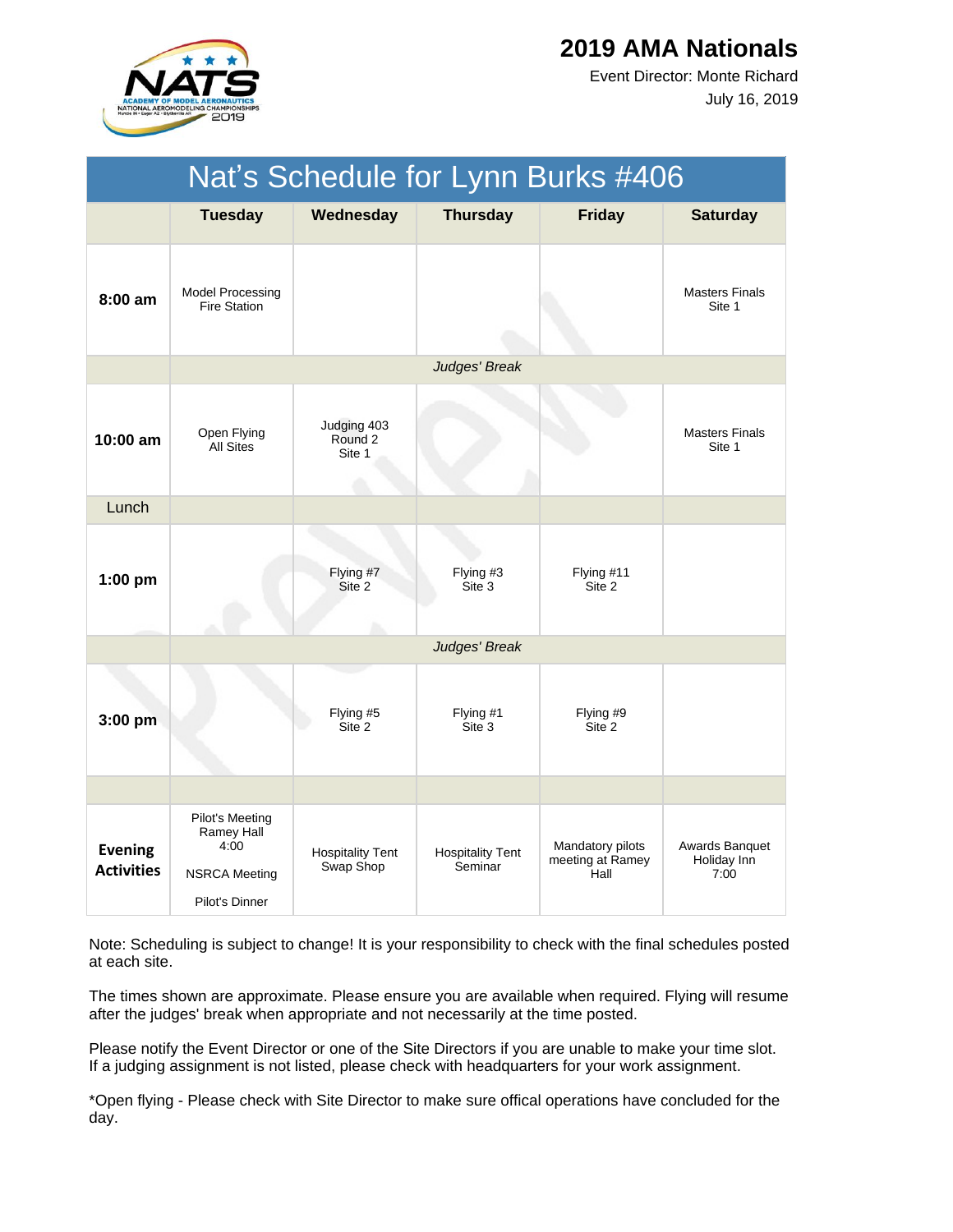

July 16, 2019 Event Director: Monte Richard

| Nat's Schedule for Everette Carpenter #407 |                                                                                 |                                      |                                    |                                              |                                       |  |
|--------------------------------------------|---------------------------------------------------------------------------------|--------------------------------------|------------------------------------|----------------------------------------------|---------------------------------------|--|
|                                            | <b>Tuesday</b>                                                                  | Wednesday                            | <b>Thursday</b>                    | <b>Friday</b>                                | <b>Saturday</b>                       |  |
| 8:00 am                                    | <b>Model Processing</b><br><b>Fire Station</b>                                  |                                      |                                    | Judging 403<br>Round 5<br>Site 1             | <b>Masters Finals</b><br>Site 1       |  |
|                                            |                                                                                 |                                      | Judges' Break                      |                                              |                                       |  |
| $10:00$ am                                 | Open Flying<br><b>All Sites</b>                                                 |                                      |                                    |                                              | <b>Masters Finals</b><br>Site 1       |  |
| Lunch                                      |                                                                                 |                                      |                                    |                                              |                                       |  |
| $1:00$ pm                                  |                                                                                 | Flying #10<br>Site 3                 | Flying #6<br>Site 2                | Flying #2<br>Site 3                          |                                       |  |
|                                            |                                                                                 |                                      | Judges' Break                      |                                              |                                       |  |
| 3:00 pm                                    |                                                                                 | Flying #8<br>Site 3                  | Flying #4<br>Site 2                | Flying #12<br>Site 3                         |                                       |  |
|                                            |                                                                                 |                                      |                                    |                                              |                                       |  |
| <b>Evening</b><br><b>Activities</b>        | Pilot's Meeting<br>Ramey Hall<br>4:00<br><b>NSRCA Meeting</b><br>Pilot's Dinner | <b>Hospitality Tent</b><br>Swap Shop | <b>Hospitality Tent</b><br>Seminar | Mandatory pilots<br>meeting at Ramey<br>Hall | Awards Banquet<br>Holiday Inn<br>7:00 |  |

Note: Scheduling is subject to change! It is your responsibility to check with the final schedules posted at each site.

The times shown are approximate. Please ensure you are available when required. Flying will resume after the judges' break when appropriate and not necessarily at the time posted.

Please notify the Event Director or one of the Site Directors if you are unable to make your time slot. If a judging assignment is not listed, please check with headquarters for your work assignment.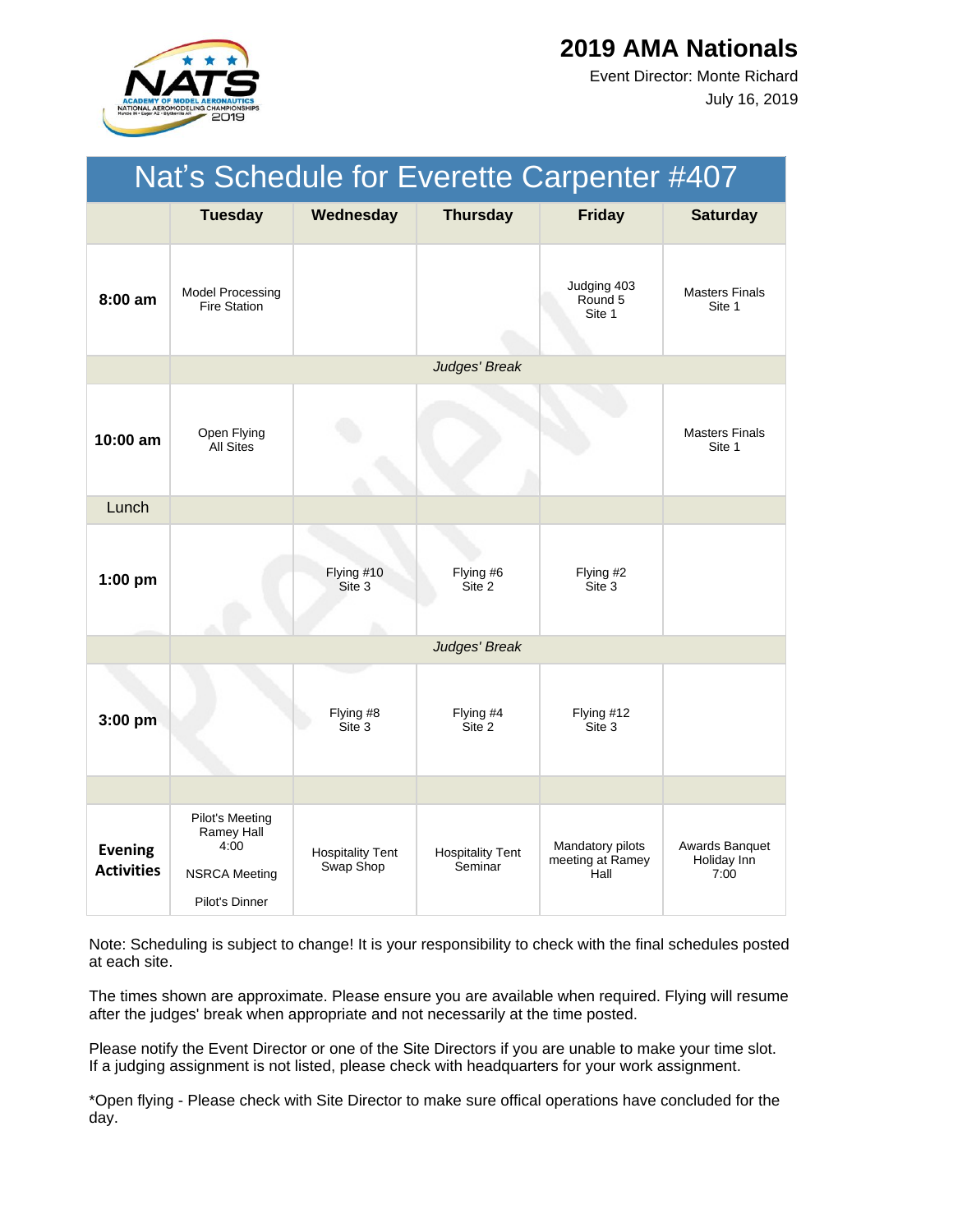

July 16, 2019 Event Director: Monte Richard

|                                     | Nat's Schedule for John Fuqua #408                                              |                                      |                                    |                                              |                                       |  |  |
|-------------------------------------|---------------------------------------------------------------------------------|--------------------------------------|------------------------------------|----------------------------------------------|---------------------------------------|--|--|
|                                     | <b>Tuesday</b>                                                                  | Wednesday                            | <b>Thursday</b>                    | <b>Friday</b>                                | <b>Saturday</b>                       |  |  |
| 8:00 am                             | <b>Model Processing</b><br><b>Fire Station</b>                                  |                                      | Judging 406<br>Round 4<br>Site 2   |                                              | <b>Masters Finals</b><br>Site 1       |  |  |
|                                     |                                                                                 |                                      | Judges' Break                      |                                              |                                       |  |  |
| 10:00 am                            | Open Flying<br><b>All Sites</b>                                                 |                                      | Judging 406<br>Round 4<br>Site 3   |                                              | <b>Masters Finals</b><br>Site 1       |  |  |
| Lunch                               |                                                                                 |                                      |                                    |                                              |                                       |  |  |
| $1:00$ pm                           |                                                                                 | Flying #1<br>Site 2                  | Flying #9<br>Site 3                | Flying #5<br>Site 2                          |                                       |  |  |
|                                     |                                                                                 |                                      | Judges' Break                      |                                              |                                       |  |  |
| $3:00$ pm                           |                                                                                 | Flying #11<br>Site 2                 | Flying #7<br>Site 3                | Flying #3<br>Site 2                          |                                       |  |  |
|                                     |                                                                                 |                                      |                                    |                                              |                                       |  |  |
| <b>Evening</b><br><b>Activities</b> | Pilot's Meeting<br>Ramey Hall<br>4:00<br><b>NSRCA Meeting</b><br>Pilot's Dinner | <b>Hospitality Tent</b><br>Swap Shop | <b>Hospitality Tent</b><br>Seminar | Mandatory pilots<br>meeting at Ramey<br>Hall | Awards Banquet<br>Holiday Inn<br>7:00 |  |  |

Note: Scheduling is subject to change! It is your responsibility to check with the final schedules posted at each site.

The times shown are approximate. Please ensure you are available when required. Flying will resume after the judges' break when appropriate and not necessarily at the time posted.

Please notify the Event Director or one of the Site Directors if you are unable to make your time slot. If a judging assignment is not listed, please check with headquarters for your work assignment.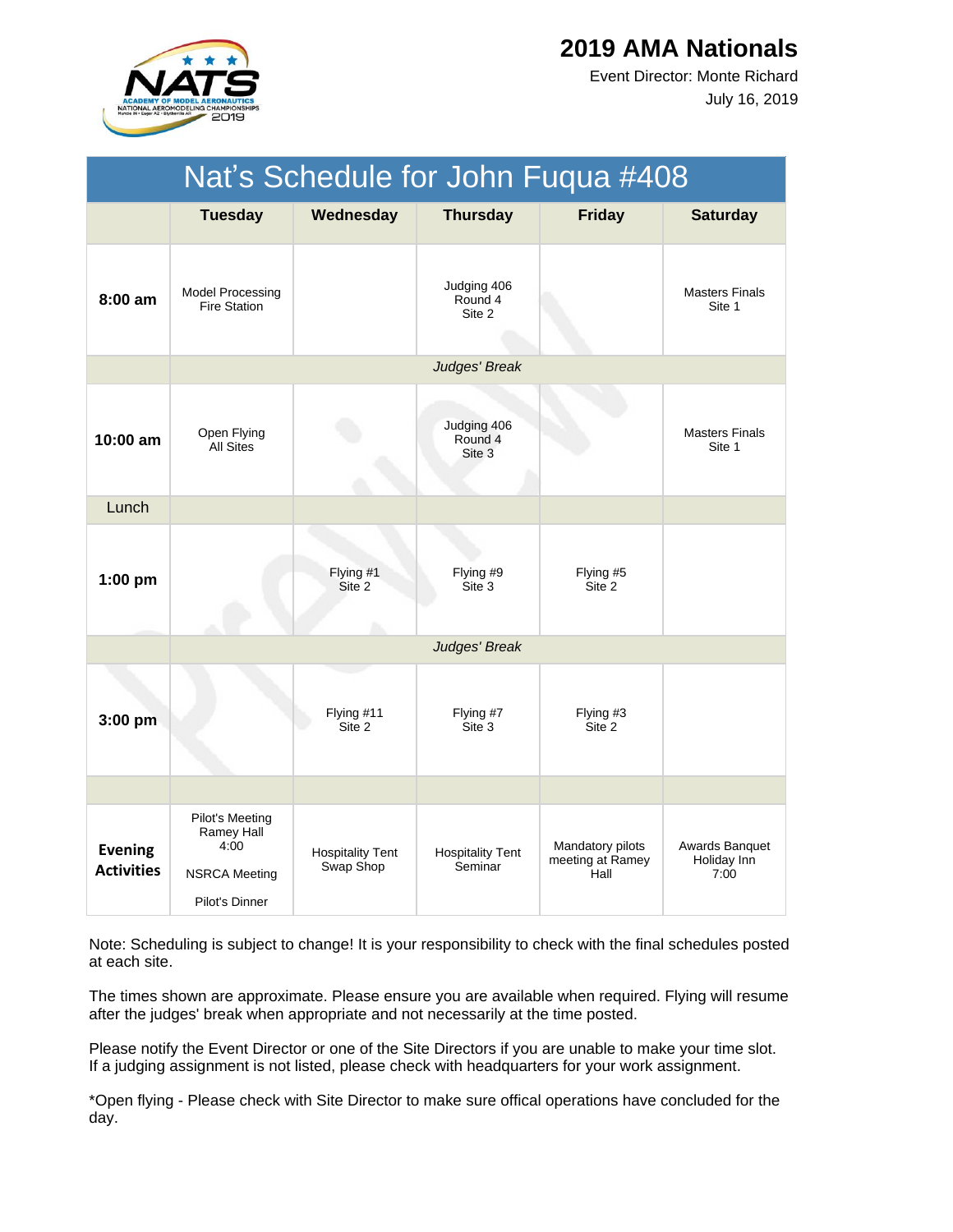

July 16, 2019 Event Director: Monte Richard

| Nat's Schedule for Ryan Gonsoulin #409 |                                                                                 |                                      |                                    |                                              |                                       |  |
|----------------------------------------|---------------------------------------------------------------------------------|--------------------------------------|------------------------------------|----------------------------------------------|---------------------------------------|--|
|                                        | <b>Tuesday</b>                                                                  | Wednesday                            | <b>Thursday</b>                    | <b>Friday</b>                                | <b>Saturday</b>                       |  |
| 8:00 am                                | <b>Model Processing</b><br><b>Fire Station</b>                                  |                                      |                                    | Judging 406<br>Round 6<br>Site 3             | <b>Masters Finals</b><br>Site 1       |  |
|                                        |                                                                                 |                                      | Judges' Break                      |                                              |                                       |  |
| 10:00 am                               | Open Flying<br><b>All Sites</b>                                                 |                                      |                                    | Judging 406<br>Round 6<br>Site 2             | <b>Masters Finals</b><br>Site 1       |  |
| Lunch                                  |                                                                                 |                                      |                                    |                                              |                                       |  |
| $1:00$ pm                              |                                                                                 | Flying #6<br>Site 3                  | Flying #2<br>Site 2                | Flying #10<br>Site 3                         |                                       |  |
|                                        |                                                                                 |                                      | Judges' Break                      |                                              |                                       |  |
| 3:00 pm                                |                                                                                 | Flying #4<br>Site 3                  | Flying #12<br>Site 2               | Flying #8<br>Site 3                          |                                       |  |
|                                        |                                                                                 |                                      |                                    |                                              |                                       |  |
| <b>Evening</b><br><b>Activities</b>    | Pilot's Meeting<br>Ramey Hall<br>4:00<br><b>NSRCA Meeting</b><br>Pilot's Dinner | <b>Hospitality Tent</b><br>Swap Shop | <b>Hospitality Tent</b><br>Seminar | Mandatory pilots<br>meeting at Ramey<br>Hall | Awards Banquet<br>Holiday Inn<br>7:00 |  |

Note: Scheduling is subject to change! It is your responsibility to check with the final schedules posted at each site.

The times shown are approximate. Please ensure you are available when required. Flying will resume after the judges' break when appropriate and not necessarily at the time posted.

Please notify the Event Director or one of the Site Directors if you are unable to make your time slot. If a judging assignment is not listed, please check with headquarters for your work assignment.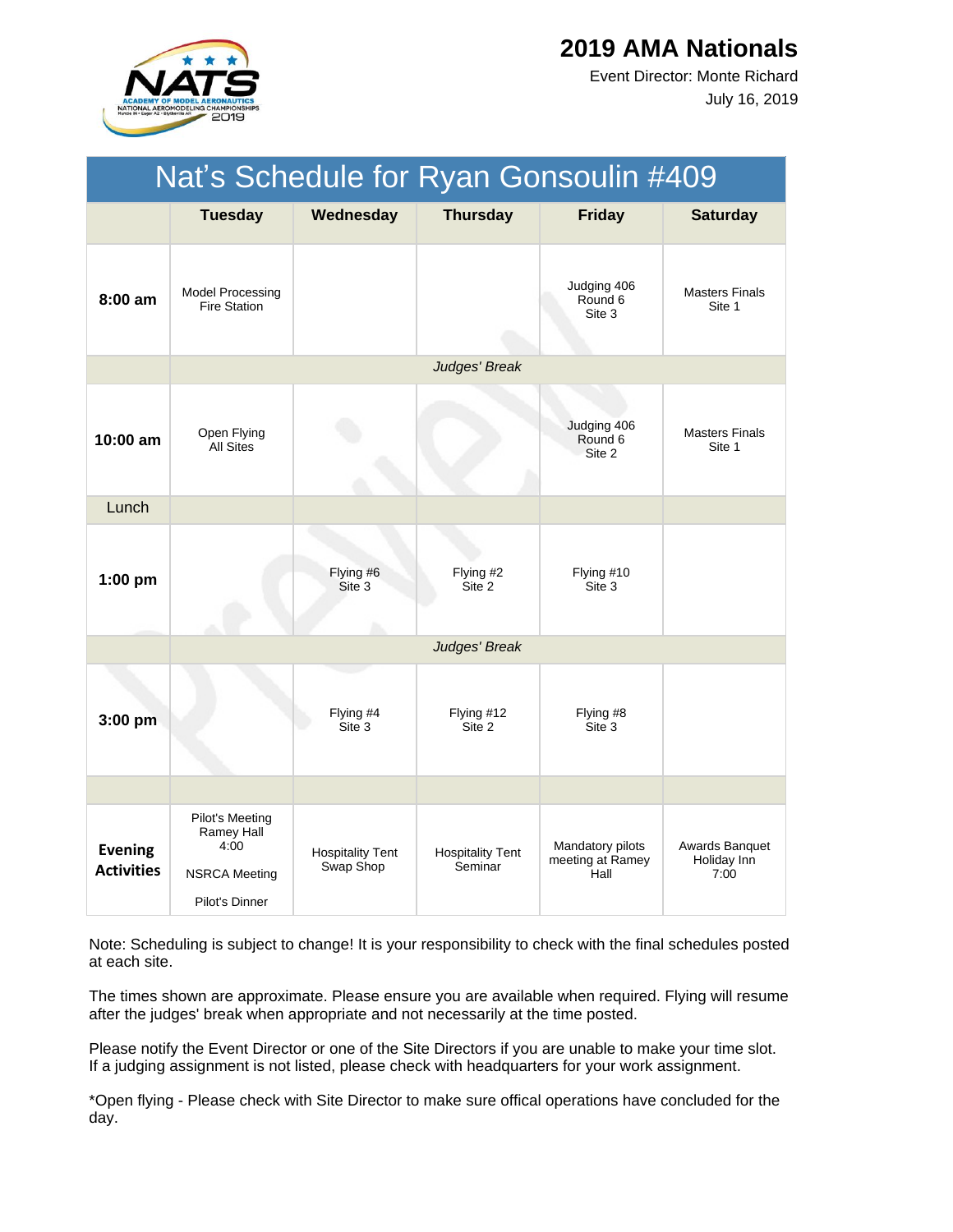

July 16, 2019 Event Director: Monte Richard

| Nat's Schedule for Blake Hilson #410 |                                                                                 |                                      |                                    |                                              |                                       |  |  |
|--------------------------------------|---------------------------------------------------------------------------------|--------------------------------------|------------------------------------|----------------------------------------------|---------------------------------------|--|--|
|                                      | <b>Tuesday</b>                                                                  | Wednesday                            | <b>Thursday</b>                    | <b>Friday</b>                                | <b>Saturday</b>                       |  |  |
| $8:00$ am                            | <b>Model Processing</b><br><b>Fire Station</b>                                  |                                      |                                    |                                              | <b>Masters Finals</b><br>Site 1       |  |  |
|                                      |                                                                                 |                                      | Judges' Break                      |                                              |                                       |  |  |
| $10:00$ am                           | Open Flying<br><b>All Sites</b>                                                 |                                      |                                    |                                              | <b>Masters Finals</b><br>Site 1       |  |  |
| Lunch                                |                                                                                 |                                      |                                    |                                              |                                       |  |  |
| $1:00$ pm                            |                                                                                 | Flying #4<br>Site 2                  | Flying #12<br>Site 3               | Flying #8<br>Site 2                          |                                       |  |  |
|                                      |                                                                                 |                                      | Judges' Break                      |                                              |                                       |  |  |
| 3:00 pm                              |                                                                                 | Flying #2<br>Site 2                  | Flying #10<br>Site 3               | Flying #6<br>Site 2                          | Judging 403<br>Round 8<br>Site 3      |  |  |
|                                      |                                                                                 |                                      |                                    |                                              |                                       |  |  |
| <b>Evening</b><br><b>Activities</b>  | Pilot's Meeting<br>Ramey Hall<br>4:00<br><b>NSRCA Meeting</b><br>Pilot's Dinner | <b>Hospitality Tent</b><br>Swap Shop | <b>Hospitality Tent</b><br>Seminar | Mandatory pilots<br>meeting at Ramey<br>Hall | Awards Banquet<br>Holiday Inn<br>7:00 |  |  |

Note: Scheduling is subject to change! It is your responsibility to check with the final schedules posted at each site.

The times shown are approximate. Please ensure you are available when required. Flying will resume after the judges' break when appropriate and not necessarily at the time posted.

Please notify the Event Director or one of the Site Directors if you are unable to make your time slot. If a judging assignment is not listed, please check with headquarters for your work assignment.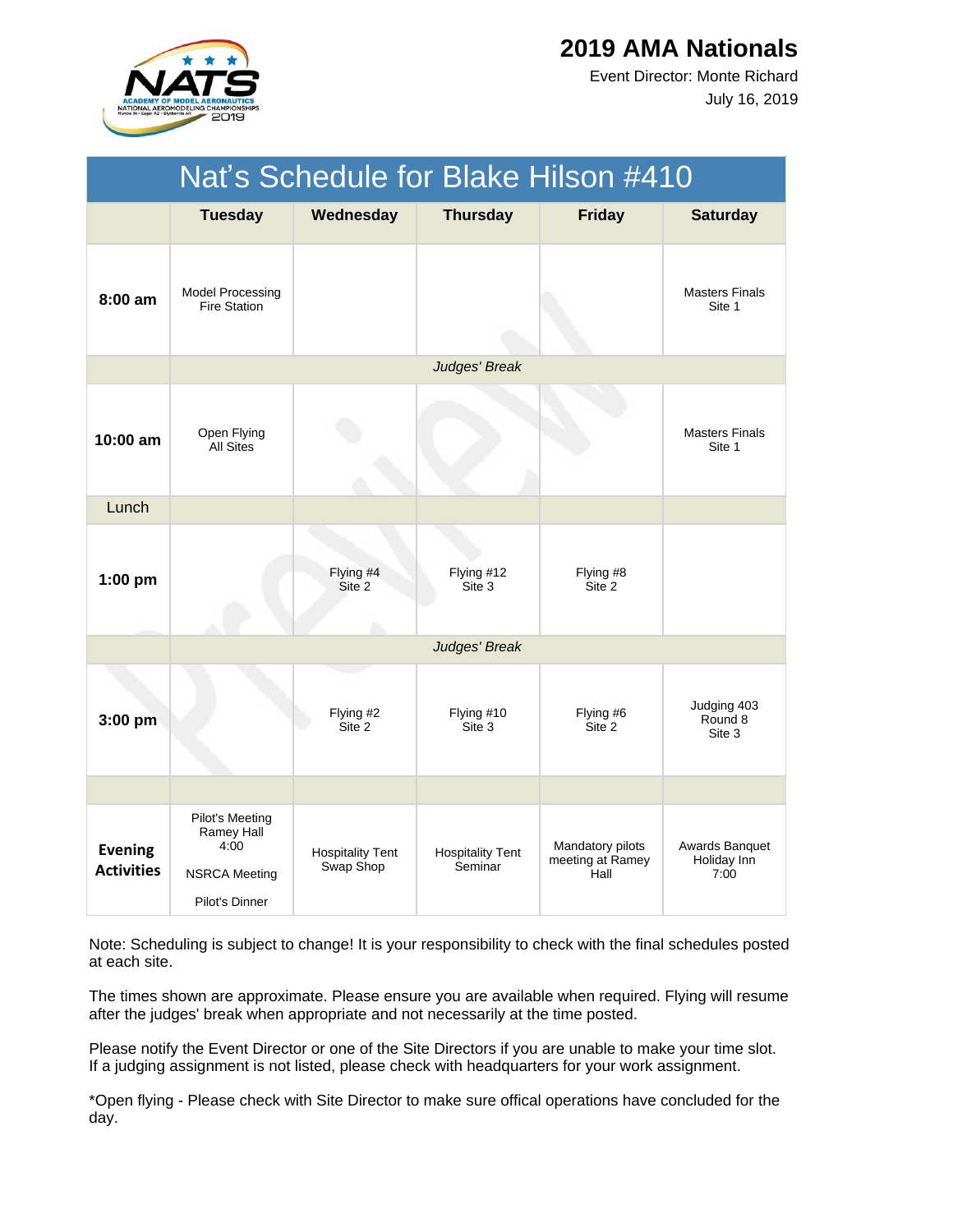

July 16, 2019 Event Director: Monte Richard

| Nat's Schedule for David Snow #411  |                                                                                 |                                      |                                    |                                              |                                       |  |
|-------------------------------------|---------------------------------------------------------------------------------|--------------------------------------|------------------------------------|----------------------------------------------|---------------------------------------|--|
|                                     | <b>Tuesday</b>                                                                  | Wednesday                            | <b>Thursday</b>                    | <b>Friday</b>                                | <b>Saturday</b>                       |  |
| $8:00$ am                           | Model Processing<br><b>Fire Station</b>                                         | Judging 406<br>Round 1<br>Site 2     |                                    | Judging 406<br>Round 6<br>Site 3             | <b>Masters Finals</b><br>Site 1       |  |
|                                     |                                                                                 |                                      | Judges' Break                      |                                              |                                       |  |
| $10:00$ am                          | Open Flying<br><b>All Sites</b>                                                 | Judging 406<br>Round 1<br>Site 3     |                                    | Judging 406<br>Round 6<br>Site 2             | <b>Masters Finals</b><br>Site 1       |  |
| Lunch                               |                                                                                 |                                      |                                    |                                              |                                       |  |
| $1:00$ pm                           |                                                                                 | Flying #1<br>Site 3                  | Flying #9<br>Site 2                | Flying #5<br>Site 3                          |                                       |  |
|                                     |                                                                                 |                                      | Judges' Break                      |                                              |                                       |  |
| 3:00 pm                             |                                                                                 | Flying #11<br>Site 3                 | Flying #7<br>Site 2                | Flying #3<br>Site 3                          |                                       |  |
|                                     |                                                                                 |                                      |                                    |                                              |                                       |  |
| <b>Evening</b><br><b>Activities</b> | Pilot's Meeting<br>Ramey Hall<br>4:00<br><b>NSRCA Meeting</b><br>Pilot's Dinner | <b>Hospitality Tent</b><br>Swap Shop | <b>Hospitality Tent</b><br>Seminar | Mandatory pilots<br>meeting at Ramey<br>Hall | Awards Banquet<br>Holiday Inn<br>7:00 |  |

Note: Scheduling is subject to change! It is your responsibility to check with the final schedules posted at each site.

The times shown are approximate. Please ensure you are available when required. Flying will resume after the judges' break when appropriate and not necessarily at the time posted.

Please notify the Event Director or one of the Site Directors if you are unable to make your time slot. If a judging assignment is not listed, please check with headquarters for your work assignment.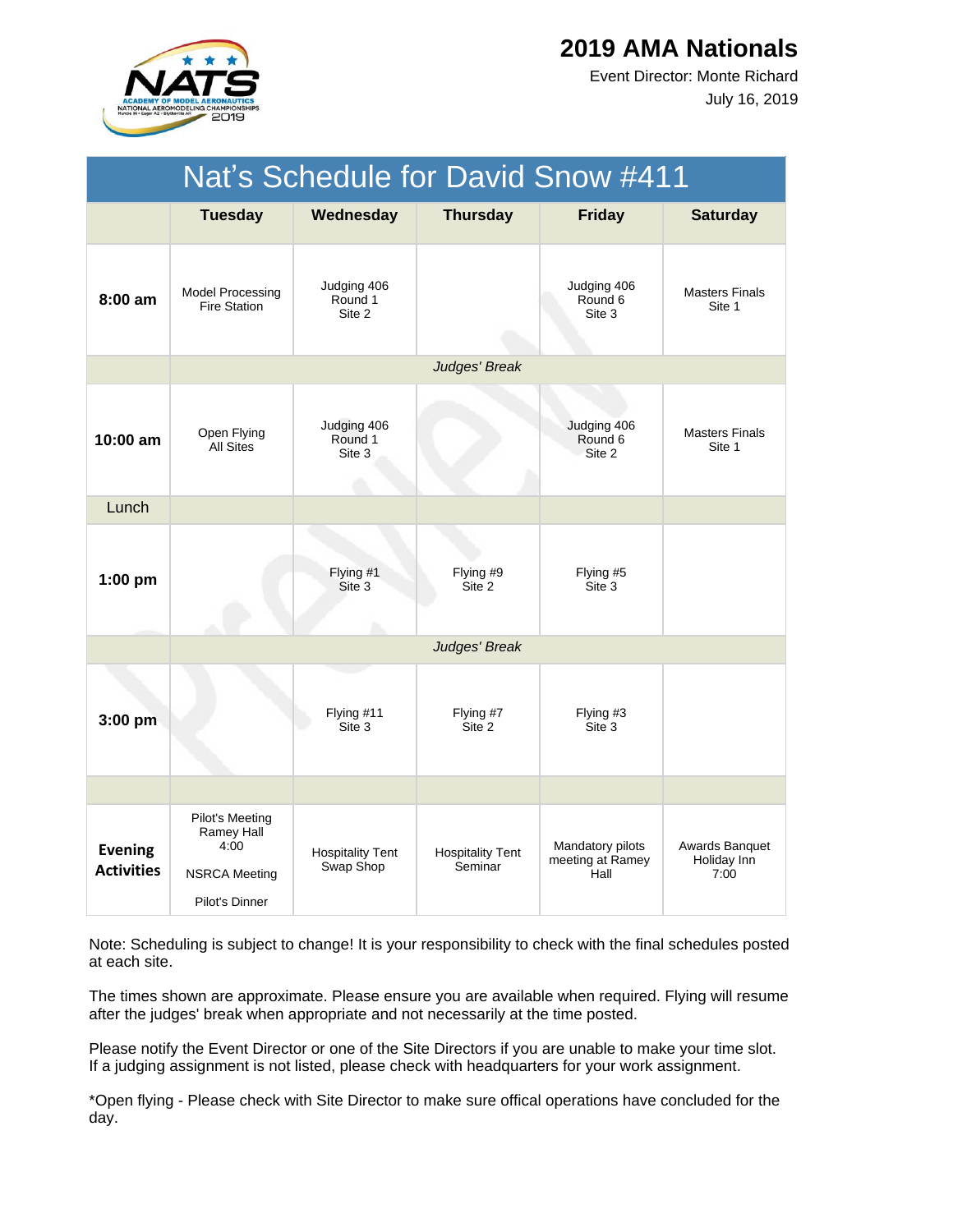

July 16, 2019 Event Director: Monte Richard

|                                     | Nat's Schedule for Rick Sweeney #412                                            |                                      |                                    |                                              |                                       |  |  |
|-------------------------------------|---------------------------------------------------------------------------------|--------------------------------------|------------------------------------|----------------------------------------------|---------------------------------------|--|--|
|                                     | <b>Tuesday</b>                                                                  | Wednesday                            | <b>Thursday</b>                    | <b>Friday</b>                                | <b>Saturday</b>                       |  |  |
| $8:00$ am                           | <b>Model Processing</b><br><b>Fire Station</b>                                  |                                      |                                    |                                              | <b>Masters Finals</b><br>Site 1       |  |  |
|                                     |                                                                                 |                                      | Judges' Break                      |                                              |                                       |  |  |
| 10:00 am                            | Open Flying<br><b>All Sites</b>                                                 |                                      |                                    | Judging 403<br>Round 6<br>Site 1             | <b>Masters Finals</b><br>Site 1       |  |  |
| Lunch                               |                                                                                 |                                      |                                    |                                              |                                       |  |  |
| $1:00$ pm                           |                                                                                 | Flying #12<br>Site 2                 | Flying #8<br>Site 3                | Flying #4<br>Site 2                          |                                       |  |  |
|                                     |                                                                                 |                                      | Judges' Break                      |                                              |                                       |  |  |
| $3:00$ pm                           |                                                                                 | Flying #10<br>Site 2                 | Flying #6<br>Site 3                | Flying #2<br>Site 2                          |                                       |  |  |
|                                     |                                                                                 |                                      |                                    |                                              |                                       |  |  |
| <b>Evening</b><br><b>Activities</b> | Pilot's Meeting<br>Ramey Hall<br>4:00<br><b>NSRCA Meeting</b><br>Pilot's Dinner | <b>Hospitality Tent</b><br>Swap Shop | <b>Hospitality Tent</b><br>Seminar | Mandatory pilots<br>meeting at Ramey<br>Hall | Awards Banquet<br>Holiday Inn<br>7:00 |  |  |

Note: Scheduling is subject to change! It is your responsibility to check with the final schedules posted at each site.

The times shown are approximate. Please ensure you are available when required. Flying will resume after the judges' break when appropriate and not necessarily at the time posted.

Please notify the Event Director or one of the Site Directors if you are unable to make your time slot. If a judging assignment is not listed, please check with headquarters for your work assignment.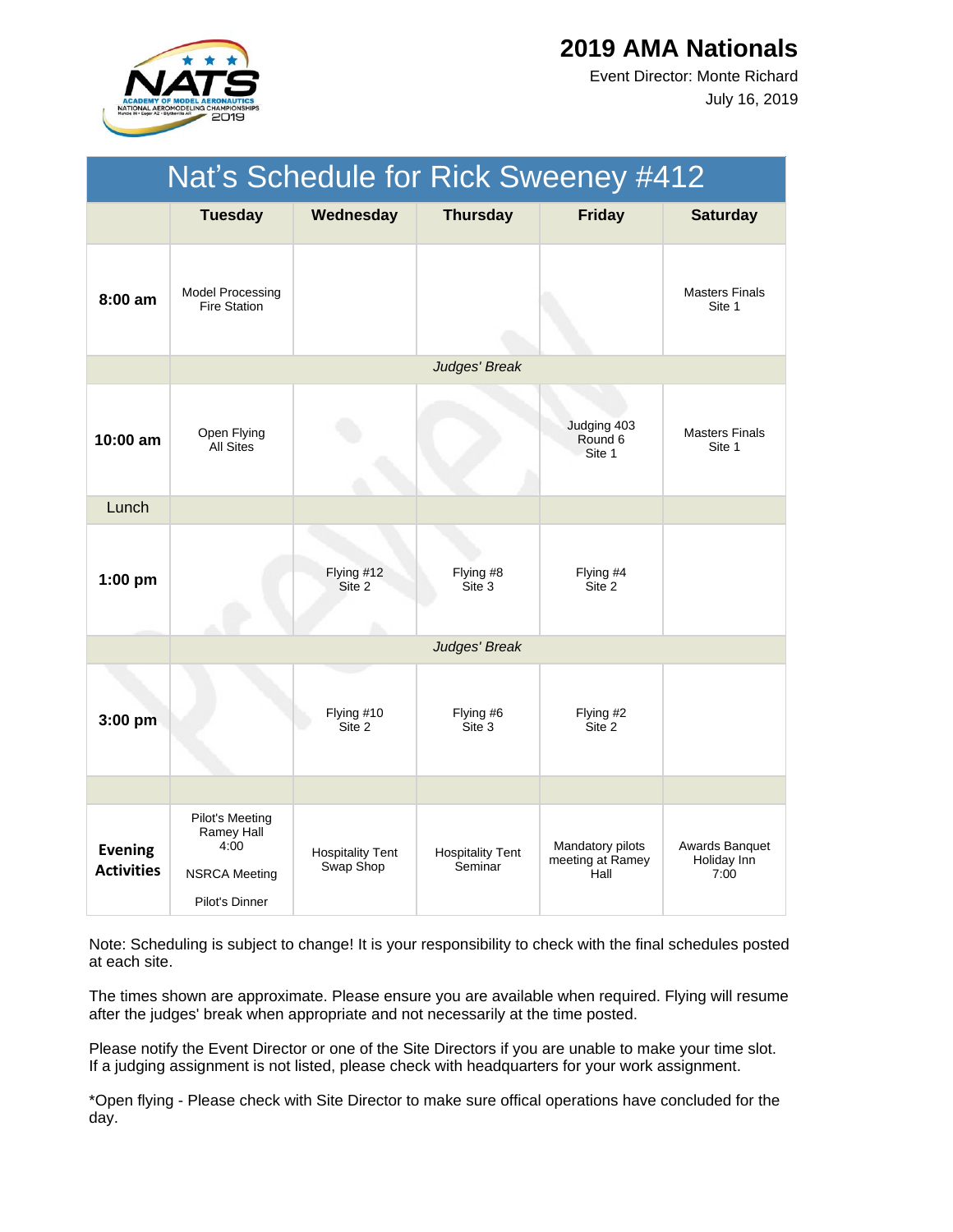

July 16, 2019 Event Director: Monte Richard

|                                     | Nat's Schedule for Gary Switala #413                                            |                                      |                                    |                                              |                                       |  |
|-------------------------------------|---------------------------------------------------------------------------------|--------------------------------------|------------------------------------|----------------------------------------------|---------------------------------------|--|
|                                     | <b>Tuesday</b>                                                                  | Wednesday                            | <b>Thursday</b>                    | <b>Friday</b>                                | <b>Saturday</b>                       |  |
| $8:00$ am                           | <b>Model Processing</b><br><b>Fire Station</b>                                  |                                      |                                    |                                              | <b>Masters Finals</b><br>Site 1       |  |
|                                     |                                                                                 |                                      | Judges' Break                      |                                              |                                       |  |
| 10:00 am                            | Open Flying<br>All Sites                                                        |                                      | Judging 403<br>Round 4<br>Site 1   |                                              | <b>Masters Finals</b><br>Site 1       |  |
| Lunch                               |                                                                                 |                                      |                                    |                                              |                                       |  |
| $1:00$ pm                           |                                                                                 | Flying #3<br>Site 3                  | Flying #11<br>Site 2               | Flying #7<br>Site 3                          |                                       |  |
|                                     |                                                                                 |                                      | Judges' Break                      |                                              |                                       |  |
| $3:00$ pm                           |                                                                                 | Flying #1<br>Site 3                  | Flying #9<br>Site 2                | Flying #5<br>Site 3                          |                                       |  |
|                                     |                                                                                 |                                      |                                    |                                              |                                       |  |
| <b>Evening</b><br><b>Activities</b> | Pilot's Meeting<br>Ramey Hall<br>4:00<br><b>NSRCA Meeting</b><br>Pilot's Dinner | <b>Hospitality Tent</b><br>Swap Shop | <b>Hospitality Tent</b><br>Seminar | Mandatory pilots<br>meeting at Ramey<br>Hall | Awards Banquet<br>Holiday Inn<br>7:00 |  |

Note: Scheduling is subject to change! It is your responsibility to check with the final schedules posted at each site.

The times shown are approximate. Please ensure you are available when required. Flying will resume after the judges' break when appropriate and not necessarily at the time posted.

Please notify the Event Director or one of the Site Directors if you are unable to make your time slot. If a judging assignment is not listed, please check with headquarters for your work assignment.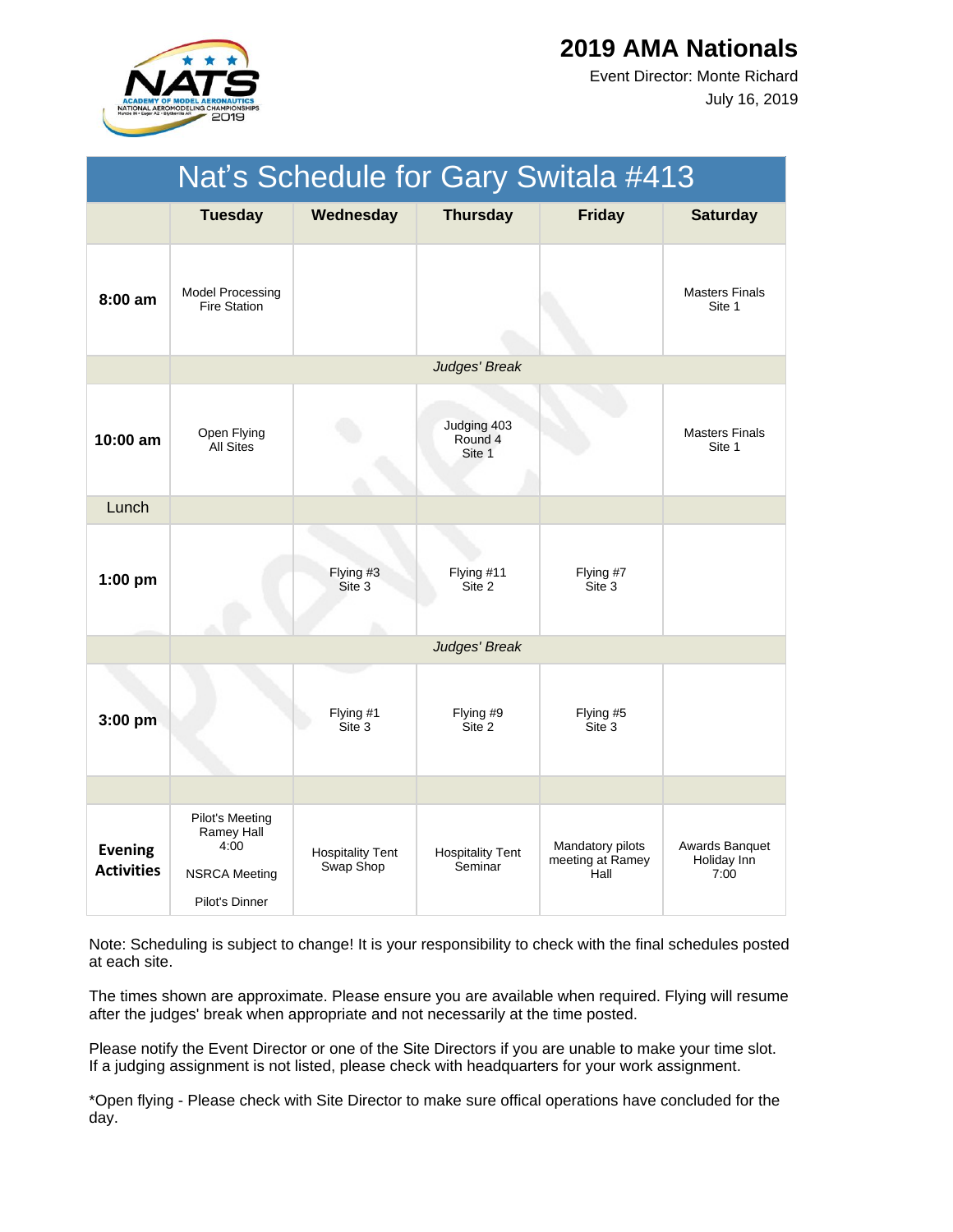

July 16, 2019 Event Director: Monte Richard

| Nat's Schedule for Forrest Pilkenton #414 |                                                                                 |                                      |                                    |                                              |                                       |  |
|-------------------------------------------|---------------------------------------------------------------------------------|--------------------------------------|------------------------------------|----------------------------------------------|---------------------------------------|--|
|                                           | <b>Tuesday</b>                                                                  | Wednesday                            | <b>Thursday</b>                    | <b>Friday</b>                                | <b>Saturday</b>                       |  |
| $8:00$ am                                 | <b>Model Processing</b><br><b>Fire Station</b>                                  |                                      |                                    |                                              | <b>Masters Finals</b><br>Site 1       |  |
|                                           |                                                                                 |                                      | Judges' Break                      |                                              |                                       |  |
| 10:00 am                                  | Open Flying<br><b>All Sites</b>                                                 |                                      |                                    |                                              | <b>Masters Finals</b><br>Site 1       |  |
| Lunch                                     |                                                                                 |                                      |                                    |                                              |                                       |  |
| $1:00$ pm                                 |                                                                                 | Flying #10<br>Site 2                 | Flying #6<br>Site 3                | Flying #2<br>Site 2                          | Judging 403<br>Round 7<br>Site 3      |  |
|                                           |                                                                                 |                                      | Judges' Break                      |                                              |                                       |  |
| 3:00 pm                                   |                                                                                 | Flying #8<br>Site 2                  | Flying #4<br>Site 3                | Flying #12<br>Site 2                         |                                       |  |
|                                           |                                                                                 |                                      |                                    |                                              |                                       |  |
| <b>Evening</b><br><b>Activities</b>       | Pilot's Meeting<br>Ramey Hall<br>4:00<br><b>NSRCA Meeting</b><br>Pilot's Dinner | <b>Hospitality Tent</b><br>Swap Shop | <b>Hospitality Tent</b><br>Seminar | Mandatory pilots<br>meeting at Ramey<br>Hall | Awards Banquet<br>Holiday Inn<br>7:00 |  |

Note: Scheduling is subject to change! It is your responsibility to check with the final schedules posted at each site.

The times shown are approximate. Please ensure you are available when required. Flying will resume after the judges' break when appropriate and not necessarily at the time posted.

Please notify the Event Director or one of the Site Directors if you are unable to make your time slot. If a judging assignment is not listed, please check with headquarters for your work assignment.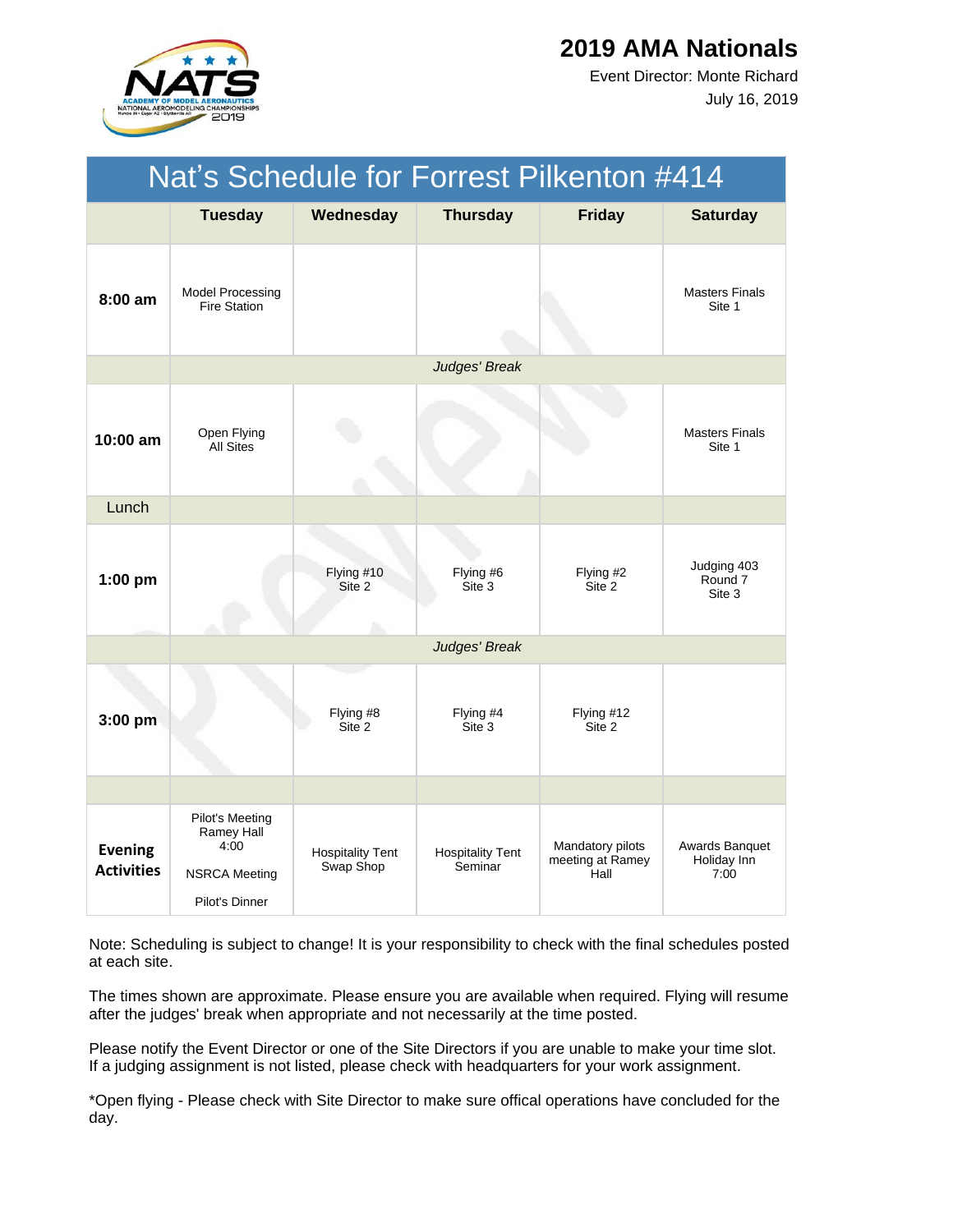

July 16, 2019 Event Director: Monte Richard

| Nat's Schedule for Charles Hochhalter #415 |                                                                                 |                                      |                                    |                                              |                                       |  |
|--------------------------------------------|---------------------------------------------------------------------------------|--------------------------------------|------------------------------------|----------------------------------------------|---------------------------------------|--|
|                                            | <b>Tuesday</b>                                                                  | Wednesday                            | <b>Thursday</b>                    | <b>Friday</b>                                | <b>Saturday</b>                       |  |
| $8:00$ am                                  | Model Processing<br><b>Fire Station</b>                                         | Judging 406<br>Round 1<br>Site 2     |                                    | Judging 406<br>Round 5<br>Site 2             | <b>Masters Finals</b><br>Site 1       |  |
|                                            |                                                                                 |                                      | Judges' Break                      |                                              |                                       |  |
| 10:00 am                                   | Open Flying<br><b>All Sites</b>                                                 | Judging 406<br>Round 1<br>Site 3     |                                    | Judging 406<br>Round 5<br>Site 3             | <b>Masters Finals</b><br>Site 1       |  |
| Lunch                                      |                                                                                 |                                      |                                    |                                              |                                       |  |
| 1:00 pm                                    |                                                                                 | Flying #5<br>Site 3                  | Flying #1<br>Site 2                | Flying #9<br>Site 3                          |                                       |  |
|                                            |                                                                                 |                                      | Judges' Break                      |                                              |                                       |  |
| 3:00 pm                                    |                                                                                 | Flying #3<br>Site 3                  | Flying #11<br>Site 2               | Flying #7<br>Site 3                          |                                       |  |
|                                            |                                                                                 |                                      |                                    |                                              |                                       |  |
| <b>Evening</b><br><b>Activities</b>        | Pilot's Meeting<br>Ramey Hall<br>4:00<br><b>NSRCA Meeting</b><br>Pilot's Dinner | <b>Hospitality Tent</b><br>Swap Shop | <b>Hospitality Tent</b><br>Seminar | Mandatory pilots<br>meeting at Ramey<br>Hall | Awards Banquet<br>Holiday Inn<br>7:00 |  |

Note: Scheduling is subject to change! It is your responsibility to check with the final schedules posted at each site.

The times shown are approximate. Please ensure you are available when required. Flying will resume after the judges' break when appropriate and not necessarily at the time posted.

Please notify the Event Director or one of the Site Directors if you are unable to make your time slot. If a judging assignment is not listed, please check with headquarters for your work assignment.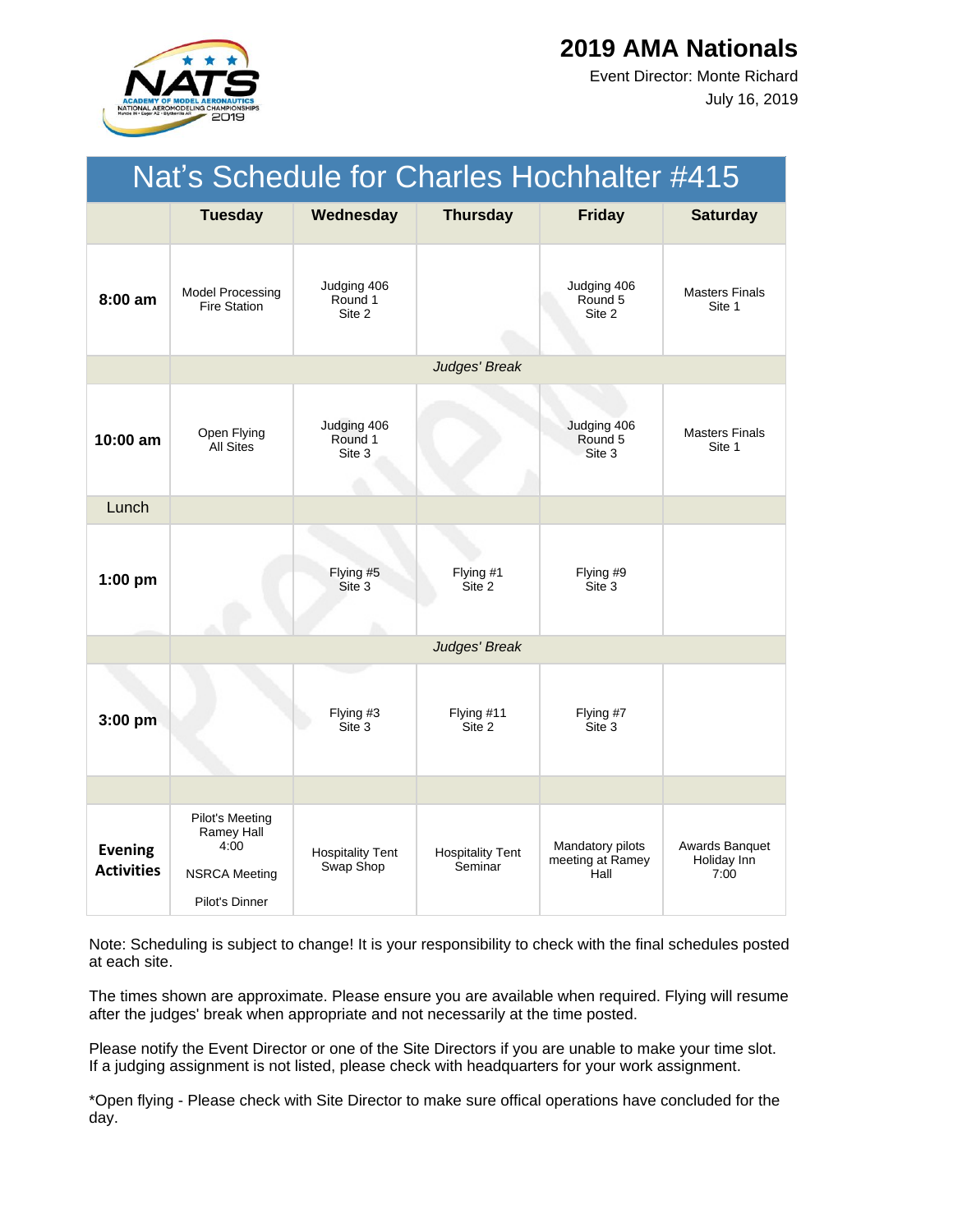

July 16, 2019 Event Director: Monte Richard

|                                     | Nat's Schedule for Don Ramsey #416                                              |                                      |                                    |                                              |                                       |  |  |
|-------------------------------------|---------------------------------------------------------------------------------|--------------------------------------|------------------------------------|----------------------------------------------|---------------------------------------|--|--|
|                                     | <b>Tuesday</b>                                                                  | Wednesday                            | <b>Thursday</b>                    | <b>Friday</b>                                | <b>Saturday</b>                       |  |  |
| $8:00$ am                           | Model Processing<br><b>Fire Station</b>                                         |                                      | Judging 406<br>Round 3<br>Site 3   |                                              | <b>Masters Finals</b><br>Site 1       |  |  |
|                                     |                                                                                 |                                      | Judges' Break                      |                                              |                                       |  |  |
| $10:00$ am                          | Open Flying<br><b>All Sites</b>                                                 |                                      | Judging 406<br>Round 3<br>Site 2   |                                              | <b>Masters Finals</b><br>Site 1       |  |  |
| Lunch                               |                                                                                 |                                      |                                    |                                              |                                       |  |  |
| 1:00 pm                             |                                                                                 | Flying #9<br>Site 2                  | Flying #5<br>Site 3                | Flying #1<br>Site 2                          |                                       |  |  |
|                                     |                                                                                 |                                      | Judges' Break                      |                                              |                                       |  |  |
| 3:00 pm                             |                                                                                 | Flying #7<br>Site 2                  | Flying #3<br>Site 3                | Flying #11<br>Site 2                         |                                       |  |  |
|                                     |                                                                                 |                                      |                                    |                                              |                                       |  |  |
| <b>Evening</b><br><b>Activities</b> | Pilot's Meeting<br>Ramey Hall<br>4:00<br><b>NSRCA Meeting</b><br>Pilot's Dinner | <b>Hospitality Tent</b><br>Swap Shop | <b>Hospitality Tent</b><br>Seminar | Mandatory pilots<br>meeting at Ramey<br>Hall | Awards Banquet<br>Holiday Inn<br>7:00 |  |  |

Note: Scheduling is subject to change! It is your responsibility to check with the final schedules posted at each site.

The times shown are approximate. Please ensure you are available when required. Flying will resume after the judges' break when appropriate and not necessarily at the time posted.

Please notify the Event Director or one of the Site Directors if you are unable to make your time slot. If a judging assignment is not listed, please check with headquarters for your work assignment.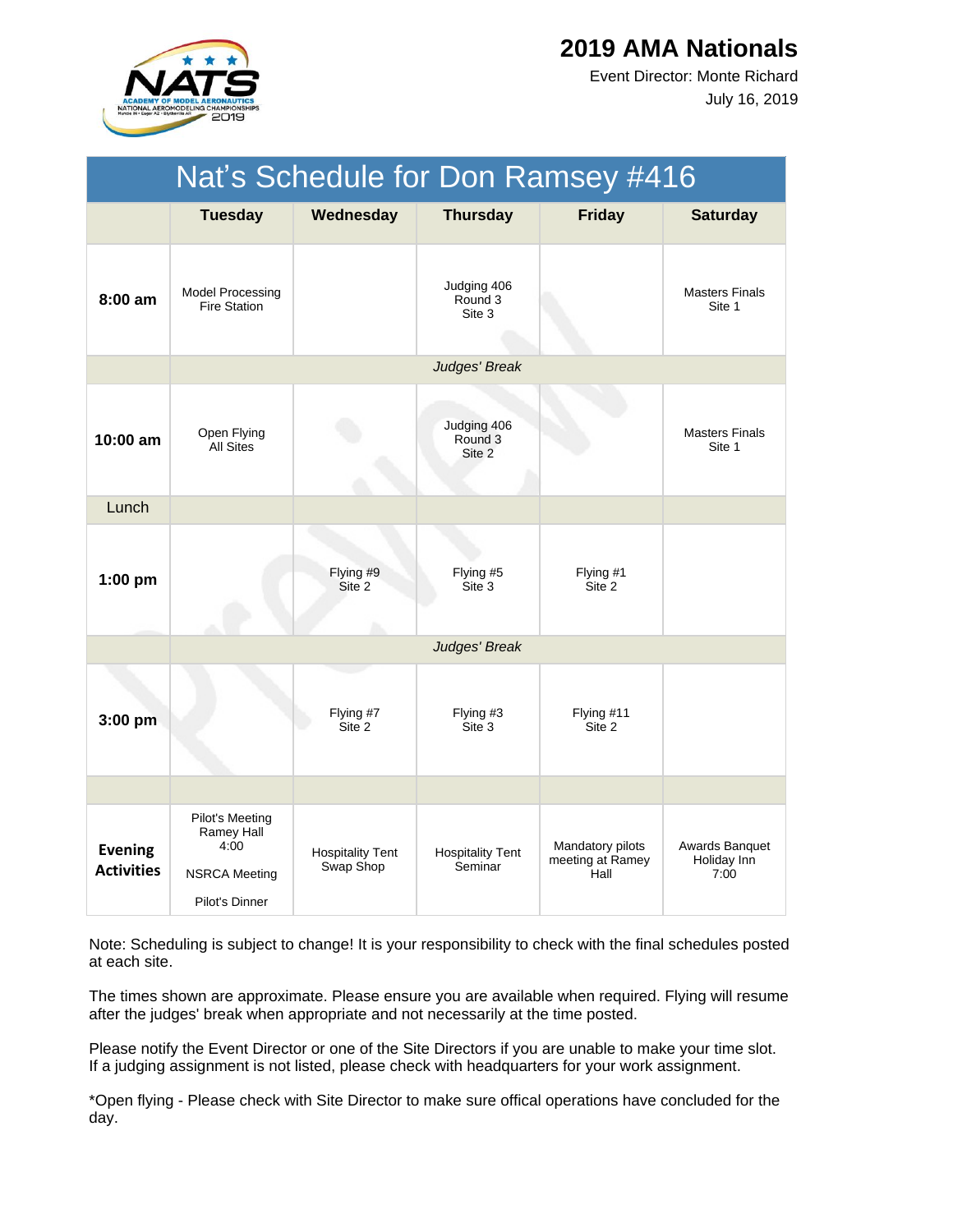

July 16, 2019 Event Director: Monte Richard

|                                     | Nat's Schedule for Mark Barnett #417                                            |                                      |                                    |                                              |                                       |  |  |
|-------------------------------------|---------------------------------------------------------------------------------|--------------------------------------|------------------------------------|----------------------------------------------|---------------------------------------|--|--|
|                                     | <b>Tuesday</b>                                                                  | Wednesday                            | <b>Thursday</b>                    | <b>Friday</b>                                | <b>Saturday</b>                       |  |  |
| 8:00 am                             | <b>Model Processing</b><br><b>Fire Station</b>                                  | Judging 403<br>Round 1<br>Site 1     |                                    |                                              | <b>Masters Finals</b><br>Site 1       |  |  |
|                                     |                                                                                 |                                      | Judges' Break                      |                                              |                                       |  |  |
| 10:00 am                            | Open Flying<br><b>All Sites</b>                                                 |                                      |                                    |                                              | <b>Masters Finals</b><br>Site 1       |  |  |
| Lunch                               |                                                                                 |                                      |                                    |                                              |                                       |  |  |
| $1:00$ pm                           |                                                                                 | Flying #9<br>Site 3                  | Flying #5<br>Site 2                | Flying #1<br>Site 3                          |                                       |  |  |
|                                     |                                                                                 |                                      | Judges' Break                      |                                              |                                       |  |  |
| 3:00 pm                             |                                                                                 | Flying #7<br>Site 3                  | Flying #3<br>Site 2                | Flying #11<br>Site 3                         |                                       |  |  |
|                                     |                                                                                 |                                      |                                    |                                              |                                       |  |  |
| <b>Evening</b><br><b>Activities</b> | Pilot's Meeting<br>Ramey Hall<br>4:00<br><b>NSRCA Meeting</b><br>Pilot's Dinner | <b>Hospitality Tent</b><br>Swap Shop | <b>Hospitality Tent</b><br>Seminar | Mandatory pilots<br>meeting at Ramey<br>Hall | Awards Banquet<br>Holiday Inn<br>7:00 |  |  |

Note: Scheduling is subject to change! It is your responsibility to check with the final schedules posted at each site.

The times shown are approximate. Please ensure you are available when required. Flying will resume after the judges' break when appropriate and not necessarily at the time posted.

Please notify the Event Director or one of the Site Directors if you are unable to make your time slot. If a judging assignment is not listed, please check with headquarters for your work assignment.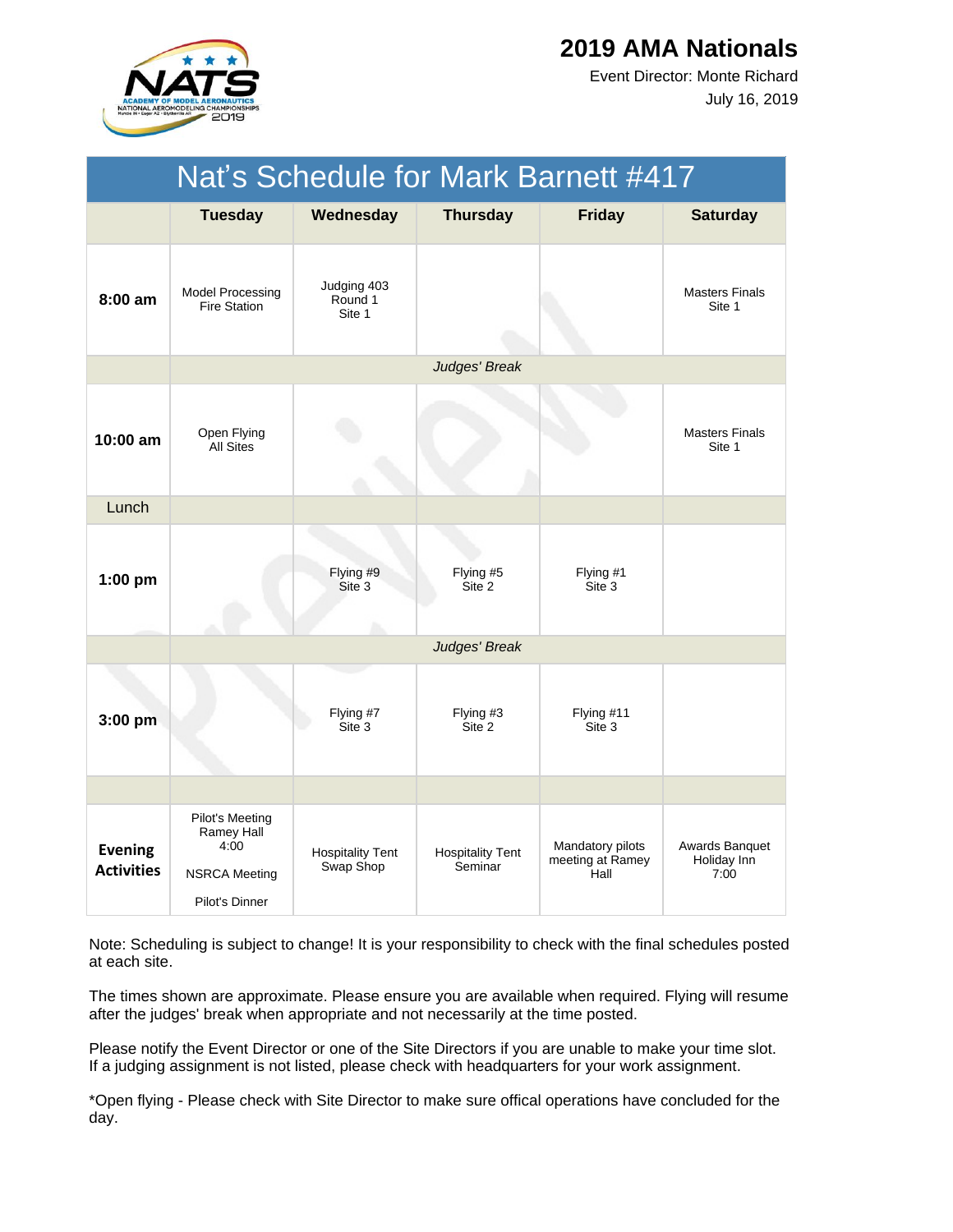

July 16, 2019 Event Director: Monte Richard

| <b>Nat's Schedule for Robert Satalino #418</b> |                                                                                 |                                      |                                    |                                              |                                       |  |  |
|------------------------------------------------|---------------------------------------------------------------------------------|--------------------------------------|------------------------------------|----------------------------------------------|---------------------------------------|--|--|
|                                                | <b>Tuesday</b>                                                                  | Wednesday                            | <b>Thursday</b>                    | <b>Friday</b>                                | <b>Saturday</b>                       |  |  |
| $8:00$ am                                      | <b>Model Processing</b><br><b>Fire Station</b>                                  |                                      |                                    |                                              | <b>Masters Finals</b><br>Site 1       |  |  |
|                                                |                                                                                 |                                      | Judges' Break                      |                                              |                                       |  |  |
| 10:00 am                                       | Open Flying<br><b>All Sites</b>                                                 |                                      |                                    |                                              | <b>Masters Finals</b><br>Site 1       |  |  |
| Lunch                                          |                                                                                 |                                      |                                    |                                              |                                       |  |  |
| $1:00$ pm                                      |                                                                                 | Flying #5<br>Site 2                  | Flying #1<br>Site 3                | Flying #9<br>Site 2                          |                                       |  |  |
|                                                |                                                                                 |                                      | Judges' Break                      |                                              |                                       |  |  |
| 3:00 pm                                        |                                                                                 | Flying #3<br>Site 2                  | Flying #11<br>Site 3               | Flying #7<br>Site 2                          |                                       |  |  |
|                                                |                                                                                 |                                      |                                    |                                              |                                       |  |  |
| <b>Evening</b><br><b>Activities</b>            | Pilot's Meeting<br>Ramey Hall<br>4:00<br><b>NSRCA Meeting</b><br>Pilot's Dinner | <b>Hospitality Tent</b><br>Swap Shop | <b>Hospitality Tent</b><br>Seminar | Mandatory pilots<br>meeting at Ramey<br>Hall | Awards Banquet<br>Holiday Inn<br>7:00 |  |  |

Note: Scheduling is subject to change! It is your responsibility to check with the final schedules posted at each site.

The times shown are approximate. Please ensure you are available when required. Flying will resume after the judges' break when appropriate and not necessarily at the time posted.

Please notify the Event Director or one of the Site Directors if you are unable to make your time slot. If a judging assignment is not listed, please check with headquarters for your work assignment.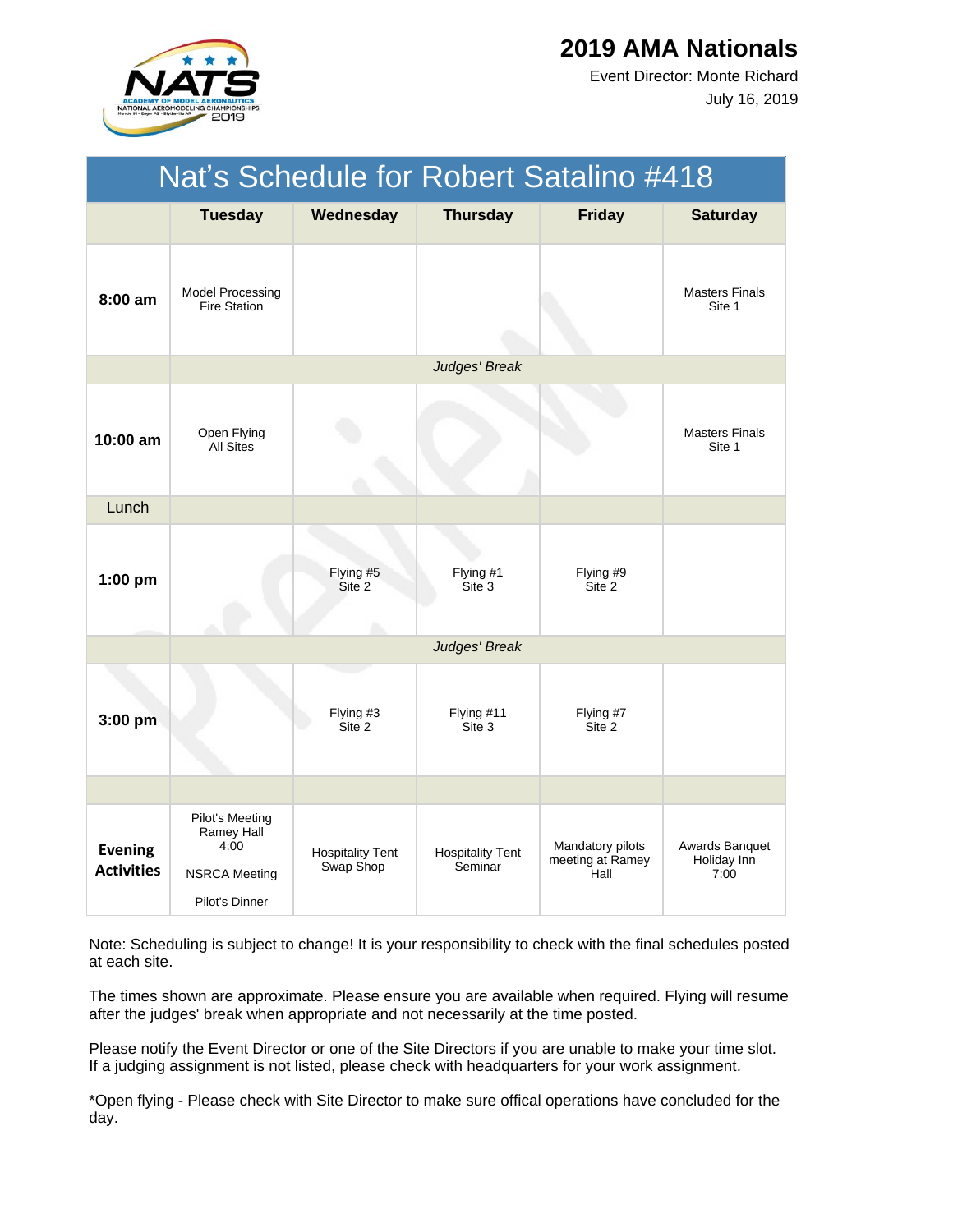

July 16, 2019 Event Director: Monte Richard

| Nat's Schedule for Wayne Galligan #419 |                                                                                 |                                             |                                    |                                              |                                       |  |
|----------------------------------------|---------------------------------------------------------------------------------|---------------------------------------------|------------------------------------|----------------------------------------------|---------------------------------------|--|
|                                        | <b>Tuesday</b>                                                                  | Wednesday                                   | <b>Thursday</b>                    | <b>Friday</b>                                | <b>Saturday</b>                       |  |
| $8:00$ am                              | <b>Model Processing</b><br><b>Fire Station</b>                                  | Judging 406<br>Round 2<br>Site 3            |                                    |                                              | <b>Masters Finals</b><br>Site 1       |  |
|                                        |                                                                                 |                                             | Judges' Break                      |                                              |                                       |  |
| 10:00 am                               | Open Flying<br><b>All Sites</b>                                                 | Judging 406<br>Round <sub>2</sub><br>Site 2 |                                    |                                              | <b>Masters Finals</b><br>Site 1       |  |
| Lunch                                  |                                                                                 |                                             |                                    |                                              |                                       |  |
| $1:00$ pm                              |                                                                                 | Flying #11<br>Site 3                        | Flying #7<br>Site 2                | Flying #3<br>Site 3                          |                                       |  |
|                                        |                                                                                 |                                             | Judges' Break                      |                                              |                                       |  |
| 3:00 pm                                |                                                                                 | Flying #9<br>Site 3                         | Flying #5<br>Site 2                | Flying #1<br>Site 3                          |                                       |  |
|                                        |                                                                                 |                                             |                                    |                                              |                                       |  |
| <b>Evening</b><br><b>Activities</b>    | Pilot's Meeting<br>Ramey Hall<br>4:00<br><b>NSRCA Meeting</b><br>Pilot's Dinner | <b>Hospitality Tent</b><br>Swap Shop        | <b>Hospitality Tent</b><br>Seminar | Mandatory pilots<br>meeting at Ramey<br>Hall | Awards Banquet<br>Holiday Inn<br>7:00 |  |

Note: Scheduling is subject to change! It is your responsibility to check with the final schedules posted at each site.

The times shown are approximate. Please ensure you are available when required. Flying will resume after the judges' break when appropriate and not necessarily at the time posted.

Please notify the Event Director or one of the Site Directors if you are unable to make your time slot. If a judging assignment is not listed, please check with headquarters for your work assignment.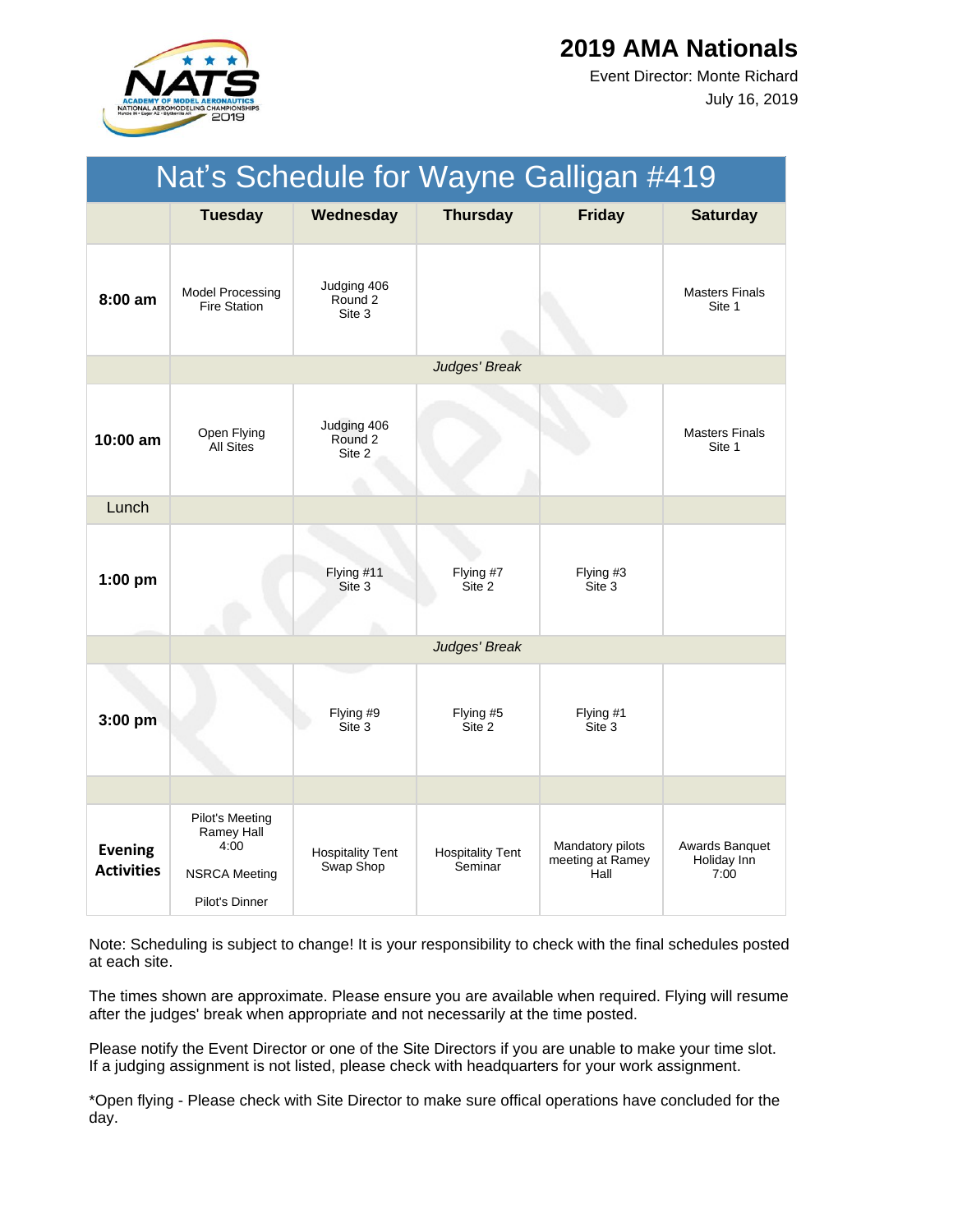

July 16, 2019 Event Director: Monte Richard

| Nat's Schedule for Joe Dunnaway #420 |                                                                                 |                                      |                                    |                                              |                                       |  |  |
|--------------------------------------|---------------------------------------------------------------------------------|--------------------------------------|------------------------------------|----------------------------------------------|---------------------------------------|--|--|
|                                      | <b>Tuesday</b>                                                                  | Wednesday                            | <b>Thursday</b>                    | <b>Friday</b>                                | <b>Saturday</b>                       |  |  |
| $8:00$ am                            | Model Processing<br><b>Fire Station</b>                                         |                                      |                                    |                                              | <b>Masters Finals</b><br>Site 1       |  |  |
|                                      |                                                                                 |                                      | Judges' Break                      |                                              |                                       |  |  |
| 10:00 am                             | Open Flying<br><b>All Sites</b>                                                 |                                      |                                    |                                              | <b>Masters Finals</b><br>Site 1       |  |  |
| Lunch                                |                                                                                 |                                      |                                    |                                              |                                       |  |  |
| $1:00$ pm                            |                                                                                 | Flying #3<br>Site 2                  | Flying #11<br>Site 3               | Flying #7<br>Site 2                          |                                       |  |  |
|                                      |                                                                                 |                                      | Judges' Break                      |                                              |                                       |  |  |
| 3:00 pm                              |                                                                                 | Flying #1<br>Site 2                  | Flying #9<br>Site 3                | Flying #5<br>Site 2                          |                                       |  |  |
|                                      |                                                                                 |                                      |                                    |                                              |                                       |  |  |
| <b>Evening</b><br><b>Activities</b>  | Pilot's Meeting<br>Ramey Hall<br>4:00<br><b>NSRCA Meeting</b><br>Pilot's Dinner | <b>Hospitality Tent</b><br>Swap Shop | <b>Hospitality Tent</b><br>Seminar | Mandatory pilots<br>meeting at Ramey<br>Hall | Awards Banquet<br>Holiday Inn<br>7:00 |  |  |

Note: Scheduling is subject to change! It is your responsibility to check with the final schedules posted at each site.

The times shown are approximate. Please ensure you are available when required. Flying will resume after the judges' break when appropriate and not necessarily at the time posted.

Please notify the Event Director or one of the Site Directors if you are unable to make your time slot. If a judging assignment is not listed, please check with headquarters for your work assignment.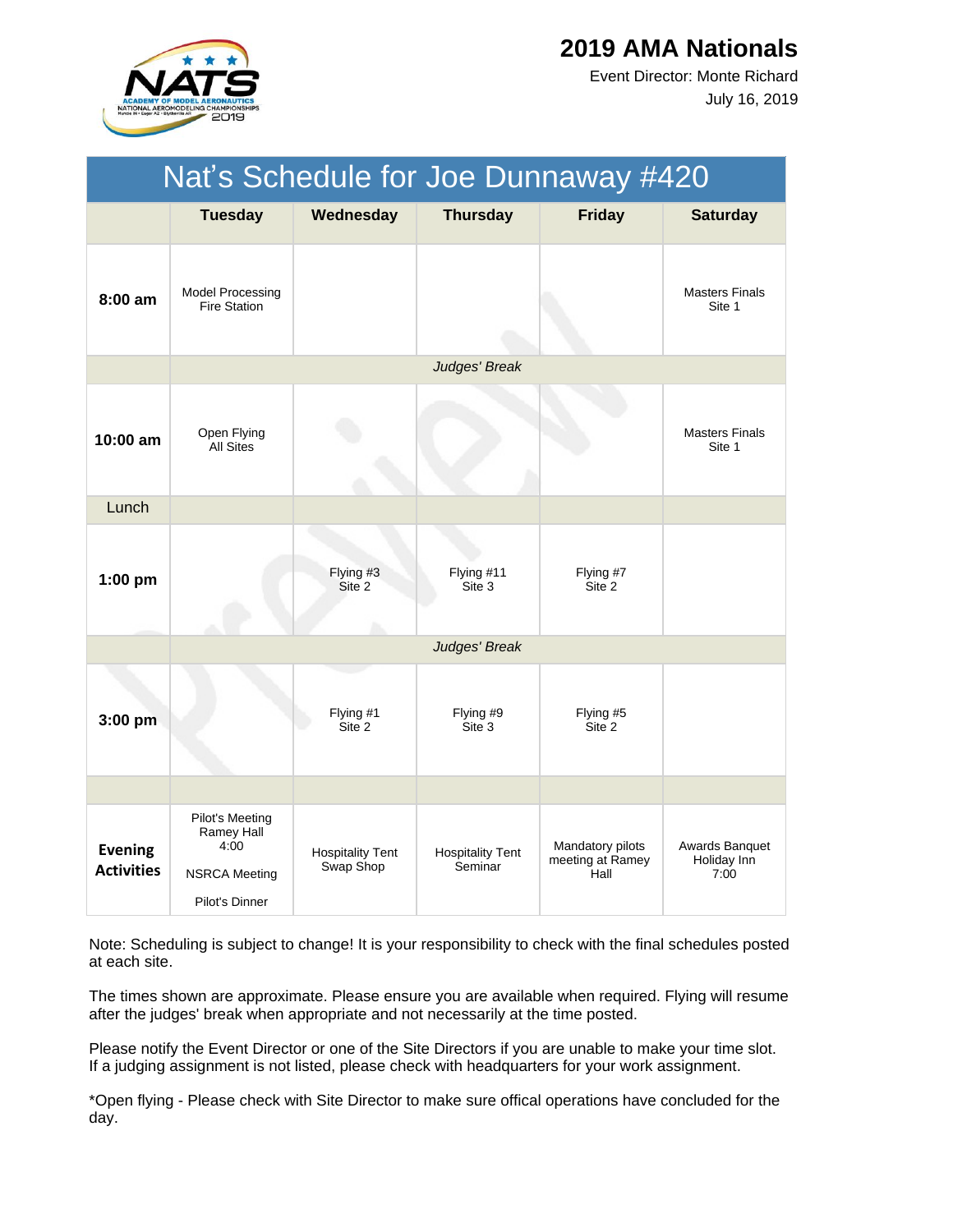

July 16, 2019 Event Director: Monte Richard

| Nat's Schedule for Clifton Bradford #421 |                                                                                 |                                      |                                    |                                              |                                       |  |
|------------------------------------------|---------------------------------------------------------------------------------|--------------------------------------|------------------------------------|----------------------------------------------|---------------------------------------|--|
|                                          | <b>Tuesday</b>                                                                  | Wednesday                            | <b>Thursday</b>                    | <b>Friday</b>                                | <b>Saturday</b>                       |  |
| $8:00$ am                                | <b>Model Processing</b><br><b>Fire Station</b>                                  |                                      | Judging 406<br>Round 3<br>Site 3   |                                              | <b>Masters Finals</b><br>Site 1       |  |
|                                          |                                                                                 |                                      | Judges' Break                      |                                              |                                       |  |
| 10:00 am                                 | Open Flying<br><b>All Sites</b>                                                 |                                      | Judging 406<br>Round 3<br>Site 2   |                                              | <b>Masters Finals</b><br>Site 1       |  |
| Lunch                                    |                                                                                 |                                      |                                    |                                              |                                       |  |
| $1:00$ pm                                |                                                                                 | Flying #4<br>Site 3                  | Flying #12<br>Site 2               | Flying #8<br>Site 3                          |                                       |  |
|                                          |                                                                                 |                                      | Judges' Break                      |                                              |                                       |  |
| 3:00 pm                                  |                                                                                 | Flying #2<br>Site 3                  | Flying #10<br>Site 2               | Flying #6<br>Site 3                          |                                       |  |
|                                          |                                                                                 |                                      |                                    |                                              |                                       |  |
| <b>Evening</b><br><b>Activities</b>      | Pilot's Meeting<br>Ramey Hall<br>4:00<br><b>NSRCA Meeting</b><br>Pilot's Dinner | <b>Hospitality Tent</b><br>Swap Shop | <b>Hospitality Tent</b><br>Seminar | Mandatory pilots<br>meeting at Ramey<br>Hall | Awards Banquet<br>Holiday Inn<br>7:00 |  |

Note: Scheduling is subject to change! It is your responsibility to check with the final schedules posted at each site.

The times shown are approximate. Please ensure you are available when required. Flying will resume after the judges' break when appropriate and not necessarily at the time posted.

Please notify the Event Director or one of the Site Directors if you are unable to make your time slot. If a judging assignment is not listed, please check with headquarters for your work assignment.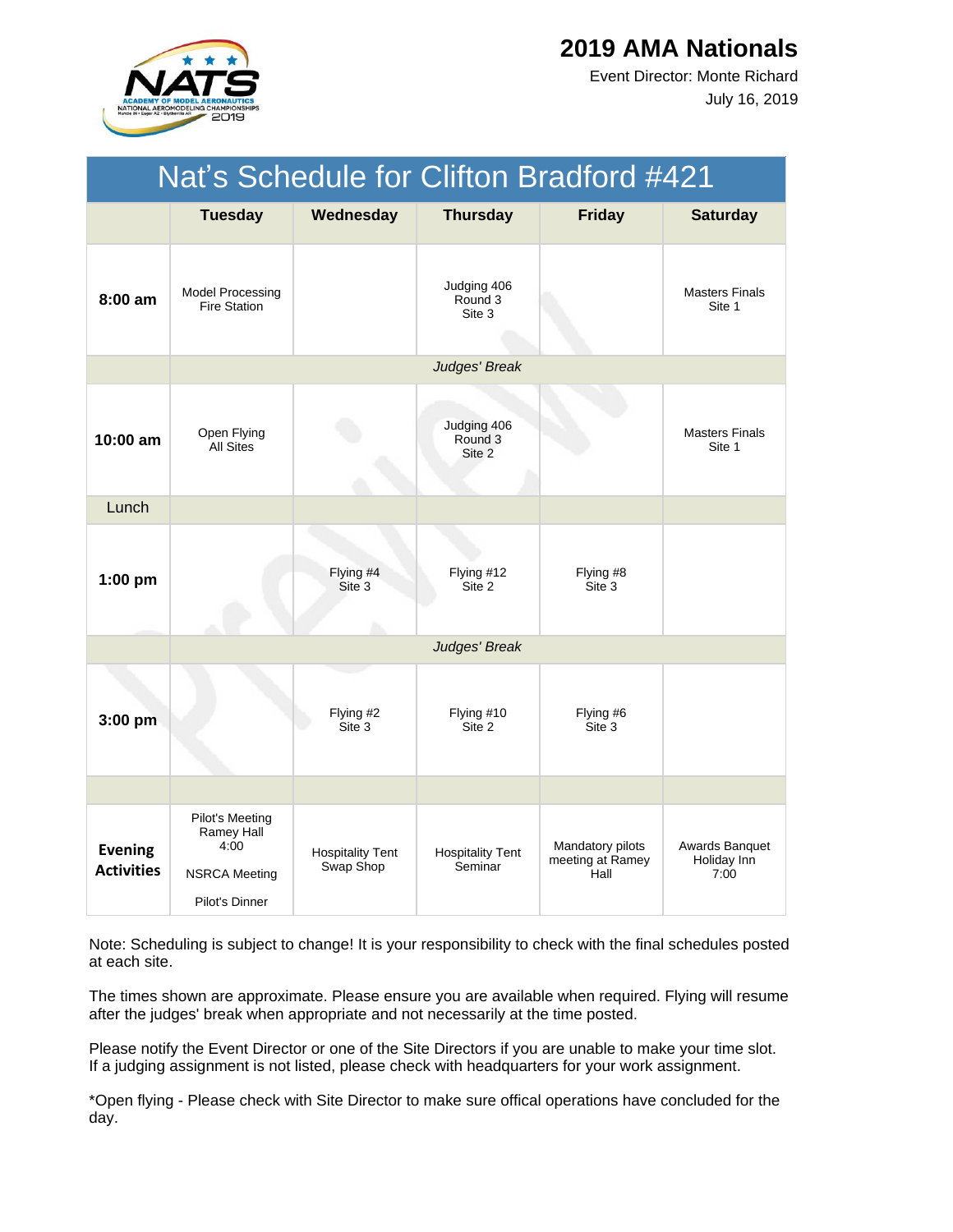

July 16, 2019 Event Director: Monte Richard

| Nat's Schedule for Jonathan Mowrey #422 |                                                                                 |                                      |                                    |                                              |                                       |  |
|-----------------------------------------|---------------------------------------------------------------------------------|--------------------------------------|------------------------------------|----------------------------------------------|---------------------------------------|--|
|                                         | <b>Tuesday</b>                                                                  | Wednesday                            | <b>Thursday</b>                    | <b>Friday</b>                                | <b>Saturday</b>                       |  |
| $8:00$ am                               | Model Processing<br><b>Fire Station</b>                                         |                                      | Judging 403<br>Round 3<br>Site 1   |                                              | <b>Masters Finals</b><br>Site 1       |  |
|                                         |                                                                                 |                                      | Judges' Break                      |                                              |                                       |  |
| 10:00 am                                | Open Flying<br><b>All Sites</b>                                                 |                                      |                                    |                                              | <b>Masters Finals</b><br>Site 1       |  |
| Lunch                                   |                                                                                 |                                      |                                    |                                              |                                       |  |
| $1:00$ pm                               |                                                                                 | Flying #2<br>Site 2                  | Flying #10<br>Site 3               | Flying #6<br>Site 2                          |                                       |  |
|                                         |                                                                                 |                                      | Judges' Break                      |                                              |                                       |  |
| 3:00 pm                                 |                                                                                 | Flying #12<br>Site 2                 | Flying #8<br>Site 3                | Flying #4<br>Site 2                          |                                       |  |
|                                         |                                                                                 |                                      |                                    |                                              |                                       |  |
| <b>Evening</b><br><b>Activities</b>     | Pilot's Meeting<br>Ramey Hall<br>4:00<br><b>NSRCA Meeting</b><br>Pilot's Dinner | <b>Hospitality Tent</b><br>Swap Shop | <b>Hospitality Tent</b><br>Seminar | Mandatory pilots<br>meeting at Ramey<br>Hall | Awards Banquet<br>Holiday Inn<br>7:00 |  |

Note: Scheduling is subject to change! It is your responsibility to check with the final schedules posted at each site.

The times shown are approximate. Please ensure you are available when required. Flying will resume after the judges' break when appropriate and not necessarily at the time posted.

Please notify the Event Director or one of the Site Directors if you are unable to make your time slot. If a judging assignment is not listed, please check with headquarters for your work assignment.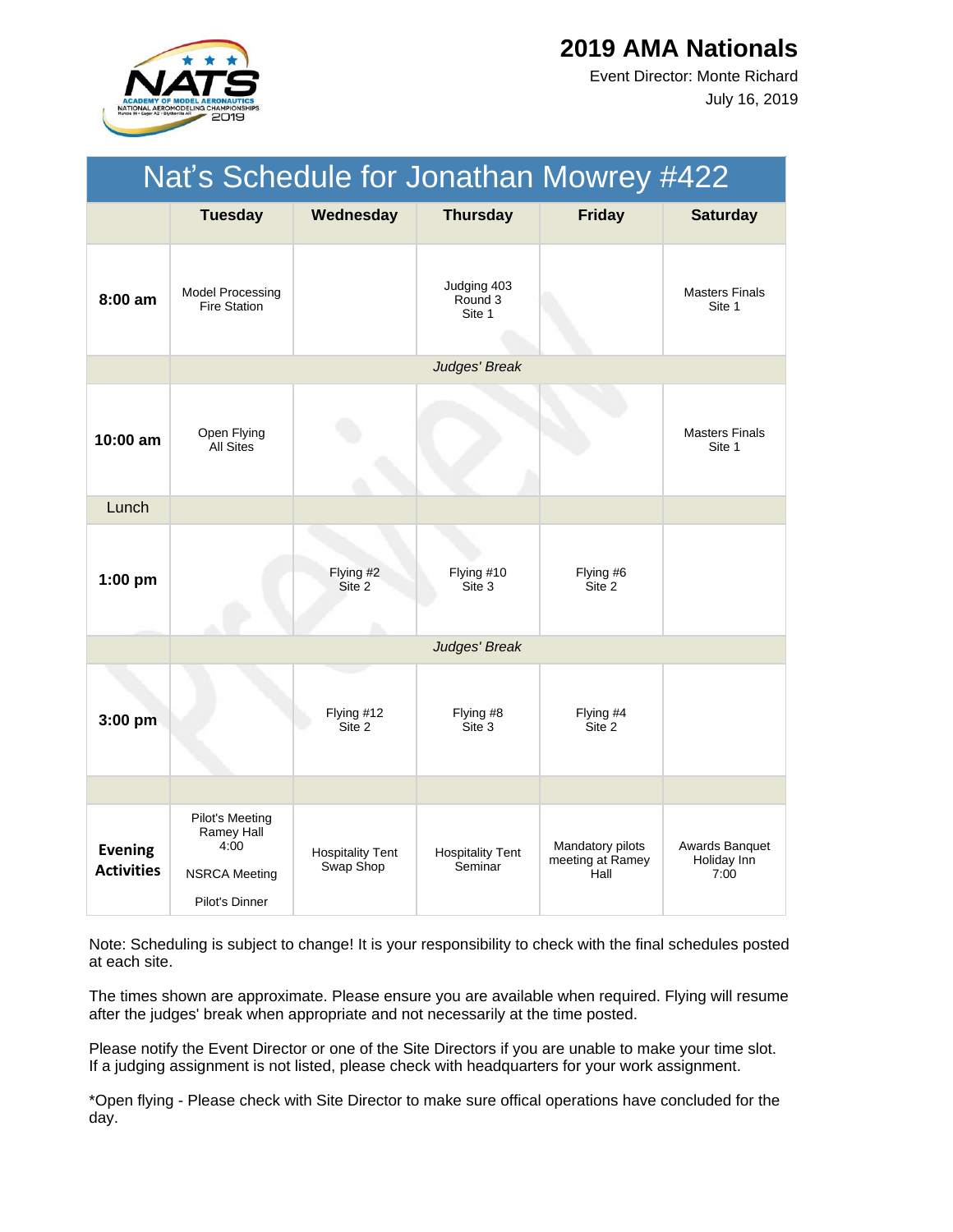

July 16, 2019 Event Director: Monte Richard

| Nat's Schedule for Jeffery Worsham #423 |                                                                                 |                                      |                                    |                                              |                                       |  |
|-----------------------------------------|---------------------------------------------------------------------------------|--------------------------------------|------------------------------------|----------------------------------------------|---------------------------------------|--|
|                                         | <b>Tuesday</b>                                                                  | Wednesday                            | <b>Thursday</b>                    | <b>Friday</b>                                | <b>Saturday</b>                       |  |
| 8:00 am                                 | <b>Model Processing</b><br><b>Fire Station</b>                                  | Judging 406<br>Round 1<br>Site 2     |                                    |                                              | <b>Masters Finals</b><br>Site 1       |  |
|                                         |                                                                                 |                                      | Judges' Break                      |                                              |                                       |  |
| $10:00$ am                              | Open Flying<br><b>All Sites</b>                                                 | Judging 406<br>Round 1<br>Site 3     |                                    |                                              | <b>Masters Finals</b><br>Site 1       |  |
| Lunch                                   |                                                                                 |                                      |                                    |                                              |                                       |  |
| $1:00$ pm                               |                                                                                 | Flying #12<br>Site 3                 | Flying #8<br>Site 2                | Flying #4<br>Site 3                          |                                       |  |
|                                         |                                                                                 |                                      | Judges' Break                      |                                              |                                       |  |
| 3:00 pm                                 |                                                                                 | Flying #10<br>Site 3                 | Flying #6<br>Site 2                | Flying #2<br>Site 3                          |                                       |  |
|                                         |                                                                                 |                                      |                                    |                                              |                                       |  |
| <b>Evening</b><br><b>Activities</b>     | Pilot's Meeting<br>Ramey Hall<br>4:00<br><b>NSRCA Meeting</b><br>Pilot's Dinner | <b>Hospitality Tent</b><br>Swap Shop | <b>Hospitality Tent</b><br>Seminar | Mandatory pilots<br>meeting at Ramey<br>Hall | Awards Banquet<br>Holiday Inn<br>7:00 |  |

Note: Scheduling is subject to change! It is your responsibility to check with the final schedules posted at each site.

The times shown are approximate. Please ensure you are available when required. Flying will resume after the judges' break when appropriate and not necessarily at the time posted.

Please notify the Event Director or one of the Site Directors if you are unable to make your time slot. If a judging assignment is not listed, please check with headquarters for your work assignment.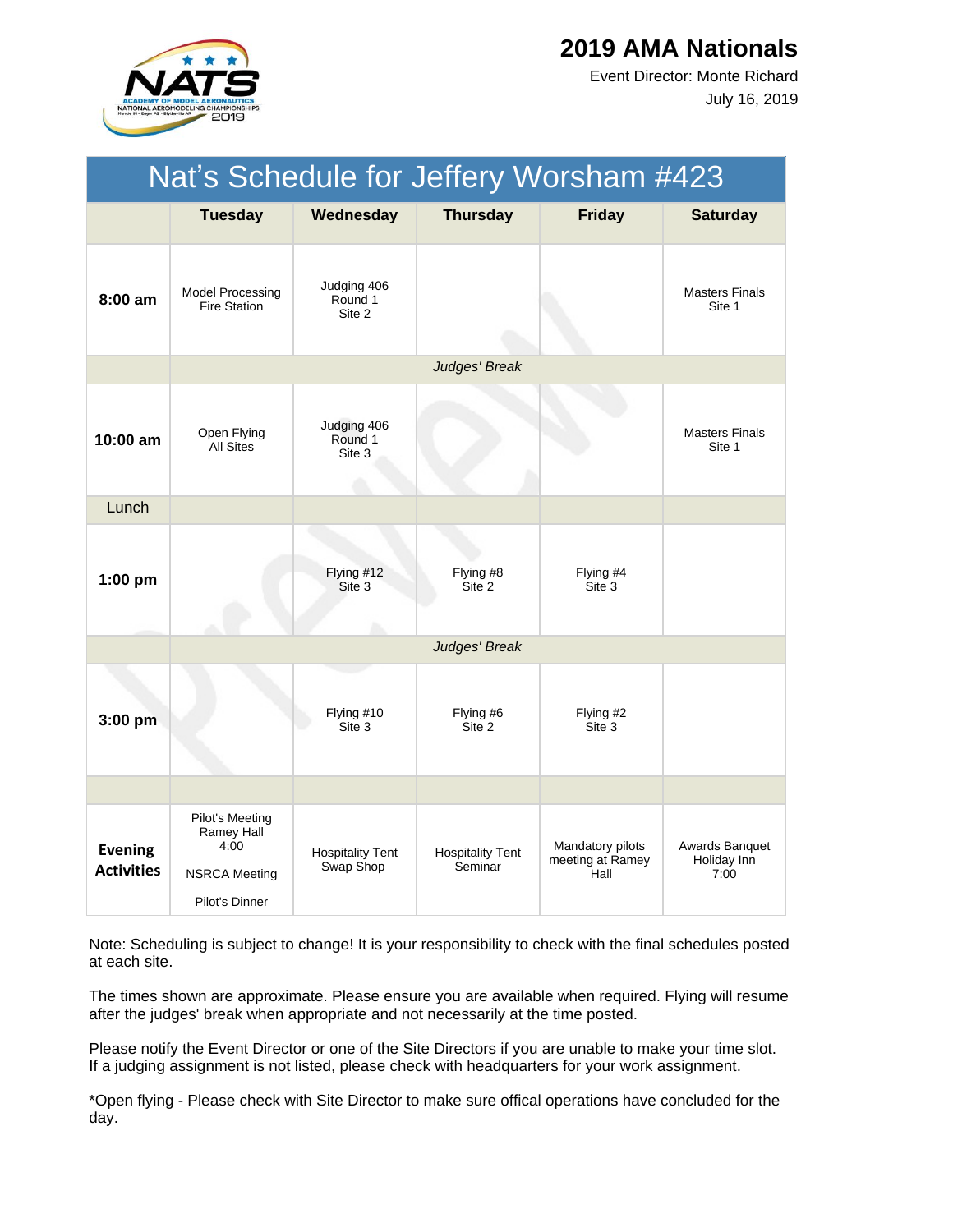

July 16, 2019 Event Director: Monte Richard

| Nat's Schedule for Stephen Byrd #424 |                                                                                 |                                      |                                    |                                              |                                       |  |
|--------------------------------------|---------------------------------------------------------------------------------|--------------------------------------|------------------------------------|----------------------------------------------|---------------------------------------|--|
|                                      | <b>Tuesday</b>                                                                  | Wednesday                            | <b>Thursday</b>                    | <b>Friday</b>                                | <b>Saturday</b>                       |  |
| $8:00$ am                            | Model Processing<br><b>Fire Station</b>                                         |                                      | Judging 406<br>Round 3<br>Site 3   |                                              | <b>Masters Finals</b><br>Site 1       |  |
|                                      |                                                                                 |                                      | Judges' Break                      |                                              |                                       |  |
| 10:00 am                             | Open Flying<br><b>All Sites</b>                                                 |                                      | Judging 406<br>Round 3<br>Site 2   |                                              | <b>Masters Finals</b><br>Site 1       |  |
| Lunch                                |                                                                                 |                                      |                                    |                                              |                                       |  |
| $1:00$ pm                            |                                                                                 | Flying #6<br>Site 2                  | Flying #2<br>Site 3                | Flying #10<br>Site 2                         |                                       |  |
|                                      |                                                                                 |                                      | Judges' Break                      |                                              |                                       |  |
| $3:00$ pm                            |                                                                                 | Flying #4<br>Site 2                  | Flying #12<br>Site 3               | Flying #8<br>Site 2                          |                                       |  |
|                                      |                                                                                 |                                      |                                    |                                              |                                       |  |
| <b>Evening</b><br><b>Activities</b>  | Pilot's Meeting<br>Ramey Hall<br>4:00<br><b>NSRCA Meeting</b><br>Pilot's Dinner | <b>Hospitality Tent</b><br>Swap Shop | <b>Hospitality Tent</b><br>Seminar | Mandatory pilots<br>meeting at Ramey<br>Hall | Awards Banquet<br>Holiday Inn<br>7:00 |  |

Note: Scheduling is subject to change! It is your responsibility to check with the final schedules posted at each site.

The times shown are approximate. Please ensure you are available when required. Flying will resume after the judges' break when appropriate and not necessarily at the time posted.

Please notify the Event Director or one of the Site Directors if you are unable to make your time slot. If a judging assignment is not listed, please check with headquarters for your work assignment.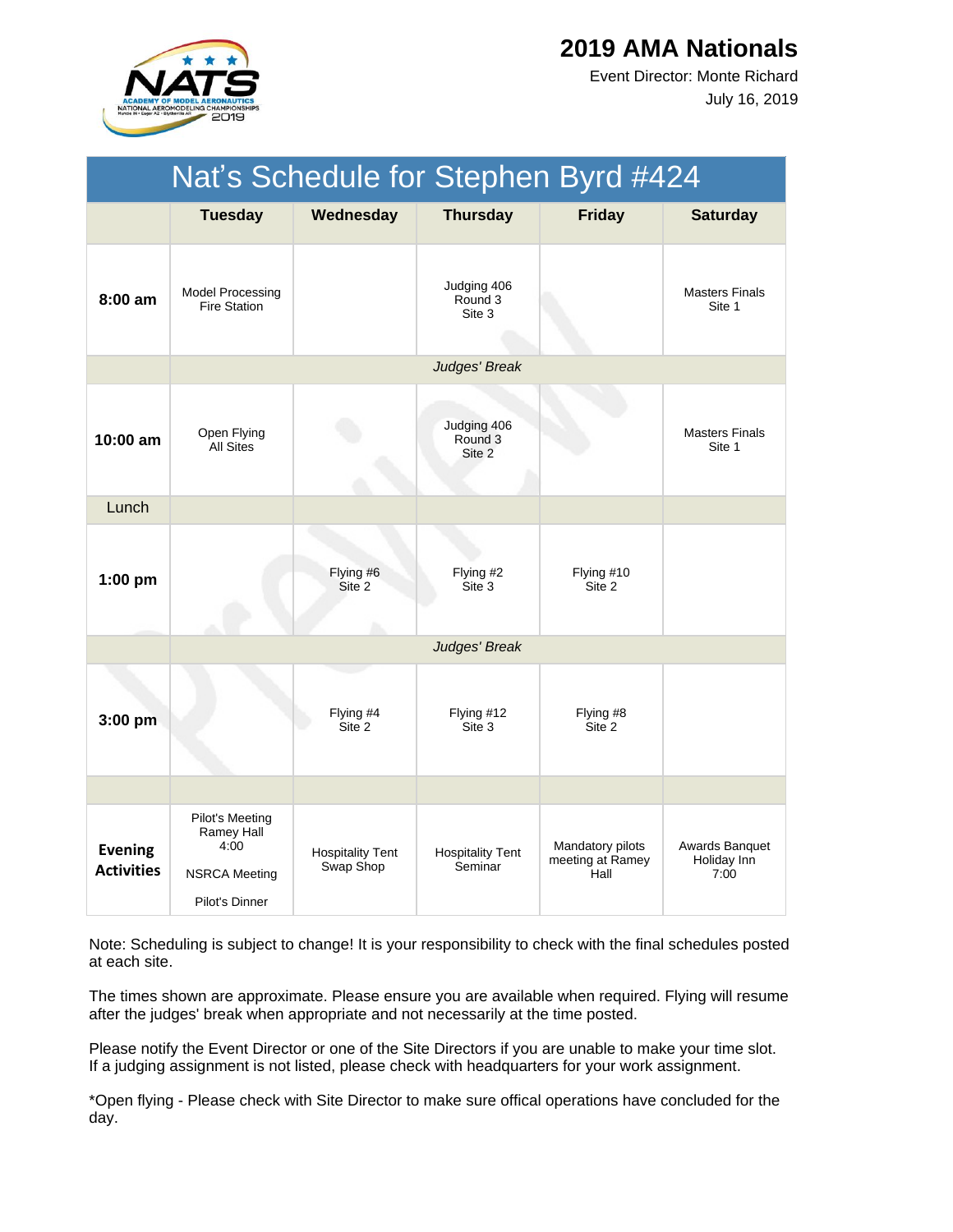

July 16, 2019 Event Director: Monte Richard

| Nat's Schedule for Michael Harrison #601 |                                                                                 |                                      |                                    |                                              |                                       |  |  |
|------------------------------------------|---------------------------------------------------------------------------------|--------------------------------------|------------------------------------|----------------------------------------------|---------------------------------------|--|--|
|                                          | <b>Tuesday</b>                                                                  | Wednesday                            | <b>Thursday</b>                    | <b>Friday</b>                                | <b>Saturday</b>                       |  |  |
| $8:00$ am                                | Model Processing<br><b>Fire Station</b>                                         | Flying #4<br>Site 3                  | Flying #7<br>Site 2                | Flying #3<br>Site 3                          |                                       |  |  |
|                                          |                                                                                 |                                      | Judges' Break                      |                                              |                                       |  |  |
| $10:00$ am                               | Open Flying<br><b>All Sites</b>                                                 | Flying #2<br>Site 3                  | Flying #5<br>Site 2                | Flying #1<br>Site 3                          |                                       |  |  |
| Lunch                                    |                                                                                 |                                      |                                    |                                              |                                       |  |  |
| $1:00$ pm                                |                                                                                 | Judging 402<br>Round 1<br>Site 1     |                                    |                                              | F3A Finals<br>Site 1                  |  |  |
|                                          |                                                                                 |                                      | Judges' Break                      |                                              |                                       |  |  |
| 3:00 pm                                  |                                                                                 |                                      |                                    |                                              | F <sub>3</sub> A Finals<br>Site 1     |  |  |
|                                          |                                                                                 |                                      |                                    |                                              |                                       |  |  |
| <b>Evening</b><br><b>Activities</b>      | Pilot's Meeting<br>Ramey Hall<br>4:00<br><b>NSRCA Meeting</b><br>Pilot's Dinner | <b>Hospitality Tent</b><br>Swap Shop | <b>Hospitality Tent</b><br>Seminar | Mandatory pilots<br>meeting at Ramey<br>Hall | Awards Banquet<br>Holiday Inn<br>7:00 |  |  |

Note: Scheduling is subject to change! It is your responsibility to check with the final schedules posted at each site.

The times shown are approximate. Please ensure you are available when required. Flying will resume after the judges' break when appropriate and not necessarily at the time posted.

Please notify the Event Director or one of the Site Directors if you are unable to make your time slot. If a judging assignment is not listed, please check with headquarters for your work assignment.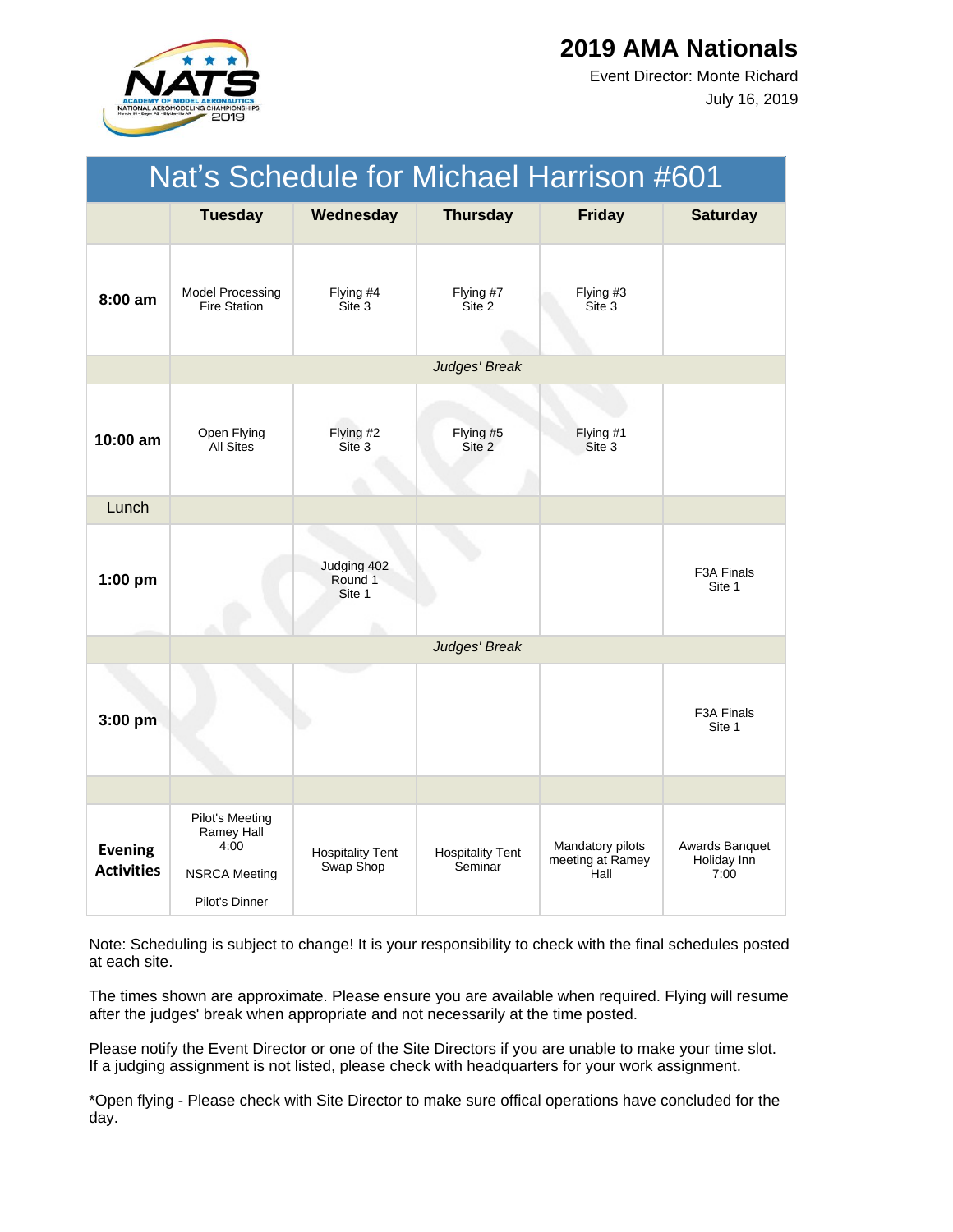

July 16, 2019 Event Director: Monte Richard

| Nat's Schedule for Christopher Gini #602 |                                                                                 |                                      |                                    |                                              |                                       |  |  |
|------------------------------------------|---------------------------------------------------------------------------------|--------------------------------------|------------------------------------|----------------------------------------------|---------------------------------------|--|--|
|                                          | <b>Tuesday</b>                                                                  | Wednesday                            | <b>Thursday</b>                    | <b>Friday</b>                                | <b>Saturday</b>                       |  |  |
| $8:00$ am                                | <b>Model Processing</b><br><b>Fire Station</b>                                  | Flying #1<br>Site 2                  | Flying #3<br>Site 3                | Flying #5<br>Site 2                          |                                       |  |  |
|                                          |                                                                                 |                                      | Judges' Break                      |                                              |                                       |  |  |
| $10:00$ am                               | Open Flying<br><b>All Sites</b>                                                 | Flying #5<br>Site 2                  | Flying #1<br>Site 3                | Flying #3<br>Site 2                          |                                       |  |  |
| Lunch                                    |                                                                                 |                                      |                                    |                                              |                                       |  |  |
| $1:00$ pm                                |                                                                                 |                                      |                                    | Judging 404<br>Round 6<br>Site 3             | F3A Finals<br>Site 1                  |  |  |
|                                          |                                                                                 |                                      | Judges' Break                      |                                              |                                       |  |  |
| $3:00$ pm                                |                                                                                 |                                      |                                    | Judging 404<br>Round 6<br>Site 2             | F <sub>3</sub> A Finals<br>Site 1     |  |  |
|                                          |                                                                                 |                                      |                                    |                                              |                                       |  |  |
| <b>Evening</b><br><b>Activities</b>      | Pilot's Meeting<br>Ramey Hall<br>4:00<br><b>NSRCA Meeting</b><br>Pilot's Dinner | <b>Hospitality Tent</b><br>Swap Shop | <b>Hospitality Tent</b><br>Seminar | Mandatory pilots<br>meeting at Ramey<br>Hall | Awards Banquet<br>Holiday Inn<br>7:00 |  |  |

Note: Scheduling is subject to change! It is your responsibility to check with the final schedules posted at each site.

The times shown are approximate. Please ensure you are available when required. Flying will resume after the judges' break when appropriate and not necessarily at the time posted.

Please notify the Event Director or one of the Site Directors if you are unable to make your time slot. If a judging assignment is not listed, please check with headquarters for your work assignment.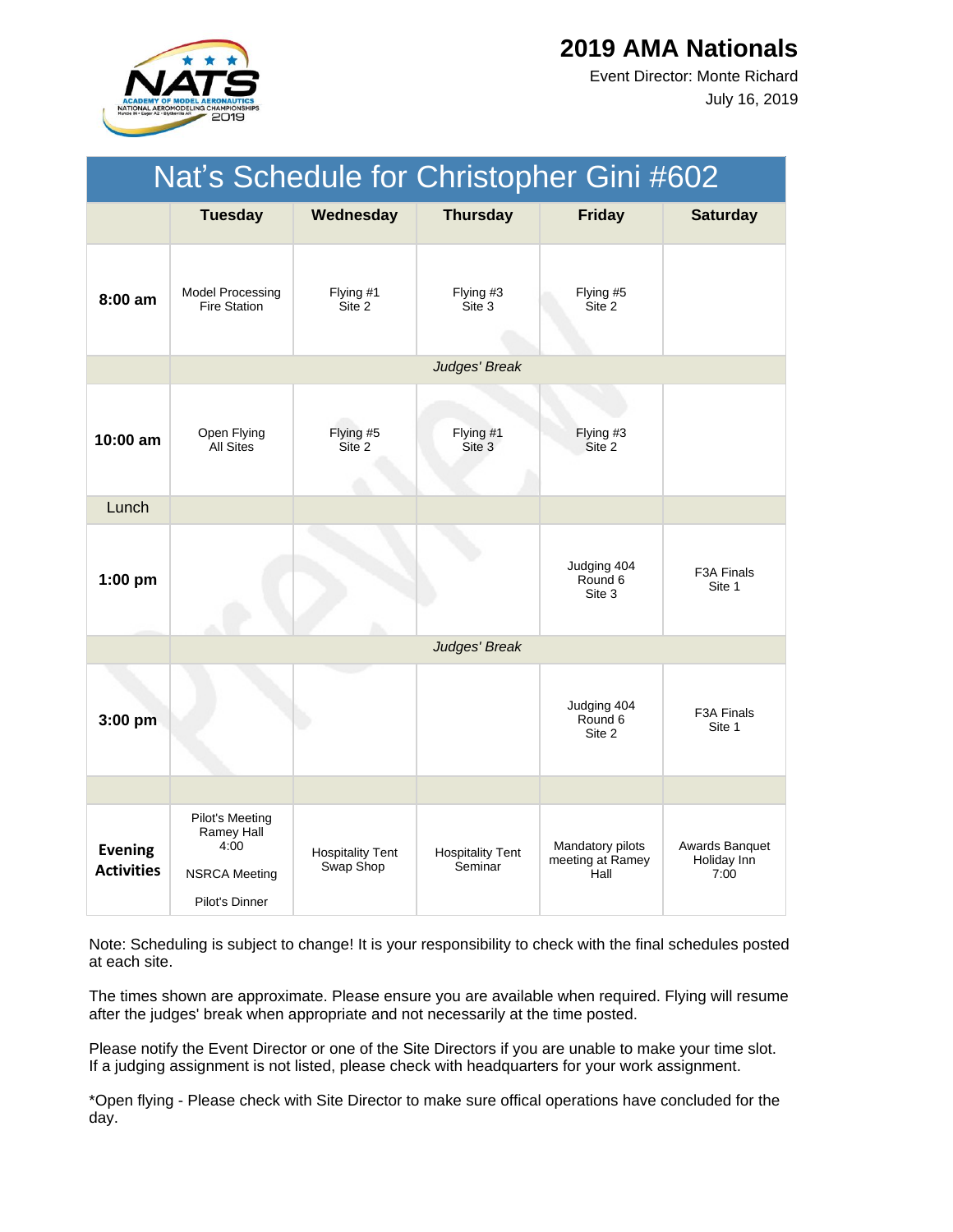

July 16, 2019 Event Director: Monte Richard

| Nat's Schedule for Peter Collinson #603 |                                                                                 |                                             |                                    |                                              |                                       |  |
|-----------------------------------------|---------------------------------------------------------------------------------|---------------------------------------------|------------------------------------|----------------------------------------------|---------------------------------------|--|
|                                         | <b>Tuesday</b>                                                                  | Wednesday                                   | <b>Thursday</b>                    | <b>Friday</b>                                | <b>Saturday</b>                       |  |
| $8:00$ am                               | <b>Model Processing</b><br><b>Fire Station</b>                                  | Flying #2<br>Site 3                         | Flying #5<br>Site 2                | Flying #1<br>Site 3                          |                                       |  |
|                                         |                                                                                 |                                             | Judges' Break                      |                                              |                                       |  |
| 10:00 am                                | Open Flying<br><b>All Sites</b>                                                 | Flying #7<br>Site 3                         | Flying #3<br>Site 2                | Flying #6<br>Site 3                          |                                       |  |
| Lunch                                   |                                                                                 |                                             |                                    |                                              |                                       |  |
| $1:00$ pm                               |                                                                                 | Judging 404<br>Round <sub>2</sub><br>Site 3 |                                    |                                              | F <sub>3</sub> A Finals<br>Site 1     |  |
|                                         |                                                                                 |                                             | Judges' Break                      |                                              |                                       |  |
| 3:00 pm                                 |                                                                                 | Judging 404<br>Round <sub>2</sub><br>Site 2 |                                    |                                              | F <sub>3</sub> A Finals<br>Site 1     |  |
|                                         |                                                                                 |                                             |                                    |                                              |                                       |  |
| <b>Evening</b><br><b>Activities</b>     | Pilot's Meeting<br>Ramey Hall<br>4:00<br><b>NSRCA Meeting</b><br>Pilot's Dinner | <b>Hospitality Tent</b><br>Swap Shop        | <b>Hospitality Tent</b><br>Seminar | Mandatory pilots<br>meeting at Ramey<br>Hall | Awards Banquet<br>Holiday Inn<br>7:00 |  |

Note: Scheduling is subject to change! It is your responsibility to check with the final schedules posted at each site.

The times shown are approximate. Please ensure you are available when required. Flying will resume after the judges' break when appropriate and not necessarily at the time posted.

Please notify the Event Director or one of the Site Directors if you are unable to make your time slot. If a judging assignment is not listed, please check with headquarters for your work assignment.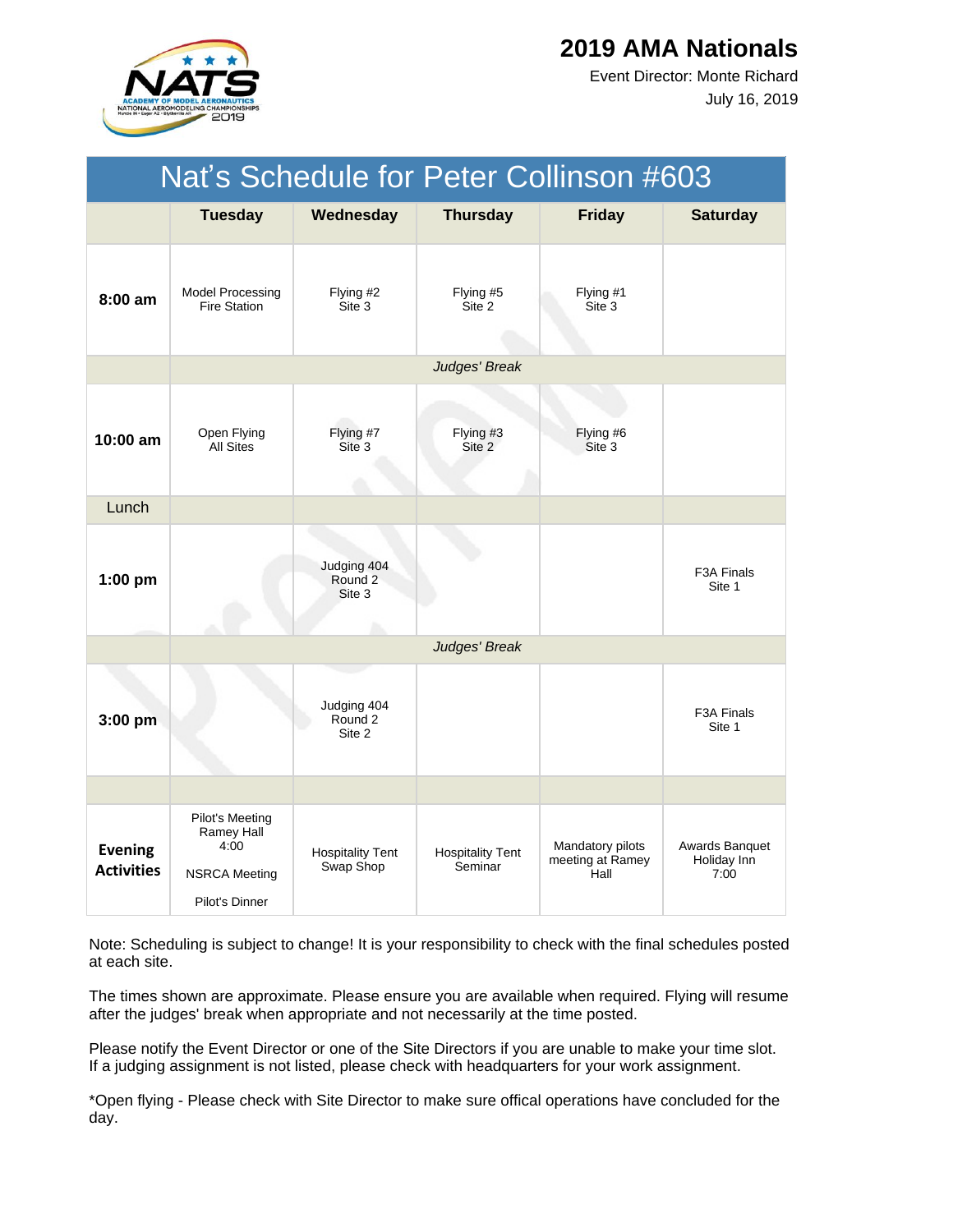

July 16, 2019 Event Director: Monte Richard

| Nat's Schedule for Mark Hunt #604   |                                                                                 |                                        |                                    |                                              |                                       |  |  |
|-------------------------------------|---------------------------------------------------------------------------------|----------------------------------------|------------------------------------|----------------------------------------------|---------------------------------------|--|--|
|                                     | <b>Tuesday</b>                                                                  | Wednesday                              | <b>Thursday</b>                    | <b>Friday</b>                                | <b>Saturday</b>                       |  |  |
| $8:00$ am                           | <b>Model Processing</b><br><b>Fire Station</b>                                  | Flying #4<br>Site 2                    | Flying #6<br>Site 3                | Flying #2<br>Site 2                          |                                       |  |  |
|                                     |                                                                                 |                                        | Judges' Break                      |                                              |                                       |  |  |
| $10:00$ am                          | Open Flying<br><b>All Sites</b>                                                 | Flying #2<br>Site 2                    | Flying #4<br>Site 3                | Flying #6<br>Site 2                          |                                       |  |  |
| Lunch                               |                                                                                 |                                        |                                    |                                              |                                       |  |  |
| $1:00$ pm                           |                                                                                 | Judging 404<br>Round 1<br>Site 2<br>h. |                                    |                                              | <b>F3A Finals</b><br>Site 1           |  |  |
|                                     |                                                                                 |                                        | Judges' Break                      |                                              |                                       |  |  |
| 3:00 pm                             |                                                                                 | Judging 404<br>Round 1<br>Site 3       |                                    |                                              | F3A Finals<br>Site 1                  |  |  |
|                                     |                                                                                 |                                        |                                    |                                              |                                       |  |  |
| <b>Evening</b><br><b>Activities</b> | Pilot's Meeting<br>Ramey Hall<br>4:00<br><b>NSRCA Meeting</b><br>Pilot's Dinner | <b>Hospitality Tent</b><br>Swap Shop   | <b>Hospitality Tent</b><br>Seminar | Mandatory pilots<br>meeting at Ramey<br>Hall | Awards Banquet<br>Holiday Inn<br>7:00 |  |  |

Note: Scheduling is subject to change! It is your responsibility to check with the final schedules posted at each site.

The times shown are approximate. Please ensure you are available when required. Flying will resume after the judges' break when appropriate and not necessarily at the time posted.

Please notify the Event Director or one of the Site Directors if you are unable to make your time slot. If a judging assignment is not listed, please check with headquarters for your work assignment.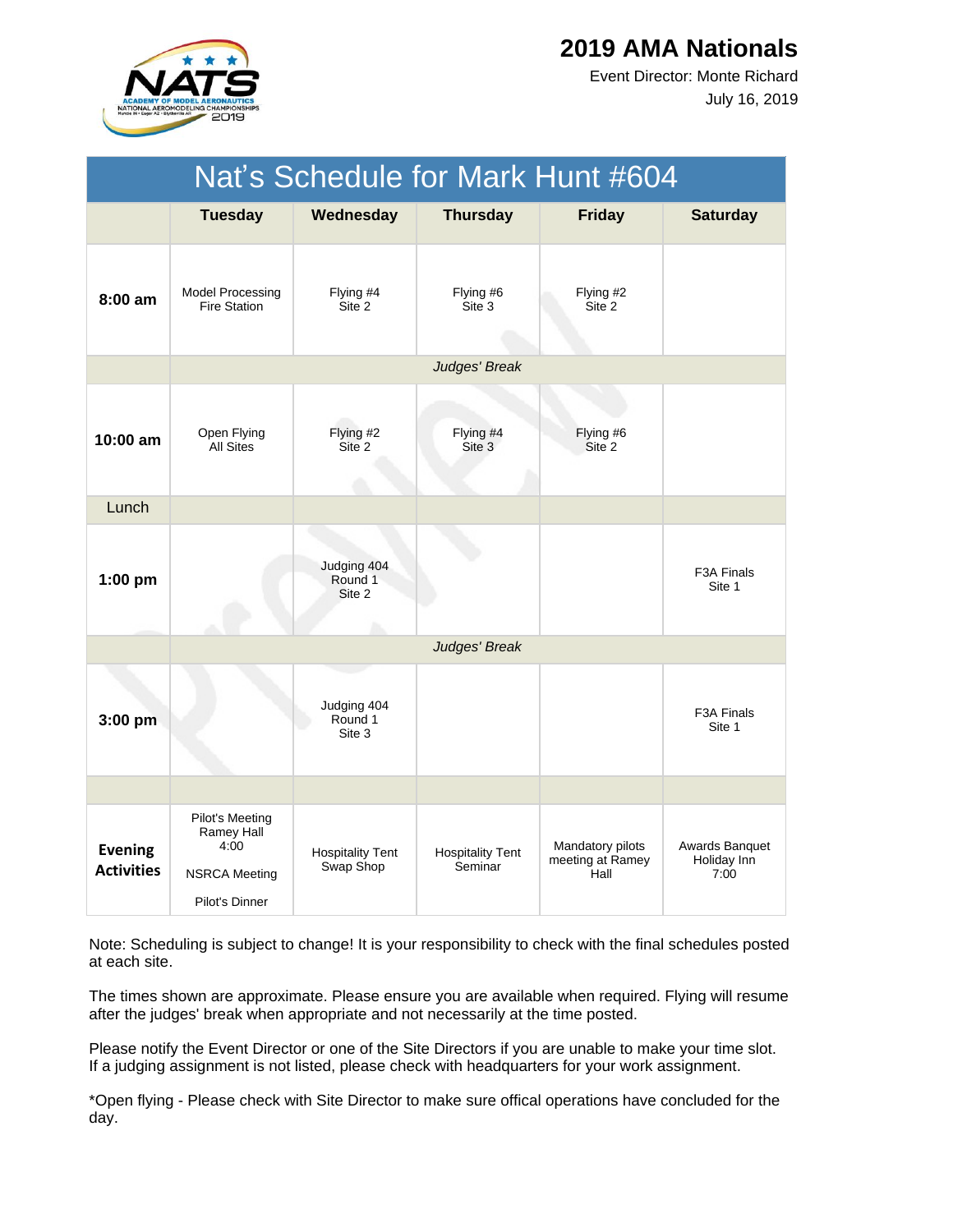

July 16, 2019 Event Director: Monte Richard

| Nat's Schedule for Daniel Underkofler #605 |                                                                                 |                                      |                                    |                                              |                                       |  |  |
|--------------------------------------------|---------------------------------------------------------------------------------|--------------------------------------|------------------------------------|----------------------------------------------|---------------------------------------|--|--|
|                                            | <b>Tuesday</b>                                                                  | Wednesday                            | <b>Thursday</b>                    | <b>Friday</b>                                | <b>Saturday</b>                       |  |  |
| 8:00 am                                    | <b>Model Processing</b><br><b>Fire Station</b>                                  | Flying #7<br>Site 3                  | Flying #3<br>Site 2                | Flying #6<br>Site 3                          |                                       |  |  |
|                                            |                                                                                 |                                      | Judges' Break                      |                                              |                                       |  |  |
| $10:00$ am                                 | Open Flying<br><b>All Sites</b>                                                 | Flying #5<br>Site 3                  | Flying #1<br>Site 2                | Flying #4<br>Site 3                          |                                       |  |  |
| Lunch                                      |                                                                                 |                                      |                                    |                                              |                                       |  |  |
| $1:00$ pm                                  |                                                                                 |                                      | Judging 404<br>Round 3<br>Site 3   |                                              | F <sub>3</sub> A Finals<br>Site 1     |  |  |
|                                            |                                                                                 |                                      | Judges' Break                      |                                              |                                       |  |  |
| $3:00$ pm                                  |                                                                                 |                                      | Judging 404<br>Round 3<br>Site 2   |                                              | F <sub>3</sub> A Finals<br>Site 1     |  |  |
|                                            |                                                                                 |                                      |                                    |                                              |                                       |  |  |
| <b>Evening</b><br><b>Activities</b>        | Pilot's Meeting<br>Ramey Hall<br>4:00<br><b>NSRCA Meeting</b><br>Pilot's Dinner | <b>Hospitality Tent</b><br>Swap Shop | <b>Hospitality Tent</b><br>Seminar | Mandatory pilots<br>meeting at Ramey<br>Hall | Awards Banquet<br>Holiday Inn<br>7:00 |  |  |

Note: Scheduling is subject to change! It is your responsibility to check with the final schedules posted at each site.

The times shown are approximate. Please ensure you are available when required. Flying will resume after the judges' break when appropriate and not necessarily at the time posted.

Please notify the Event Director or one of the Site Directors if you are unable to make your time slot. If a judging assignment is not listed, please check with headquarters for your work assignment.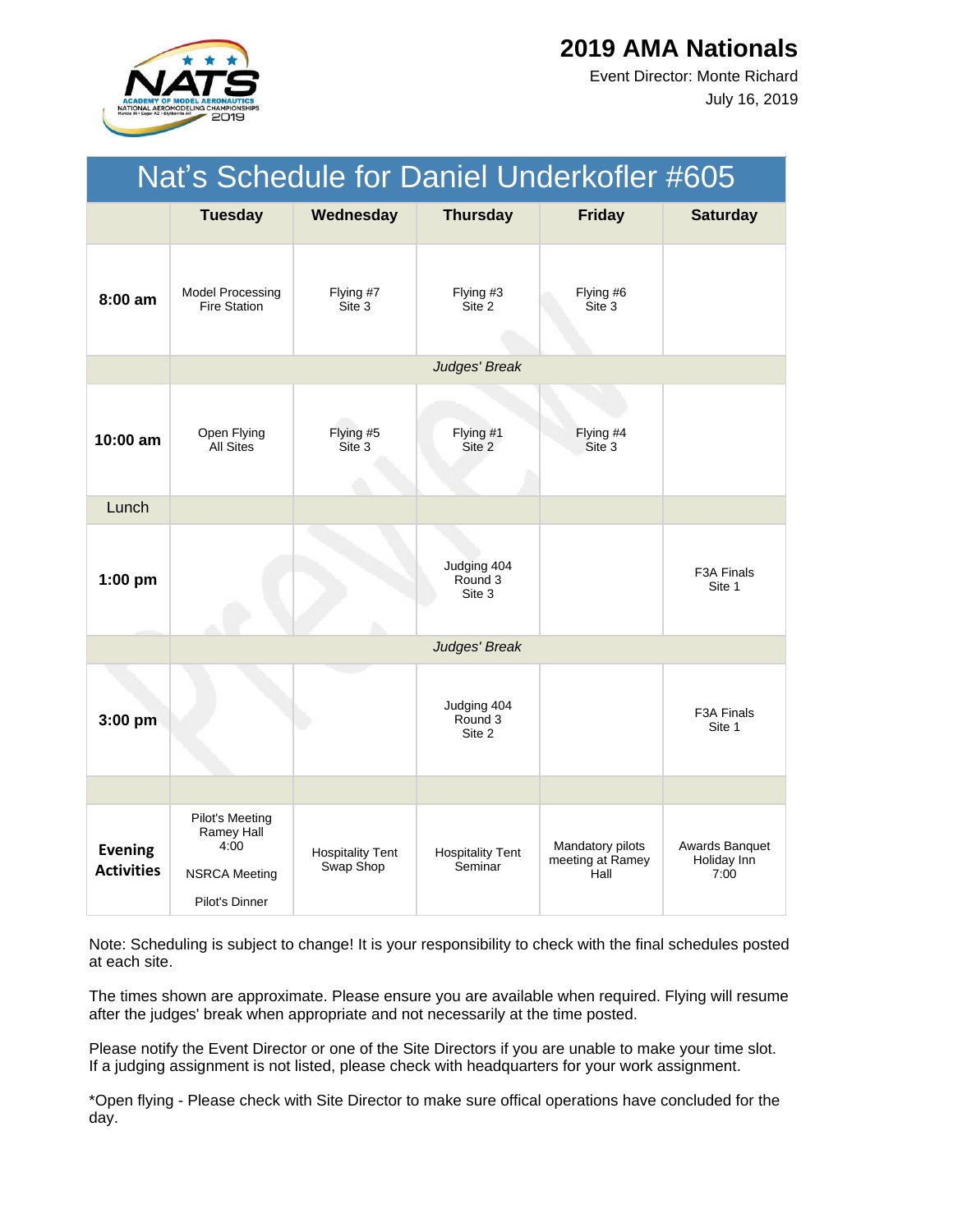

July 16, 2019 Event Director: Monte Richard

| Nat's Schedule for Derek Emmett #606 |                                                                                 |                                      |                                    |                                              |                                       |  |
|--------------------------------------|---------------------------------------------------------------------------------|--------------------------------------|------------------------------------|----------------------------------------------|---------------------------------------|--|
|                                      | <b>Tuesday</b>                                                                  | Wednesday                            | <b>Thursday</b>                    | <b>Friday</b>                                | <b>Saturday</b>                       |  |
| 8:00 am                              | <b>Model Processing</b><br><b>Fire Station</b>                                  | Flying #5<br>Site 2                  | Flying #1<br>Site 3                | Flying #3<br>Site 2                          |                                       |  |
|                                      |                                                                                 |                                      | Judges' Break                      |                                              |                                       |  |
| $10:00$ am                           | Open Flying<br><b>All Sites</b>                                                 | Flying #3<br>Site 2                  | Flying #5<br>Site 3                | Flying #1<br>Site 2                          |                                       |  |
| Lunch                                |                                                                                 |                                      |                                    |                                              |                                       |  |
| $1:00$ pm                            |                                                                                 |                                      | Judging 404<br>Round 4<br>Site 2   |                                              | F3A Finals<br>Site 1                  |  |
|                                      |                                                                                 |                                      | Judges' Break                      |                                              |                                       |  |
| 3:00 pm                              |                                                                                 |                                      | Judging 404<br>Round 4<br>Site 3   |                                              | F <sub>3</sub> A Finals<br>Site 1     |  |
|                                      |                                                                                 |                                      |                                    |                                              |                                       |  |
| <b>Evening</b><br><b>Activities</b>  | Pilot's Meeting<br>Ramey Hall<br>4:00<br><b>NSRCA Meeting</b><br>Pilot's Dinner | <b>Hospitality Tent</b><br>Swap Shop | <b>Hospitality Tent</b><br>Seminar | Mandatory pilots<br>meeting at Ramey<br>Hall | Awards Banquet<br>Holiday Inn<br>7:00 |  |

Note: Scheduling is subject to change! It is your responsibility to check with the final schedules posted at each site.

The times shown are approximate. Please ensure you are available when required. Flying will resume after the judges' break when appropriate and not necessarily at the time posted.

Please notify the Event Director or one of the Site Directors if you are unable to make your time slot. If a judging assignment is not listed, please check with headquarters for your work assignment.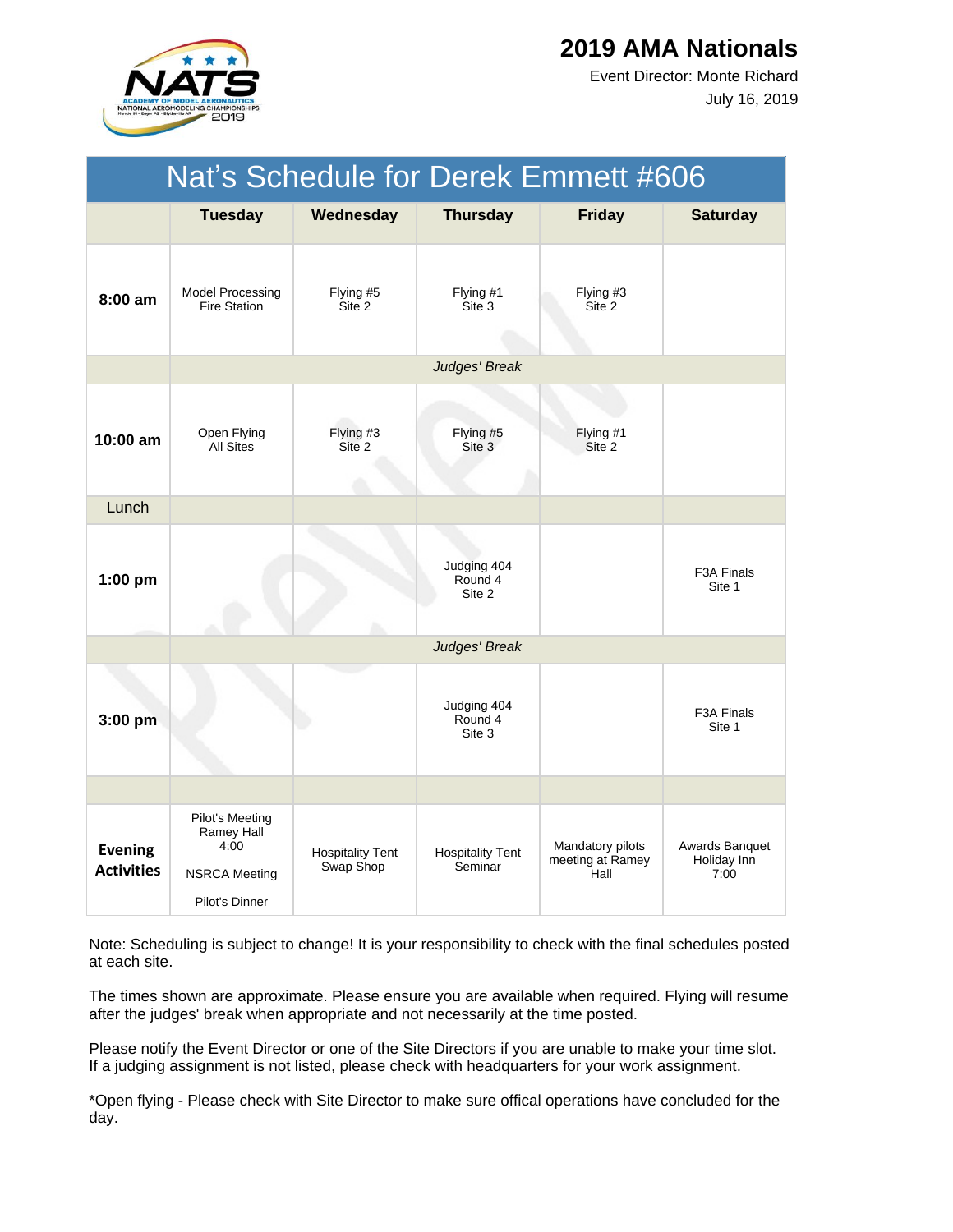

July 16, 2019 Event Director: Monte Richard

| Nat's Schedule for David Lockhart #607 |                                                                                 |                                      |                                    |                                              |                                       |  |
|----------------------------------------|---------------------------------------------------------------------------------|--------------------------------------|------------------------------------|----------------------------------------------|---------------------------------------|--|
|                                        | <b>Tuesday</b>                                                                  | Wednesday                            | <b>Thursday</b>                    | <b>Friday</b>                                | <b>Saturday</b>                       |  |
| 8:00 am                                | Model Processing<br><b>Fire Station</b>                                         | Flying #5<br>Site 3                  | Flying #1<br>Site 2                | Flying #4<br>Site 3                          |                                       |  |
|                                        |                                                                                 |                                      | Judges' Break                      |                                              |                                       |  |
| 10:00 am                               | Open Flying<br><b>All Sites</b>                                                 | Flying #3<br>Site 3                  | Flying #6<br>Site 2                | Flying #2<br>Site 3                          |                                       |  |
| Lunch                                  |                                                                                 |                                      |                                    |                                              |                                       |  |
| $1:00$ pm                              |                                                                                 |                                      | Judging 404<br>Round 4<br>Site 2   |                                              | F <sub>3</sub> A Finals<br>Site 1     |  |
|                                        |                                                                                 |                                      | Judges' Break                      |                                              |                                       |  |
| 3:00 pm                                |                                                                                 |                                      | Judging 404<br>Round 4<br>Site 3   |                                              | F3A Finals<br>Site 1                  |  |
|                                        |                                                                                 |                                      |                                    |                                              |                                       |  |
| <b>Evening</b><br><b>Activities</b>    | Pilot's Meeting<br>Ramey Hall<br>4:00<br><b>NSRCA Meeting</b><br>Pilot's Dinner | <b>Hospitality Tent</b><br>Swap Shop | <b>Hospitality Tent</b><br>Seminar | Mandatory pilots<br>meeting at Ramey<br>Hall | Awards Banquet<br>Holiday Inn<br>7:00 |  |

Note: Scheduling is subject to change! It is your responsibility to check with the final schedules posted at each site.

The times shown are approximate. Please ensure you are available when required. Flying will resume after the judges' break when appropriate and not necessarily at the time posted.

Please notify the Event Director or one of the Site Directors if you are unable to make your time slot. If a judging assignment is not listed, please check with headquarters for your work assignment.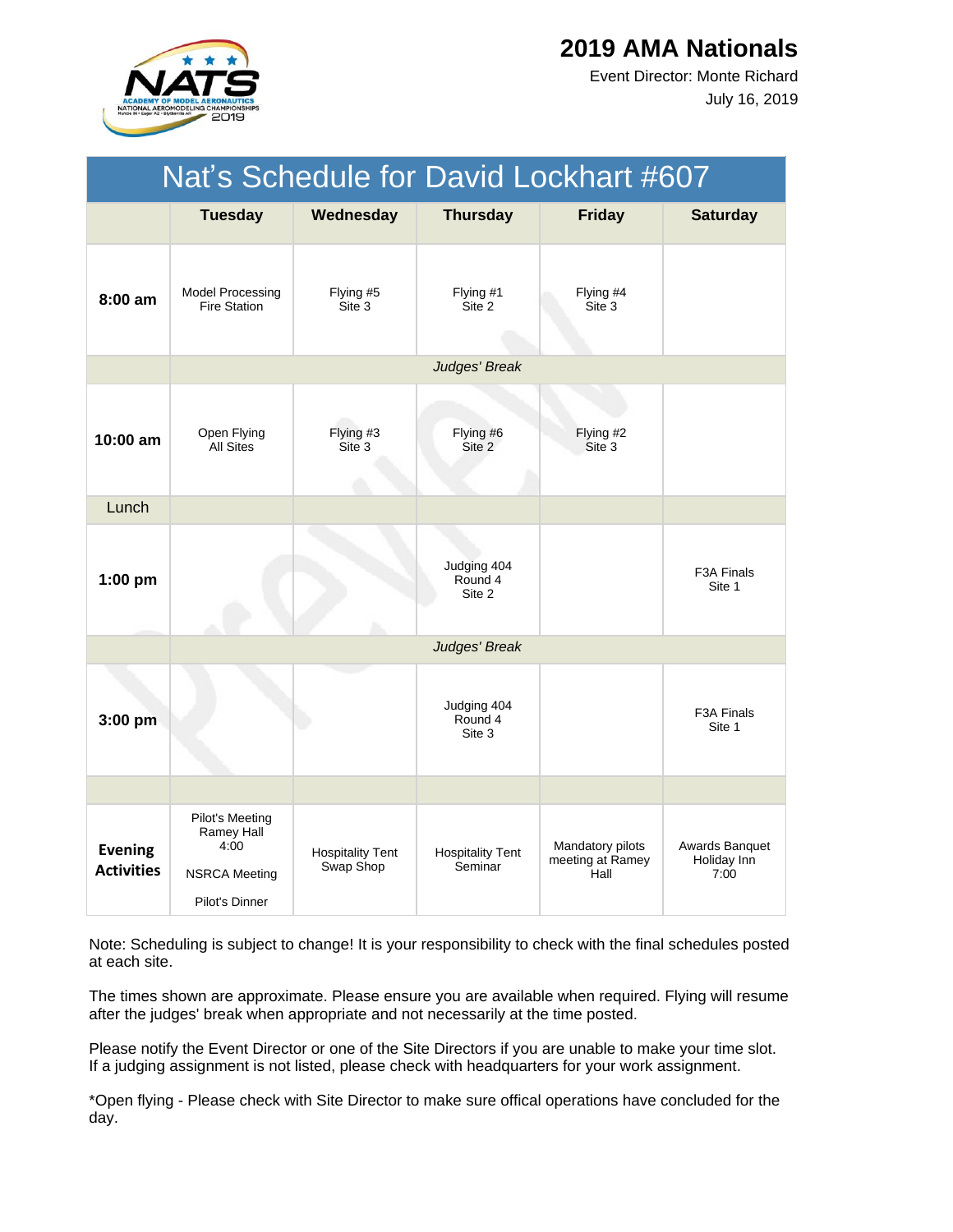

July 16, 2019 Event Director: Monte Richard

| Nat's Schedule for Paul Villarrubia #608 |                                                                                 |                                      |                                    |                                              |                                       |  |  |
|------------------------------------------|---------------------------------------------------------------------------------|--------------------------------------|------------------------------------|----------------------------------------------|---------------------------------------|--|--|
|                                          | <b>Tuesday</b>                                                                  | Wednesday                            | <b>Thursday</b>                    | <b>Friday</b>                                | <b>Saturday</b>                       |  |  |
| 8:00 am                                  | <b>Model Processing</b><br><b>Fire Station</b>                                  | Flying #2<br>Site 2                  | Flying #4<br>Site 3                | Flying #6<br>Site 2                          |                                       |  |  |
|                                          |                                                                                 |                                      | Judges' Break                      |                                              |                                       |  |  |
| 10:00 am                                 | Open Flying<br><b>All Sites</b>                                                 | Flying #6<br>Site 2                  | Flying #2<br>Site 3                | Flying #4<br>Site 2                          |                                       |  |  |
| Lunch                                    |                                                                                 |                                      |                                    |                                              |                                       |  |  |
| $1:00$ pm                                |                                                                                 | Judging 404<br>Round 2<br>Site 3     |                                    | Judging 404<br>Round 6<br>Site 3             | F3A Finals<br>Site 1                  |  |  |
|                                          |                                                                                 |                                      | Judges' Break                      |                                              |                                       |  |  |
| 3:00 pm                                  |                                                                                 | Judging 404<br>Round 2<br>Site 2     |                                    | Judging 404<br>Round 6<br>Site 2             | F <sub>3</sub> A Finals<br>Site 1     |  |  |
|                                          |                                                                                 |                                      |                                    |                                              |                                       |  |  |
| <b>Evening</b><br><b>Activities</b>      | Pilot's Meeting<br>Ramey Hall<br>4:00<br><b>NSRCA Meeting</b><br>Pilot's Dinner | <b>Hospitality Tent</b><br>Swap Shop | <b>Hospitality Tent</b><br>Seminar | Mandatory pilots<br>meeting at Ramey<br>Hall | Awards Banquet<br>Holiday Inn<br>7:00 |  |  |

Note: Scheduling is subject to change! It is your responsibility to check with the final schedules posted at each site.

The times shown are approximate. Please ensure you are available when required. Flying will resume after the judges' break when appropriate and not necessarily at the time posted.

Please notify the Event Director or one of the Site Directors if you are unable to make your time slot. If a judging assignment is not listed, please check with headquarters for your work assignment.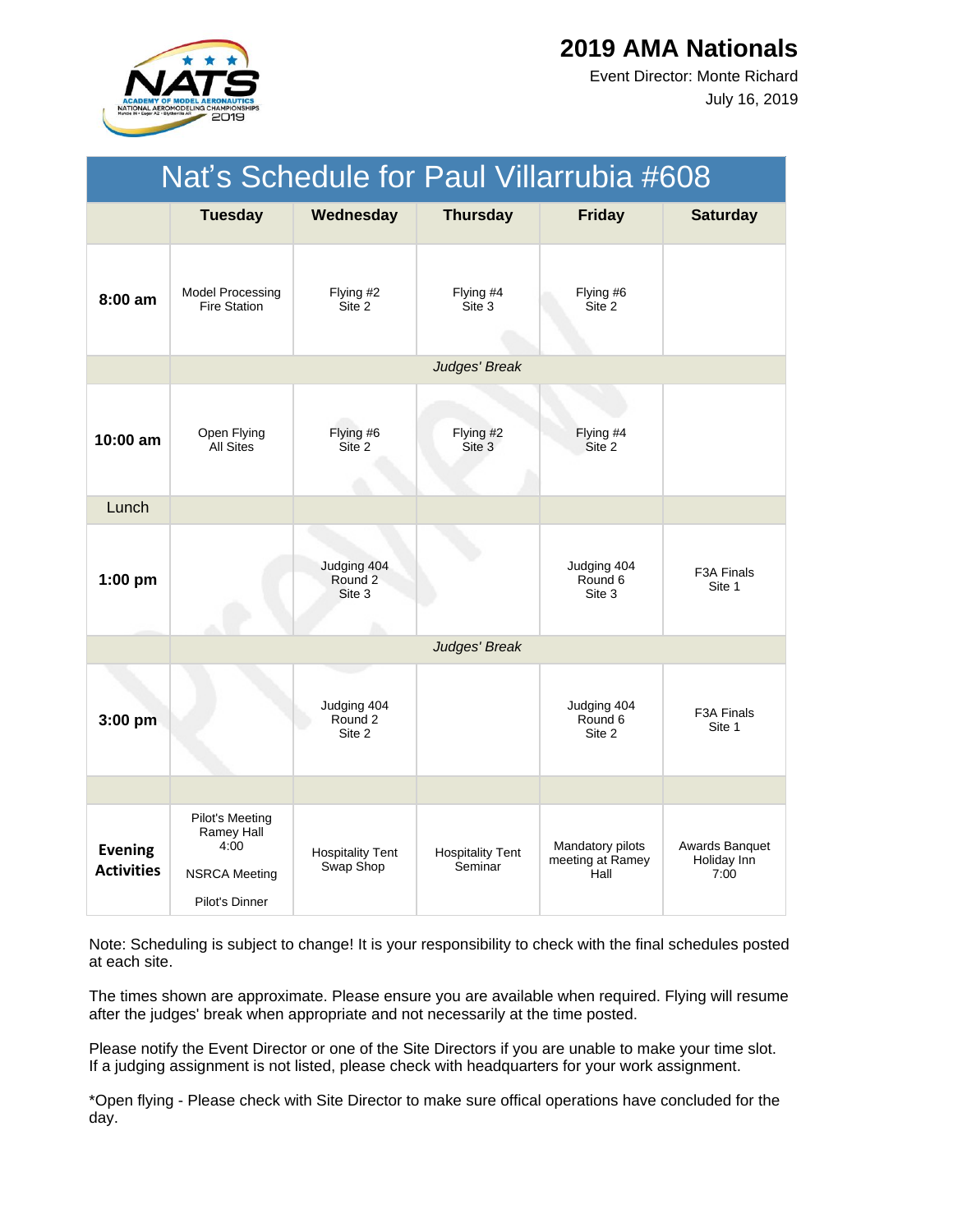

July 16, 2019 Event Director: Monte Richard

| Nat's Schedule for Greyson Pritchett #609 |                                                                                 |                                             |                                    |                                              |                                       |  |
|-------------------------------------------|---------------------------------------------------------------------------------|---------------------------------------------|------------------------------------|----------------------------------------------|---------------------------------------|--|
|                                           | <b>Tuesday</b>                                                                  | Wednesday                                   | <b>Thursday</b>                    | <b>Friday</b>                                | <b>Saturday</b>                       |  |
| $8:00$ am                                 | <b>Model Processing</b><br><b>Fire Station</b>                                  | Flying #6<br>Site 3                         | Flying #2<br>Site 2                | Flying #5<br>Site 3                          |                                       |  |
|                                           |                                                                                 |                                             | Judges' Break                      |                                              |                                       |  |
| $10:00$ am                                | Open Flying<br><b>All Sites</b>                                                 | Flying #4<br>Site 3                         | Flying #7<br>Site 2                | Flying #3<br>Site 3                          |                                       |  |
| Lunch                                     |                                                                                 |                                             |                                    |                                              |                                       |  |
| $1:00$ pm                                 |                                                                                 | Judging 404<br>Round <sub>2</sub><br>Site 3 |                                    | Judging 404<br>Round 5<br>Site 2             | F3A Finals<br>Site 1                  |  |
|                                           |                                                                                 |                                             | Judges' Break                      |                                              |                                       |  |
| $3:00$ pm                                 |                                                                                 | Judging 404<br>Round 2<br>Site 2            |                                    | Judging 404<br>Round 5<br>Site 3             | F <sub>3</sub> A Finals<br>Site 1     |  |
|                                           |                                                                                 |                                             |                                    |                                              |                                       |  |
| <b>Evening</b><br><b>Activities</b>       | Pilot's Meeting<br>Ramey Hall<br>4:00<br><b>NSRCA Meeting</b><br>Pilot's Dinner | <b>Hospitality Tent</b><br>Swap Shop        | <b>Hospitality Tent</b><br>Seminar | Mandatory pilots<br>meeting at Ramey<br>Hall | Awards Banquet<br>Holiday Inn<br>7:00 |  |

Note: Scheduling is subject to change! It is your responsibility to check with the final schedules posted at each site.

The times shown are approximate. Please ensure you are available when required. Flying will resume after the judges' break when appropriate and not necessarily at the time posted.

Please notify the Event Director or one of the Site Directors if you are unable to make your time slot. If a judging assignment is not listed, please check with headquarters for your work assignment.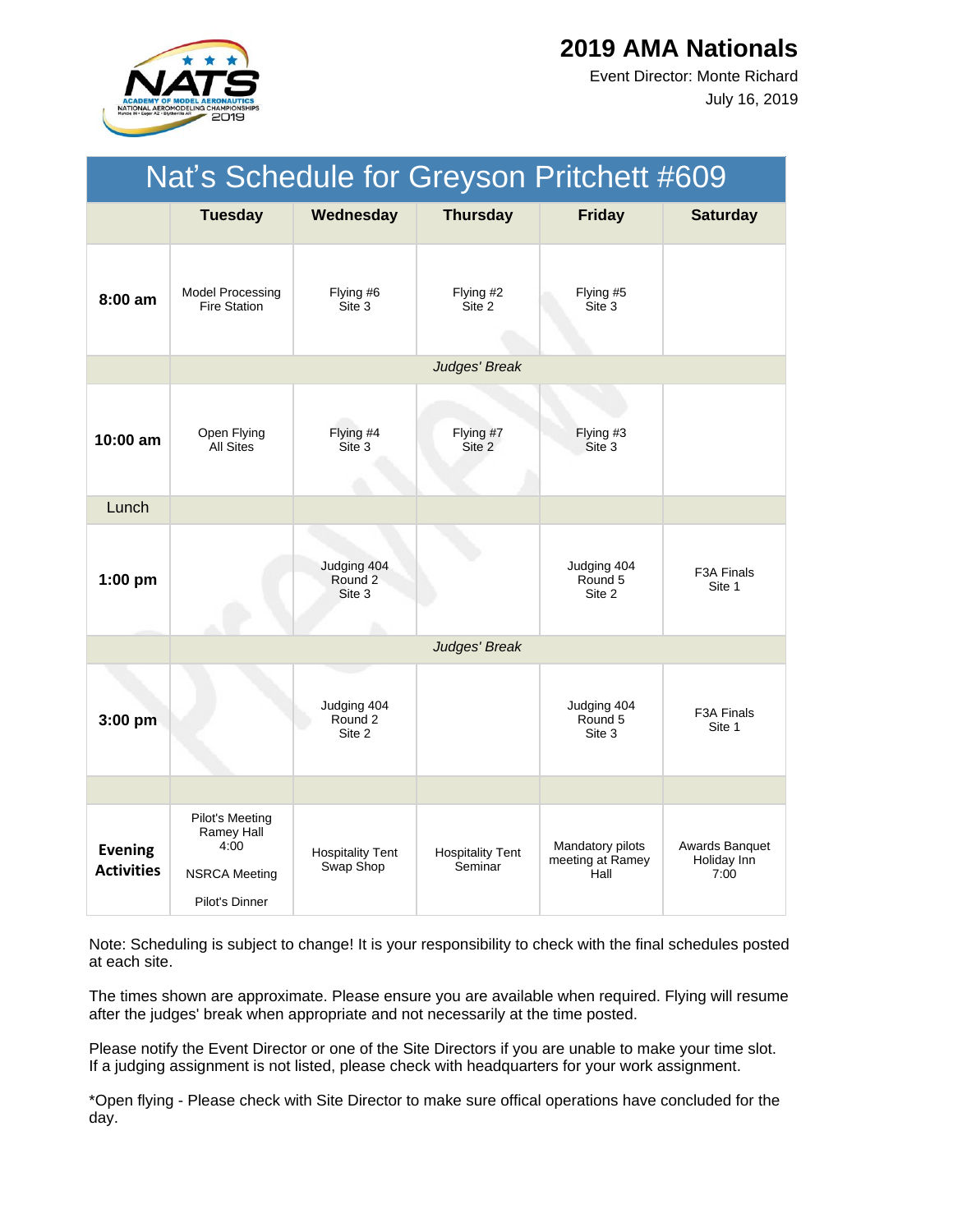

July 16, 2019 Event Director: Monte Richard

| Nat's Schedule for Brenner Sharp #610 |                                                                                 |                                      |                                    |                                              |                                       |  |
|---------------------------------------|---------------------------------------------------------------------------------|--------------------------------------|------------------------------------|----------------------------------------------|---------------------------------------|--|
|                                       | <b>Tuesday</b>                                                                  | Wednesday                            | <b>Thursday</b>                    | <b>Friday</b>                                | <b>Saturday</b>                       |  |
| $8:00 \text{ am}$                     | Model Processing<br><b>Fire Station</b>                                         | Flying #6<br>Site 2                  | Flying #2<br>Site 3                | Flying #4<br>Site 2                          |                                       |  |
|                                       |                                                                                 |                                      | Judges' Break                      |                                              |                                       |  |
| $10:00$ am                            | Open Flying<br><b>All Sites</b>                                                 | Flying #4<br>Site 2                  | Flying #6<br>Site 3                | Flying #2<br>Site 2                          |                                       |  |
| Lunch                                 |                                                                                 |                                      |                                    |                                              |                                       |  |
| $1:00$ pm                             |                                                                                 |                                      |                                    | Judging 404<br>Round 5<br>Site 2             | F3A Finals<br>Site 1                  |  |
|                                       |                                                                                 |                                      | Judges' Break                      |                                              |                                       |  |
| $3:00$ pm                             |                                                                                 |                                      |                                    | Judging 404<br>Round 5<br>Site 3             | F <sub>3</sub> A Finals<br>Site 1     |  |
|                                       |                                                                                 |                                      |                                    |                                              |                                       |  |
| <b>Evening</b><br><b>Activities</b>   | Pilot's Meeting<br>Ramey Hall<br>4:00<br><b>NSRCA Meeting</b><br>Pilot's Dinner | <b>Hospitality Tent</b><br>Swap Shop | <b>Hospitality Tent</b><br>Seminar | Mandatory pilots<br>meeting at Ramey<br>Hall | Awards Banquet<br>Holiday Inn<br>7:00 |  |

Note: Scheduling is subject to change! It is your responsibility to check with the final schedules posted at each site.

The times shown are approximate. Please ensure you are available when required. Flying will resume after the judges' break when appropriate and not necessarily at the time posted.

Please notify the Event Director or one of the Site Directors if you are unable to make your time slot. If a judging assignment is not listed, please check with headquarters for your work assignment.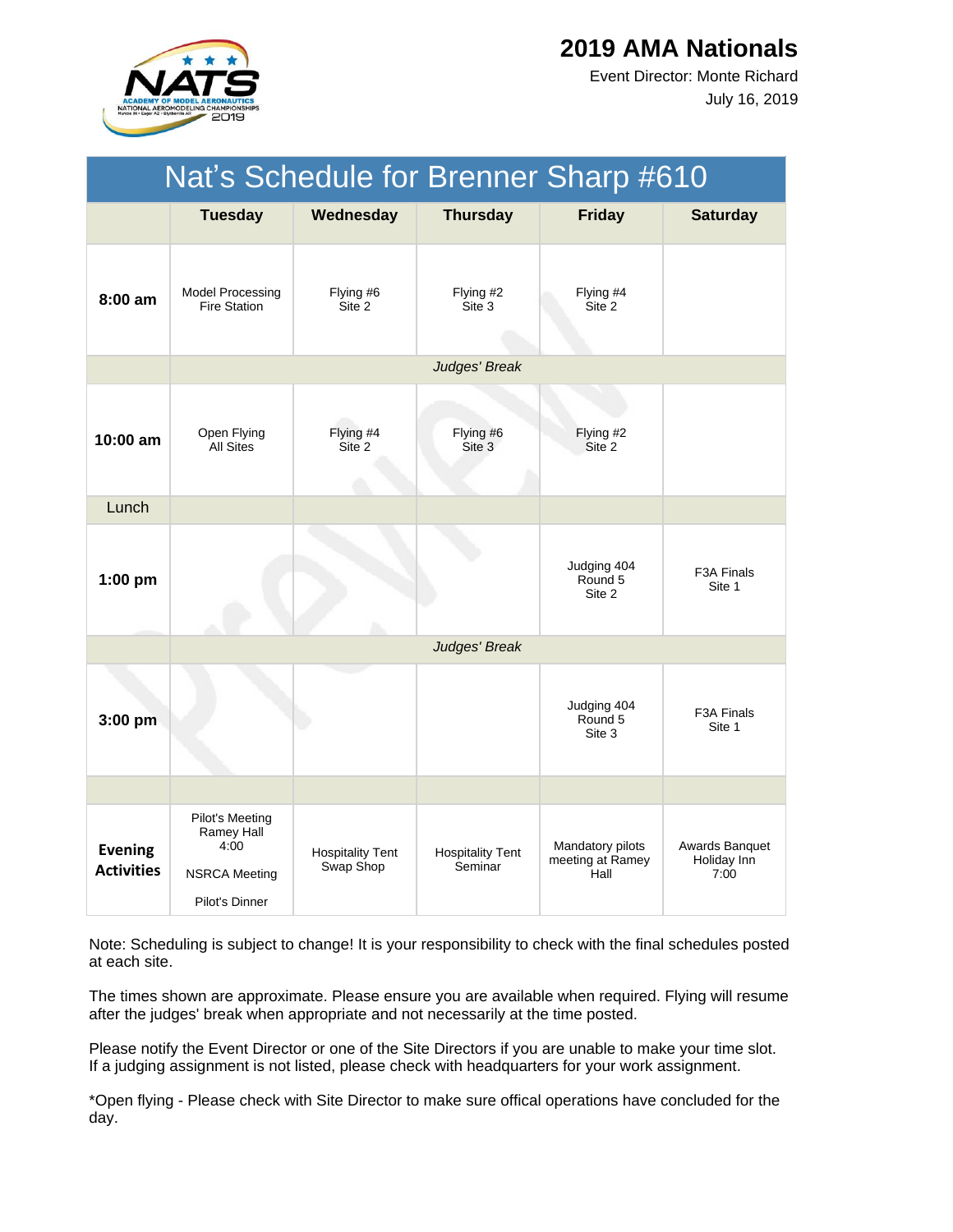

July 16, 2019 Event Director: Monte Richard

|                                     |                                                                                        |                                      |                                    | Nat's Schedule for Salvatore Piu #611        |                                       |
|-------------------------------------|----------------------------------------------------------------------------------------|--------------------------------------|------------------------------------|----------------------------------------------|---------------------------------------|
|                                     | <b>Tuesday</b>                                                                         | Wednesday                            | <b>Thursday</b>                    | <b>Friday</b>                                | <b>Saturday</b>                       |
| $8:00 \text{ am}$                   | <b>Model Processing</b><br><b>Fire Station</b>                                         | Flying #1<br>Site 3                  | Flying #4<br>Site 2                | Flying #7<br>Site 3                          |                                       |
|                                     |                                                                                        |                                      | Judges' Break                      |                                              |                                       |
| $10:00$ am                          | Open Flying<br><b>All Sites</b>                                                        | Flying #6<br>Site 3                  | Flying #2<br>Site 2                | Flying #5<br>Site 3                          |                                       |
| Lunch                               |                                                                                        |                                      |                                    |                                              |                                       |
| $1:00$ pm                           |                                                                                        |                                      | Judging 404<br>Round 3<br>Site 3   |                                              | F3A Finals<br>Site 1                  |
|                                     |                                                                                        |                                      | Judges' Break                      |                                              |                                       |
| $3:00$ pm                           |                                                                                        |                                      | Judging 404<br>Round 3<br>Site 2   |                                              | F <sub>3</sub> A Finals<br>Site 1     |
|                                     |                                                                                        |                                      |                                    |                                              |                                       |
| <b>Evening</b><br><b>Activities</b> | <b>Pilot's Meeting</b><br>Ramey Hall<br>4:00<br><b>NSRCA Meeting</b><br>Pilot's Dinner | <b>Hospitality Tent</b><br>Swap Shop | <b>Hospitality Tent</b><br>Seminar | Mandatory pilots<br>meeting at Ramey<br>Hall | Awards Banquet<br>Holiday Inn<br>7:00 |

Note: Scheduling is subject to change! It is your responsibility to check with the final schedules posted at each site.

The times shown are approximate. Please ensure you are available when required. Flying will resume after the judges' break when appropriate and not necessarily at the time posted.

Please notify the Event Director or one of the Site Directors if you are unable to make your time slot. If a judging assignment is not listed, please check with headquarters for your work assignment.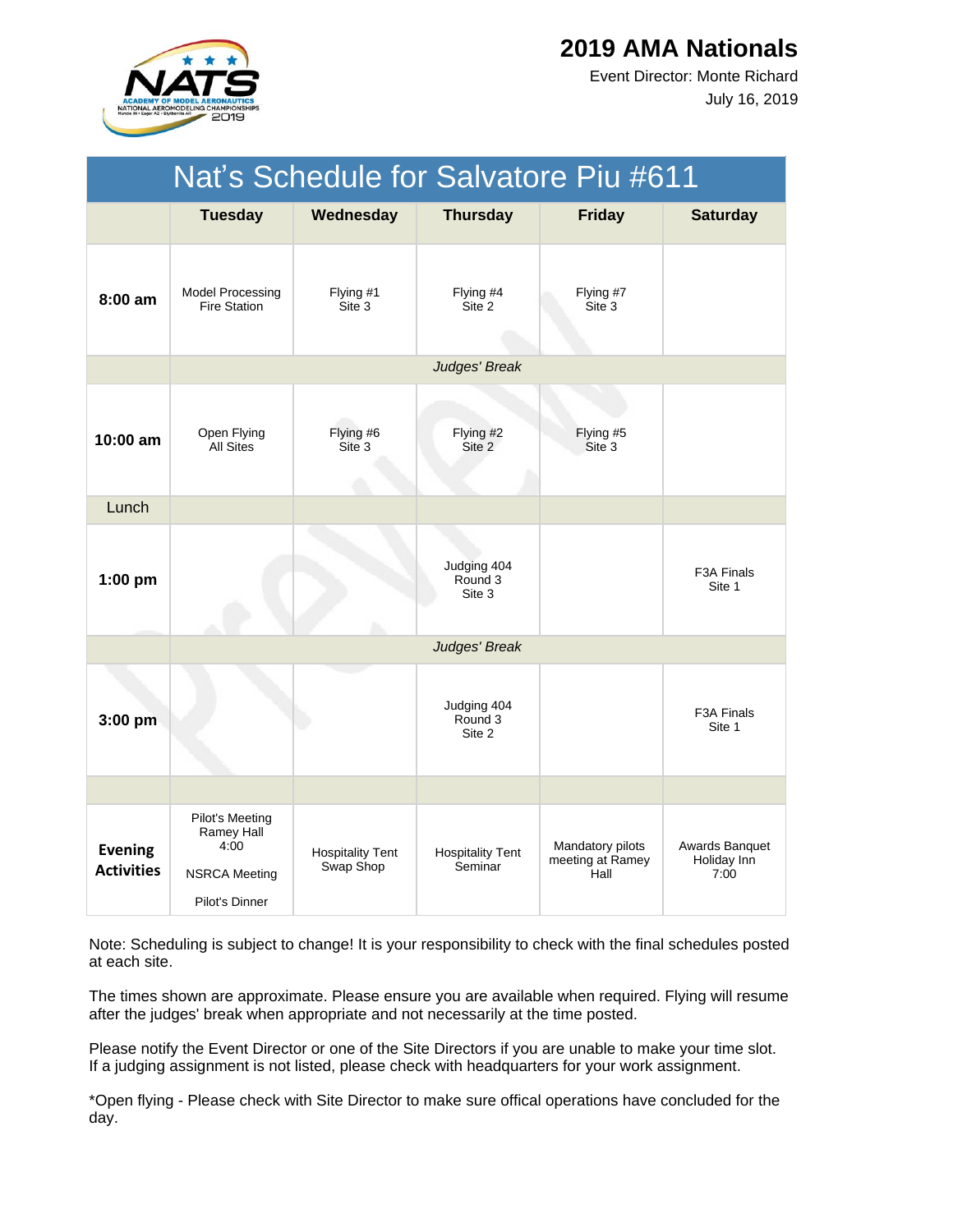

July 16, 2019 Event Director: Monte Richard

| Nat's Schedule for Joseph Walker #612 |                                                                                 |                                      |                                    |                                              |                                       |  |  |  |
|---------------------------------------|---------------------------------------------------------------------------------|--------------------------------------|------------------------------------|----------------------------------------------|---------------------------------------|--|--|--|
|                                       | <b>Tuesday</b>                                                                  | Wednesday                            | <b>Thursday</b>                    | <b>Friday</b>                                | <b>Saturday</b>                       |  |  |  |
| $8:00$ am                             | Model Processing<br><b>Fire Station</b>                                         | Flying #3<br>Site 2                  | Flying #5<br>Site 3                | Flying #1<br>Site 2                          |                                       |  |  |  |
|                                       | Judges' Break                                                                   |                                      |                                    |                                              |                                       |  |  |  |
| 10:00 am                              | Open Flying<br><b>All Sites</b>                                                 | Flying #1<br>Site 2                  | Flying #3<br>Site 3                | Flying #5<br>Site 2                          |                                       |  |  |  |
| Lunch                                 |                                                                                 |                                      |                                    |                                              |                                       |  |  |  |
| $1:00$ pm                             |                                                                                 | Judging 404<br>Round 1<br>Site 2     |                                    | Judging 404<br>Round 6<br>Site 3             | F3A Finals<br>Site 1                  |  |  |  |
|                                       | Judges' Break                                                                   |                                      |                                    |                                              |                                       |  |  |  |
| 3:00 pm                               |                                                                                 | Judging 404<br>Round 1<br>Site 3     |                                    | Judging 404<br>Round 6<br>Site 2             | F <sub>3</sub> A Finals<br>Site 1     |  |  |  |
|                                       |                                                                                 |                                      |                                    |                                              |                                       |  |  |  |
| <b>Evening</b><br><b>Activities</b>   | Pilot's Meeting<br>Ramey Hall<br>4:00<br><b>NSRCA Meeting</b><br>Pilot's Dinner | <b>Hospitality Tent</b><br>Swap Shop | <b>Hospitality Tent</b><br>Seminar | Mandatory pilots<br>meeting at Ramey<br>Hall | Awards Banquet<br>Holiday Inn<br>7:00 |  |  |  |

Note: Scheduling is subject to change! It is your responsibility to check with the final schedules posted at each site.

The times shown are approximate. Please ensure you are available when required. Flying will resume after the judges' break when appropriate and not necessarily at the time posted.

Please notify the Event Director or one of the Site Directors if you are unable to make your time slot. If a judging assignment is not listed, please check with headquarters for your work assignment.